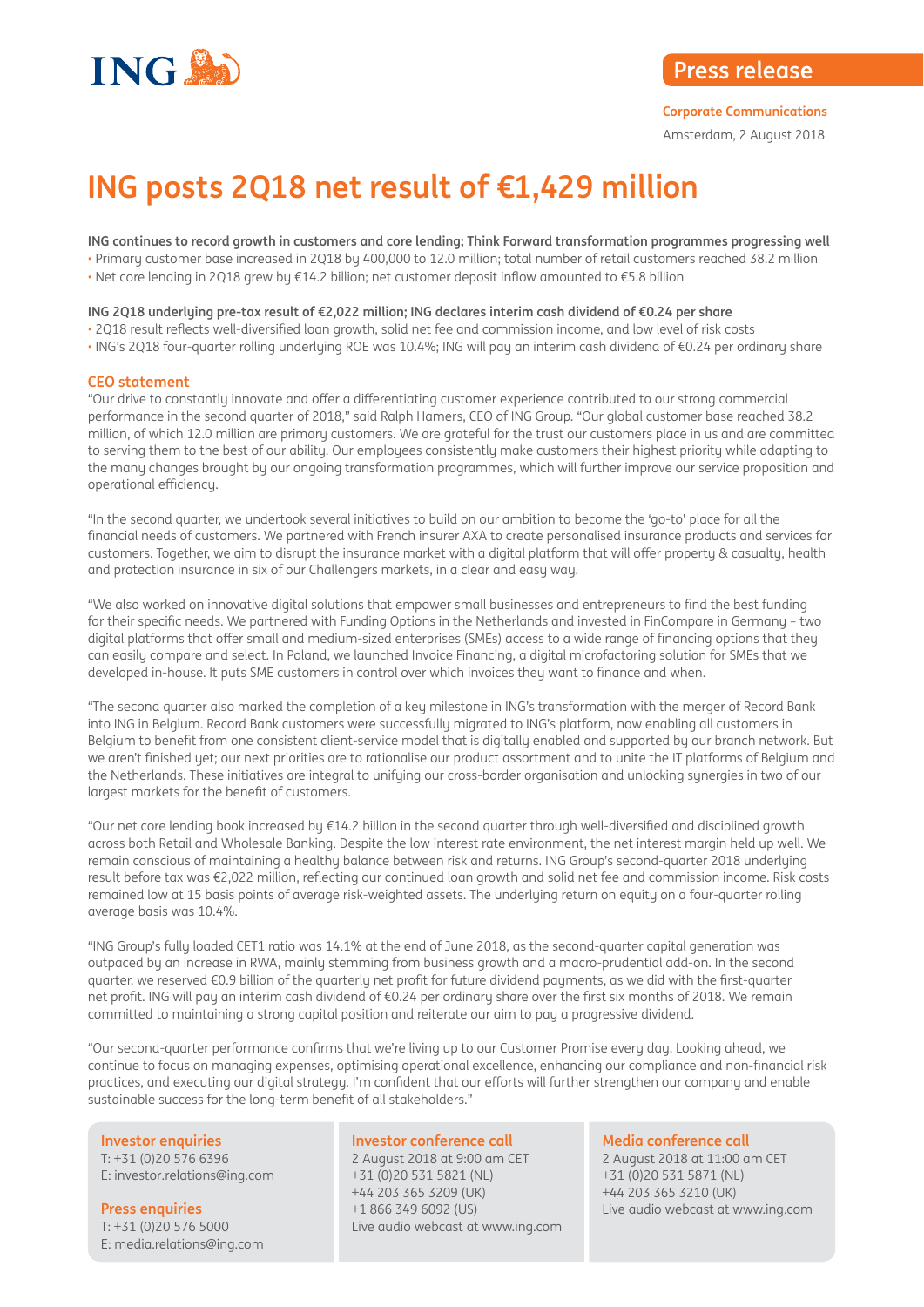## Share Information

## **Table of contents**

| Share Information                 |    |
|-----------------------------------|----|
| Highlights                        | 3  |
| <b>Consolidated Results</b>       | 4  |
| Retail Banking                    | 9  |
| Wholesale Banking                 | 13 |
| Corporate Line                    | 16 |
| <b>Consolidated Balance Sheet</b> | 17 |
| Risk Management                   | 19 |
| Capital, Liquidity and Funding    | 21 |
| Economic Environment              | 23 |
| Appendix                          | 74 |

| <b>Share information</b>                                   |         |                                   |         |                          |         |
|------------------------------------------------------------|---------|-----------------------------------|---------|--------------------------|---------|
|                                                            | 202017  | 302017                            | 402017  | 102018                   | 2Q2018  |
| Shares (in millions, end of period)                        |         |                                   |         |                          |         |
| Total number of shares                                     | 3.885.3 | 3.885.6                           | 3.885.8 | 3.888.0                  | 3,891.5 |
| - Treasury shares                                          | 0.6     | 0.6                               | 0.9     | 0.9                      | 1.7     |
| - Shares outstanding                                       | 3,884.7 | 3.884.9                           | 3,884.8 | 3,887.1                  | 3,889.9 |
| Average number of shares                                   | 3,884.0 | 3.884.5                           | 3.884.6 | 3.885.0                  | 3,889.7 |
| Share price (in euros)                                     |         |                                   |         |                          |         |
| End of period                                              | 15.10   | 15.60                             | 15.33   | 13.70                    | 12.33   |
| High                                                       | 15.75   | 15.90                             | 15.98   | 16.66                    | 14.45   |
| Low                                                        | 13.65   | 14.59                             | 15.00   | 13.41                    | 12.28   |
| Net result per share (in euros)                            | 0.35    | 0.35                              | 0.26    | 0.32                     | 0.37    |
| Shareholders' equity per share<br>(end of period in euros) | 12.79   | 12.81                             | 12.97   | 12.91                    | 12.85   |
| Dividend per share (in euros)                              | 0.24    | $\hspace{1.0cm} - \hspace{1.0cm}$ | 0.43    | $\overline{\phantom{a}}$ | 0.24    |
| Price/earnings ratio <sup>1)</sup>                         | 12.7    | 13.0                              | 12.1    | 10.7                     | 9.5     |
| Price/book ratio                                           | 1.18    | 1.22                              | 1.18    | 1.06                     | 0.96    |

| <b>Financial calendar</b>                                                  |                           |
|----------------------------------------------------------------------------|---------------------------|
| Ex-date for interim dividend 2018 (Euronext<br>Amsterdam):                 | Monday, 6 August 2018     |
| Record date for interim dividend 2018<br>entitlement (Euronext Amsterdam): | Tuesday, 7 August 2018    |
| Record date for interim dividend 2018<br>entitlement (NYSE):               | Monday, 13 August 2018    |
| Payment date interim dividend 2018 (Euronext<br>Amsterdam):                | Tuesday, 14 August 2018   |
| Payment date interim dividend 2018 (NYSE):                                 | Tuesday, 21 August 2018   |
| Publication results 3Q2018:                                                | Thursday, 1 November 2018 |
|                                                                            | All dates are provisional |

#### <sup>1)</sup> Four-quarter rolling average

#### **Market capitalisation (in × billion)**



## **Listing information**

The ordinary shares of ING Group are listed on the exchanges of Amsterdam, Brussels and New York (NYSE).

| <b>Listings</b>                       |                                        |                                  |
|---------------------------------------|----------------------------------------|----------------------------------|
| Stock exchanges                       | <b>Tickers</b><br>(Bloomberg, Reuters) | Security codes<br>(ISIN, SEDOL1) |
| Euronext Amsterdam<br>and Brussels    | INGA NA. INGA.AS                       | NL0011821202, BZ57390            |
| New York Stock Exchange ING US, ING.N |                                        | US4568371037.2452643             |

## **American Depositary Receipts (ADRs)**

For questions related to the ING ADR programme, please visit J.P. Morgan Depositary Receipts Services at www.adr.com, or contact:

### **Broker/Institutional investors**

**please contact:** J.P. Morgan Chase Bank, N.A. Depositary Receipts 4 New York Plaza, Floor 12 New York, NY 10004 In the US: (866) JPM-ADRS Outside the US: +1 866 576-2377

#### **ADR shareholders can contact J.P. Morgan Transfer Agent Service Center:** J.P. Morgan Chase Bank, N.A. P.O. Box 64504 St. Paul, MN 55164-0504

In the US: +1 800 990 1135 Outside the US: +1 651 453 2128 Email: jpmorgan.adr@eq-us.com

Shareholders or holders of ADRs can request a hard copy of ING's audited financial statements, free of charge, at www.ing.com/publications.htm



## **1 January 2017 to 30 June 2018**

**Relative share price performance**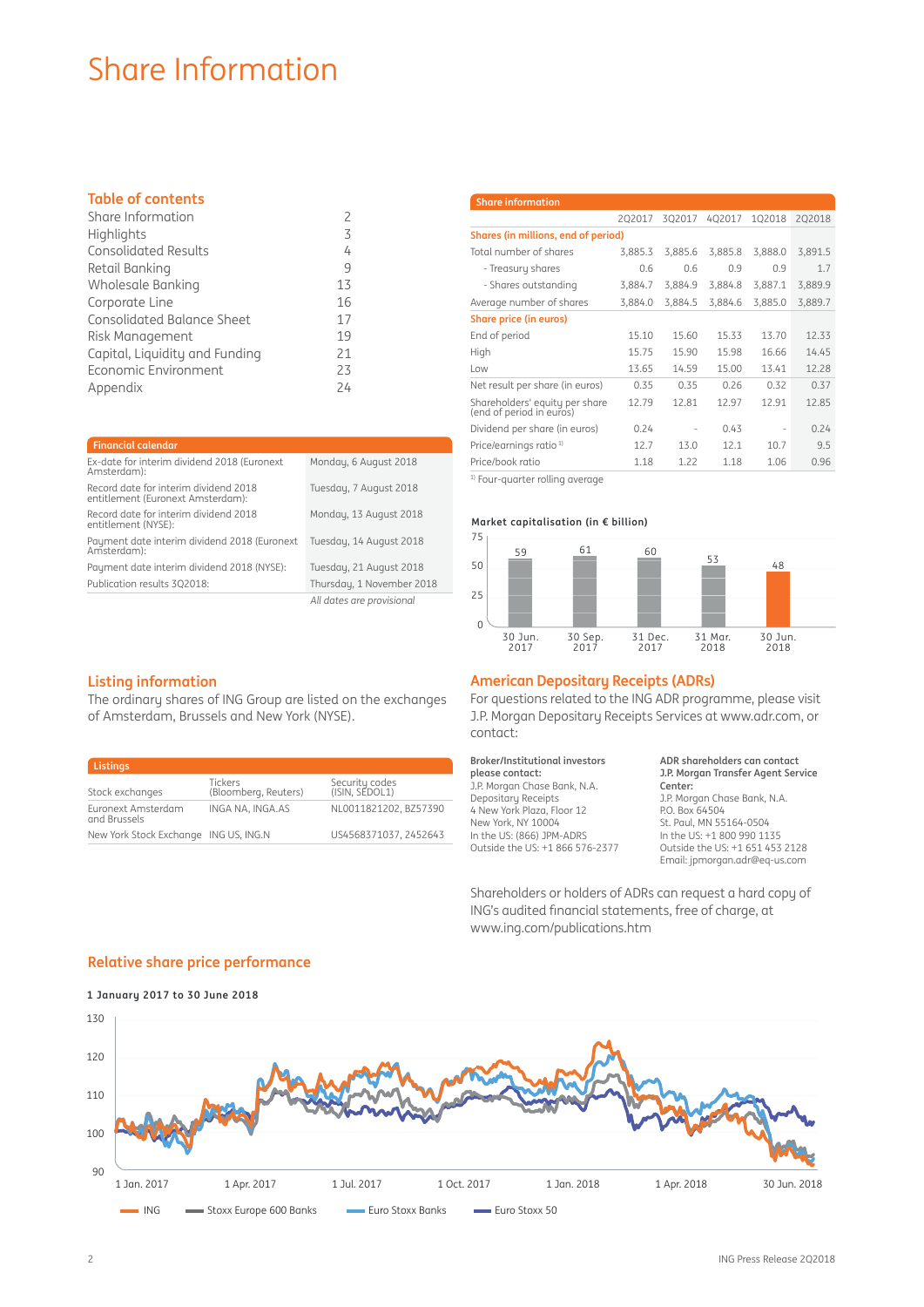# **Highlights**

ING made solid progress in accelerating its Think Forward strategy in the second quarter of 2018. Commercial performance was strong: our global customer base<sup>1)</sup> reached 38.2 million, of which 12 million are primary customers, and we innovated with new and improved services.

Our commitment to provide the very best customer experience extends beyond our own products and services. This quarter, we partnered with French insurer AXA to create a fully digital insurance platform that will offer customisable protection to retail customers in six countries, helping them to save time and be better prepared for the future.

We also made progress with our transformation programme, achieving an important milestone: the merger of Record Bank into ING in Belgium. Record Bank customers were successfully migrated to ING's platform, meaning all customers in Belgium now benefit from one consistent client-service model supported by our branch network.

### **Innovation**

We continued to build on our ambition to become the 'go-to' place for all the financial needs of customers. For example, we have started to offer a wide range of financing options for entrepreneurs and small businesses, for whom a bank loan isn't always the best option. We partnered with Funding Options, a digital platform that will help Dutch small and medium-sized enterprises (SMEs) find the best funding solutions for their growth needs. We also invested in FinCompare, a Berlin-based fintech that empowers SMEs to easily compare financing alternatives and choose the best option for their business.

Besides innovating through strategic partnerships, we also innovate within ING. In Poland, we launched Invoice Financing for SMEs, a digital solution that puts small business customers in control over which invoices they want to finance and when.

We also worked on expanding our own fintechs. An example of this is our smart money app Yolt, launched in 2017 in the UK, which will now also be launched in France and Italu. This brings Yolt closer to its ambition of building a pan-European money platform.

Yolt is just one of the ways we help people to manage their finances. Four scale-ups finished our Think Forward Initiative's Accelerator Track, a programme that uses insights into consumer behaviour to make financial decision-making easier. One of them is Otly!, an app that makes financial education accessible to children.

### **Wholesale Banking**

In Wholesale Banking, ING helped secure the €2.27 billion financing for the world's longest suspension bridge, to be built over the Dardanelles Strait in northwestern Turkey. The twokilometre-long bridge will link Turkey's European and Asian sides, adding economic and social value to Turkey thanks to improved transportation links.

ING's reputation as a leader in blockchain technology has been enhanced with the bank joining forces with HSBC to conduct a live, fully digital-trade finance transaction on blockchain. The deal, involving a cargo of soybeans exported from Argentina to Malaysia for agrifood trading giant Cargill, took 24 hours rather than weeks and it was completed in May on the R3 Corda platform.

### **Sustainability**

In the second quarter, we continued to pioneer sustainabilitylinked financing by offering loans that are linked to a company's own sustainable key performance indicators (KPIs).

For instance, we helped Royal DSM, a global health and nutrition company, and Renewi, a waste management company, in securing tailored financing linked to their sustainability KPIs. We also worked with Gecina, a real estate investment trust, on a sustainability rating-linked loan. The interest rate on this loan is not only dependent on financial metrics, but also on factors related to Gecina's environmental, social and governance performance.

Another example is our Energy Robot, which we launched to detect how much energy is being wasted in buildings. It uses algorithms to compare data from a building's 'smart' energy meter to a benchmark of that specific building, and it can identify opportunities for energy savings of up to 15%. The robot is the next step in supporting the transition to more energy-efficient buildings, following the digital sustainability scan tool we launched two years ago.

<sup>1)</sup> In 2Q18, the Netherlands refined its measurement of customers to alian with uniform definitions across ING's countries. As a result, we have restated customer numbers over previous quarters, back to year-end 2016. In addition, the merger of Record Bank into ING in Belgium was completed in 2Q18. Customer numbers were consolidated accordingly<br>as from 2Q18, resulting in an 80,000 increase in pr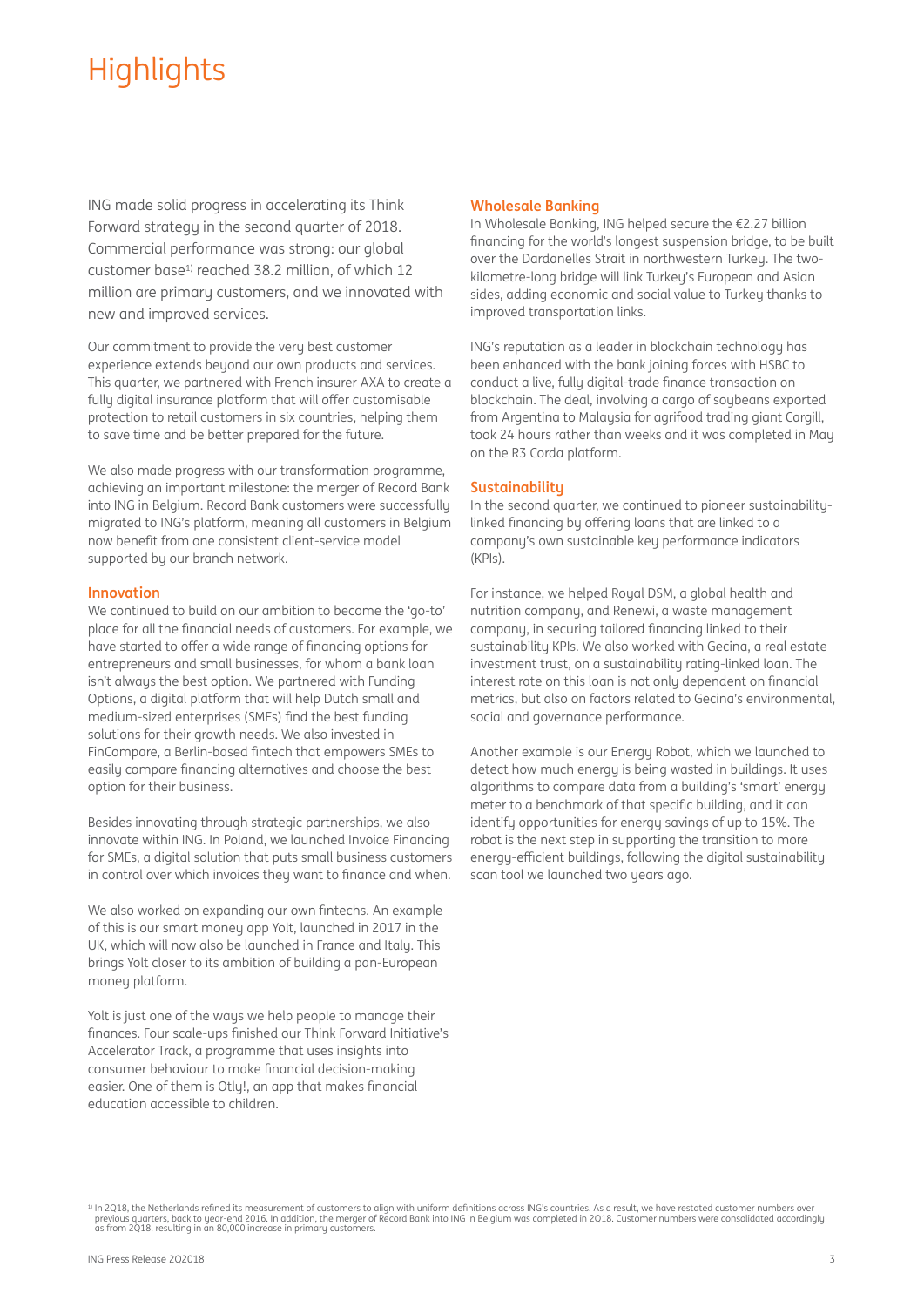| <b>Consolidated results</b>                                       |        |        |          |        |           |        |        |          |  |
|-------------------------------------------------------------------|--------|--------|----------|--------|-----------|--------|--------|----------|--|
|                                                                   | 2Q2018 | 2Q2017 | Change   | 1Q2018 | Change    | 1H2018 | 1H2017 | Change   |  |
| Profit or loss (in € million)                                     |        |        |          |        |           |        |        |          |  |
| Net interest income                                               | 3,441  | 3,359  | 2.4%     | 3,404  | 1.1%      | 6,845  | 6,711  | 2.0%     |  |
| Net fee and commission income                                     | 717    | 714    | 0.4%     | 661    | 8.5%      | 1,378  | 1,396  | $-1.3%$  |  |
| Investment income                                                 | 38     | 43     | $-11.6%$ | 65     | $-41.5%$  | 102    | 91     | 12.1%    |  |
| Other income                                                      | 287    | 415    | $-30.8%$ | 327    | $-12.2%$  | 614    | 729    | $-15.8%$ |  |
| Total underlying income                                           | 4,484  | 4,532  | $-1.1%$  | 4,457  | 0.6%      | 8,940  | 8,928  | 0.1%     |  |
| Staff expenses                                                    | 1,384  | 1,309  | 5.7%     | 1,340  | 3.3%      | 2,723  | 2,580  | 5.5%     |  |
| Regulatory costs <sup>1)</sup>                                    | 98     | 69     | 42.0%    | 493    | $-80.1%$  | 591    | 543    | 8.8%     |  |
| Other expenses                                                    | 865    | 934    | $-7.4%$  | 853    | 1.4%      | 1,718  | 1,799  | $-4.5%$  |  |
| Underlying operating expenses                                     | 2,347  | 2,311  | 1.6%     | 2,686  | $-12.6%$  | 5,032  | 4,922  | 2.2%     |  |
| Gross result                                                      | 2,137  | 2,221  | $-3.8%$  | 1,771  | 20.7%     | 3,908  | 4,005  | $-2.4%$  |  |
| Addition to loan loss provisions <sup>2)</sup>                    | 115    | 229    | $-49.8%$ | 85     | 35.3%     | 200    | 362    | $-44.8%$ |  |
| Underlying result before tax                                      | 2,022  | 1,992  | 1.5%     | 1,686  | 19.9%     | 3,708  | 3,644  | 1.8%     |  |
| Taxation                                                          | 557    | 565    | $-1.4%$  | 464    | 20.0%     | 1,021  | 1,022  | $-0.1%$  |  |
| Non-controlling interests                                         | 22     | 23     | $-4.3%$  | 29     | $-24.1%$  | 51     | 44     | 15.9%    |  |
| Underlying net result                                             | 1,443  | 1,403  | 2.9%     | 1,192  | 21.1%     | 2,636  | 2,578  | 2.2%     |  |
| Net result Insurance Other                                        | $-14$  | $-32$  |          | 33     | $-142.4%$ | 19     | $-64$  |          |  |
| Net result ING Group                                              | 1,429  | 1,371  | 4.2%     | 1,225  | 16.7%     | 2,654  | 2,514  | 5.6%     |  |
| Net result per share (in $\epsilon$ )                             | 0.37   | 0.35   |          | 0.32   |           | 0.68   | 0.65   |          |  |
| <b>Capital ratios (end of period)</b>                             |        |        |          |        |           |        |        |          |  |
| ING Group shareholders' equity (in € billion)                     |        |        |          | 50.2   | $-0.4%$   | 50.0   | 49.7   | 0.6%     |  |
| ING Group common equity Tier 1 ratio fully loaded <sup>3)</sup>   |        |        |          | 14.3%  |           | 14.1%  | 14.5%  |          |  |
| ING Group common equity Tier 1 ratio phased in                    |        |        |          | 14.3%  |           | 14.1%  | 14.5%  |          |  |
| Customer lending/deposits (end of period, in € billion)           |        |        |          |        |           |        |        |          |  |
| Residential mortgages                                             |        |        |          | 278.3  | 1.2%      | 281.7  | 280.0  | 0.6%     |  |
| Other customer lending                                            |        |        |          | 299.9  | 3.6%      | 310.7  | 287.4  | 8.1%     |  |
| Customer deposits                                                 |        |        |          | 546.8  | 1.8%      | 556.7  | 533.2  | 4.4%     |  |
| <b>Profitability and efficiency</b>                               |        |        |          |        |           |        |        |          |  |
| Underlying interest margin                                        | 1.51%  | 1.51%  |          | 1.52%  |           | 1.51%  | 1.51%  |          |  |
| Underlying cost/income ratio                                      | 52.3%  | 51.0%  |          | 60.3%  |           | 56.3%  | 55.1%  |          |  |
| Underlying return on equity based on IFRS-EU equity <sup>4)</sup> | 12.0%  | 11.7%  |          | 10.0%  |           | 11.0%  | 10.6%  |          |  |
| Employees (internal FTEs, end of period)                          |        |        |          | 51,752 | 0.8%      | 52,189 | 51,342 | 1.6%     |  |
| Four-quarter rolling average key figures                          |        |        |          |        |           |        |        |          |  |
| Underlying interest margin                                        | 1.54%  | 1.52%  |          | 1.54%  |           |        |        |          |  |
| Underlying cost/income ratio                                      | 56.1%  | 53.6%  |          | 55.7%  |           |        |        |          |  |
| Underlying return on equity based on IFRS-EU equity <sup>4)</sup> | 10.4%  | 10.8%  |          | 10.3%  |           |        |        |          |  |
| <b>Risk</b>                                                       |        |        |          |        |           |        |        |          |  |
| Stage 3 ratio (end of period) <sup>5)</sup>                       |        |        |          | 1.7%   |           | 1.6%   | 2.1%   |          |  |
| Stage 3 provision coverage ratio (end of period) <sup>5)</sup>    |        |        |          | 33.8%  |           | 33.9%  | 39.7%  |          |  |
| Underlying risk costs in bps of average RWA                       | 15     | 30     |          | 11     |           | 13     | 23     |          |  |
| Risk-weighted assets (end of period, in € billion)                |        |        |          | 312.4  | 2.0%      | 318.7  | 310.3  | 2.7%     |  |

 $^{\rm 1)}$  Regulatory costs represent bank taxes and contributions to the deposit guarantee schemes ('DGS') and to the (European) single resolution fund ('SRF').

 $^{2)}$  The amount presented in 'Addition to loan loss provisions' (which is equivalent to risk costs) includes write-offs and recoveries on loans and receivables not included in the stock of provision for loan losses.

3) Interim profi t not included in CET1 capital in 2Q18 amounting to €1,735 million (1Q18: €2,538 million).

4) Annualised underlying net result divided by average IFRS-EU shareholders' equity excluding interim profit not included in CET1 capital.

 $^{\rm 5)}$ The comparitives for 2017 still represent the previously disclosed NPL ratio and provision coverage ratio under IAS 39.

Note: Underlying figures are non-GAAP measures. These are derived from figures according to IFRS-EU by excluding the impact from divestments, special items and Insurance Other. See the Appendix for a reconciliation between GAAP and non-GAAP figures.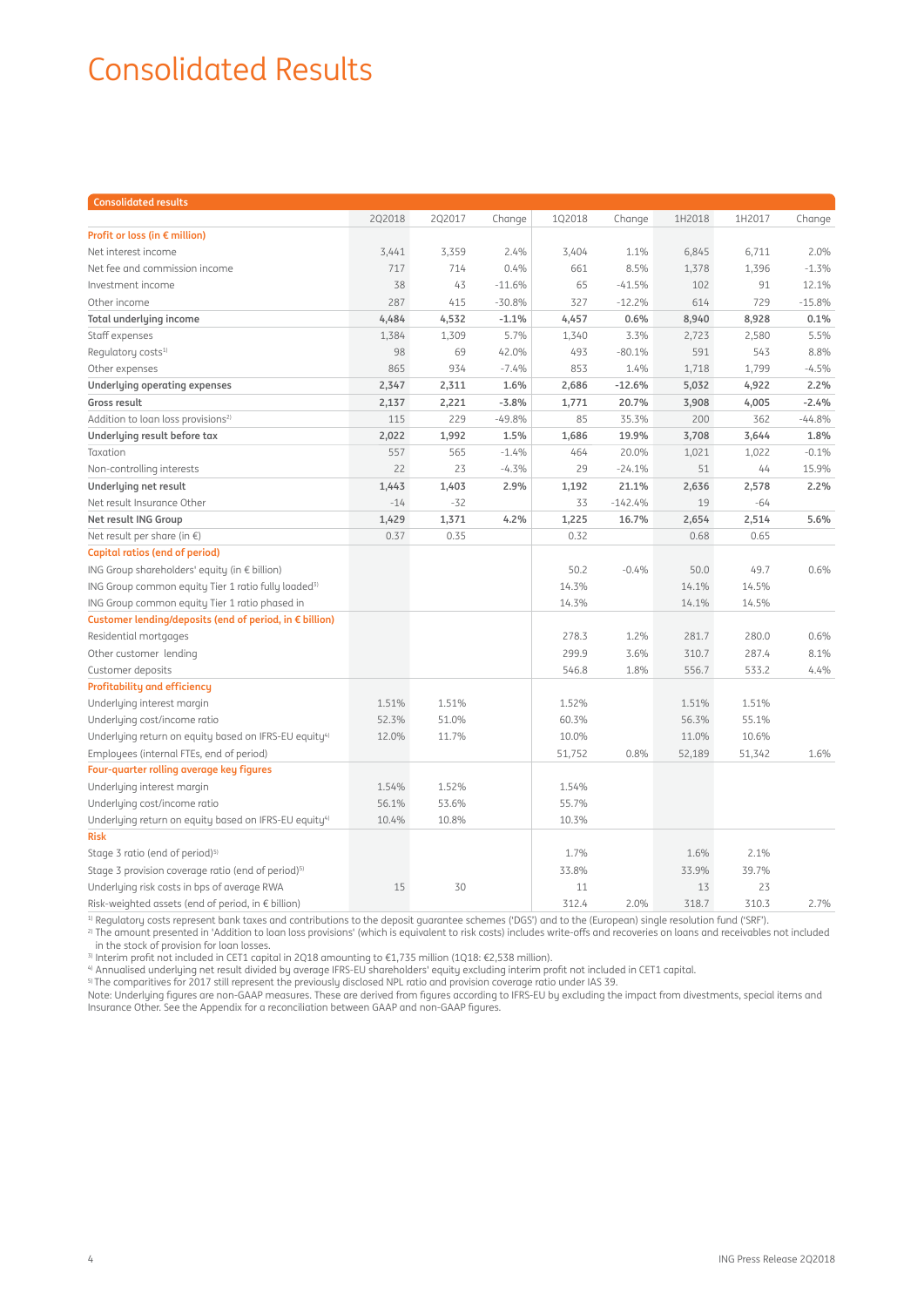ING's second-quarter 2018 net result was €1,429 million, up from €1,371 million in the second quarter of 2017 and €1,225 million in the previous quarter. Commercial momentum was again strong in the second quarter of 2018 as we increased the number of primary clients by 400,000 (including 80,000 from the migration of Record Bank customers to ING in Belgium) and recorded €14.2 billion of net growth in our core lending book. ING Group's fully loaded CET1 ratio in the second quarter was 14.1%.

The underlying net result, defined as the net result excluding Insurance Other, rose to €1,443 million from €1,403 million in the second quarter of 2017 and €1,192 million in the first quarter of 2018 (which included seasonally high regulatory costs). ING's underlying return on IFRS-EU equity was 12.0% in the second quarter of 2018. On a four-quarter rolling basis, which eliminates the seasonality in results, the underlying return on ING's IFRS-EU equity was 10.4%.

Underlying income declined slightly year-on-year, but improved sequentially, reflecting continued business growth and despite lower results in Financial Markets. Expenses excluding regulatory costs remained under control and were almost flat compared with a year ago, but they increased slightly on the previous quarter. Risk costs amounted to €115 million, or an annualised 15 basis points of average risk-weighted assets. The relatively low level of risk costs mainly reflects the continued benign credit environment.

## **Underlying results**

The second-quarter 2018 underluing result before tax of €2,022 million was supported by continued loan growth and higher net fee and commission income, while risk costs remained low. Compared with the second quarter of 2017, the underlying result before tax rose 1.5% due to lower risk costs. Underlying income declined slightly compared with the yearago quarter, which included a €97 million one-off gain on the sale of an equity stake, whereas expenses were 1.6% higher, mainly due to increased regulatory costs. Sequentially, the underlying result before tax increased 19.9%; this was fully attributable to seasonally lower regulatory costs. Excluding regulatory costs, the result before tax fell by €59 million as a modest increase in revenues was more than offset by higher operating expenses and an increase in risk costs relative to their very low level in the first quarter of 2018.

### **Total underlying income**

Total underlying income declined 1.1% to €4,484 million from €4,532 million in the second quarter of 2017. In addition to the €97 million one-off gain on the sale of an equity stake in the real estate run-off portfolio in the year-ago quarter, the decline was mainly caused by negative currency impacts (most notably the weakening of the Turkish lira, Australian dollar and US dollar against the euro) and weak performance in Financial Markets. This was largely offset by higher income from continued business growth in Retail Challengers & Growth Markets and in the Wholesale Banking lending activities, as well as improved Corporate Line revenues. Net interest income rose 2.4% from a year ago, while net fee and commission income exceeded its high level from a year ago. Investment and other income (which in 2017 included the one-off gain from an equity stake) declined year-on-year.

Compared with the first quarter of 2018, total underlying income increased by €27 million, or 0.6%, due to a higher interest result and a relatively strong increase in net fee and commission income, partly offset by lower investment and other income. The increase in total underlying income was predominantly attributable to strong growth in the Industry Lending and General Lending & Transaction Services businesses within Wholesale Banking. Income from Retail Banking and the other Wholesale Banking product groups declined compared with the previous quarter, due to lower allocated Bank Treasury-related income and a decline in Financial Markets revenues.

Total customer lending grew by €14.2 billion in the second quarter of 2018 to €592.4 billion. Adjusted for currency impacts and excluding declines in Bank Treasury and the run-off portfolios of WUB and Lease, net growth in ING's core lending book was also €14.2 billion. Second-quarter 2018 net core lending growth was again well diversified across Retail and Wholesale Banking. Residential mortgages increased by €3.5 billion due to mortgage growth in most countries, including €0.1 billion of growth in the core Dutch mortgage book. Other net core lending grew by €10.7 billion, of which €4.5 billion was in Retail Banking, including €0.2 billion of growth in business lending in the Netherlands. In Wholesale Banking, other net core lending grew by €6.1 billion, predominantly in Industry Lending.

Customer deposits increased by €9.9 billion to €556.7 billion in the second quarter of 2018. The net growth of customer deposits in Retail and Wholesale Banking (excluding an increase in Bank Treasury and adjusted for currency impacts) was €5.8 billion. Retail Banking generated a net inflow of €7.8 billion, driven by seasonally strong growth in the Netherlands and further growth in Belgium and the Other Challengers & Growth Markets. Retail Germany reported a marginally net outflow of €0.2 billion. Net customer deposits in Wholesale Banking declined by €2.0 billion.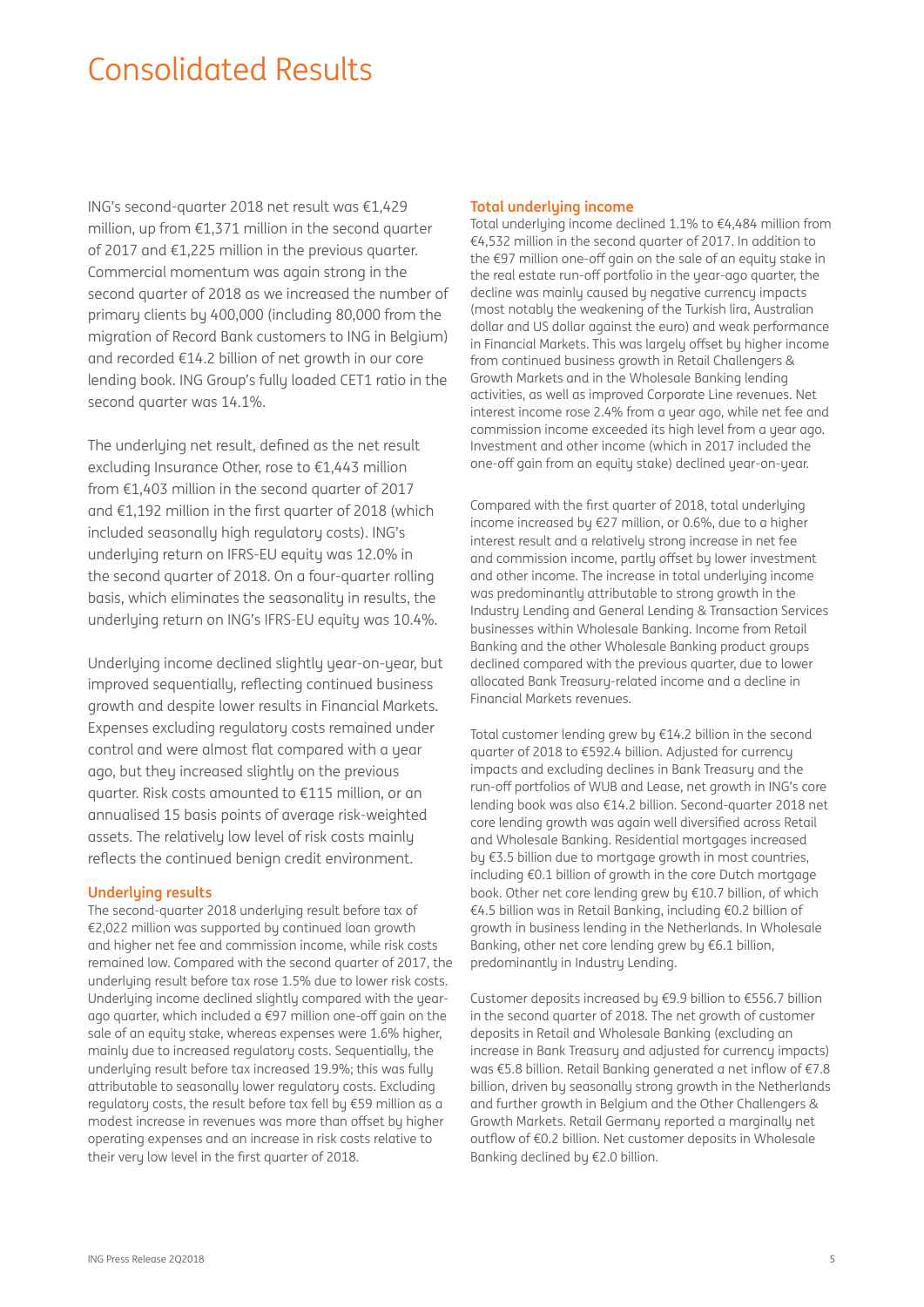Underlying net interest income increased 2.4% to €3,441 million from €3,359 million in the second quarter of 2017. The increase was mainly caused by a 6.3% higher interest result in Retail Challengers & Growth Markets and a 4.9% increase in Wholesale Banking. The latter was mainly recorded on lending products and higher (volatile) interest results in Financial Markets. Both increases more than compensated for a 1.6% decline in net interest income in Retail Benelux. Total net interest income on customer lending increased because the impact of volume growth in mortgages and other customer lending was accompanied by a higher overall lending margin compared with a year ago. The interest result on customer deposits declined slightly compared with the second quarter of 2017. This was caused by continued margin pressure on current accounts (due to lower reinvestment uields) and a modest decline in savinas volumes, which were only partly compensated by higher volumes in current accounts. The interest margin on savings remained stable compared with a year ago, supported by a further lowering of client savings rates in several countries during the last 12 months.

Compared with the first quarter of 2018, which included a €-35 million non-recurring amortisation of a hedge reserve due to the decision to end some hedge relationships (with equally sized opposite moves in 'other income'), total net interest income increased by €37 million, or 1.1%. Excluding this amortisation impact, total net interest income rose by €2 million, as volume growth and slightly higher margins on customer lending and customers deposits were offset by lower interest results in Financial Markets and Bank Treasury.

**Interest result (in € million) and interest margin (in %)**



The second-quarter 2018 underlying net interest margin was 1.51% compared with 1.52% in the first quarter of 2018. The slight margin decline was fully caused by the lower interest results in Financial Markets, Bank Treasury and the Corporate Line, while the aforementioned amortisation impact in the previous quarter provided a partial offset. The interest margin on customer lending improved due to higher margins on other (non-mortgage) lending; the margin on mortgages remained stable. The slight improvement of the interest margin on customer deposits was supported by the lowering of client savings rates in some countries, whereas the margin on current accounts declined further.

Net fee and commission income rose to €717 million from €714 million one year ago. In Retail Banking, net fee and commission income increased by €9 million due to higher fee income in the Netherlands and most of the Other Challengers & Growth Markets countries, partly offset by declines mainly in Belgium and Turkey. Total fee income in Wholesale Banking declined by €7 million, despite the inclusion of Payvision as from the second quarter of 2018, and was mainly caused by lower Financial Markets fees. Compared with the first quarter of 2018, net fee and commission income rose by €56 million, or 8.5%. This was driven by increases in most retail countries and higher fee income in Industry Lending and General Lending & Transaction Services, while fees were lower in Financial Markets.

Investment income decreased to €38 million from €43 million in the second quarter of 2017. The decline was mainly caused by lower dividend income. Compared with the first quarter of 2018, investment income fell by €27 million due to lower realised gains on debt securities, partly offset by a higher result on equities (including dividends).

Other income fell to €287 million from €415 million in the second quarter of 2017, which included the €97 million gain on the sale of an equity stake. Excluding this one-off gain, other income declined by €31 million, predominantly in Wholesale Banking, while other income improved in the Corporate Line. The decline in Wholesale Banking was mainly caused by the weaker performance in Financial Markets and negative revaluation results in Industry Lending. On a sequential basis, other income decreased by €40 million. This was mainly caused by the aforementioned equally-sized opposite move in other income in the first quarter of 2018 (€35 million) from ending some hedge relationships.

#### **Operating expenses**

Underlying operating expenses increased by €36 million, or 1.6%, year-on-year, but fell by €339 million, or -12.6%, compared with the first quarter of 2018. The sharp sequential decline was fully attributable to the seasonality in regulatory costs as ING is required to recognise certain annual charges (such as the contributions to the European single resolution fund and the annual Belgian bank taxes) in full in the first quarter of the year. Total regulatory costs in the second quarter of 2018 were €98 million, down from €493 million in the first quarter, but up from  $€69$  million one year ago when regulatory costs included a downward adjustment of the 2017 contribution to the Belgian deposit guarantee scheme.

Expenses excluding regulatory costs rose by a modest €7 million, or 0.3%, compared with a year ago to €2,249 million. Increases were recorded in Retail Challengers & Growth Markets, mainly related to strategic projects and to support the continued growth in primary clients, as well as in Retail Belgium due to temporarily higher external staff expenses. In Retail Netherlands, expenses excluding regulatory costs declined, reflecting ongoing cost savings and the effect of the earlier transformation programmes. Within Wholesale Banking, expenses excluding regulatory costs were slightly lower. This decline was mainly caused by the legal provision recorded in Luxembourg in the second quarter of 2017 and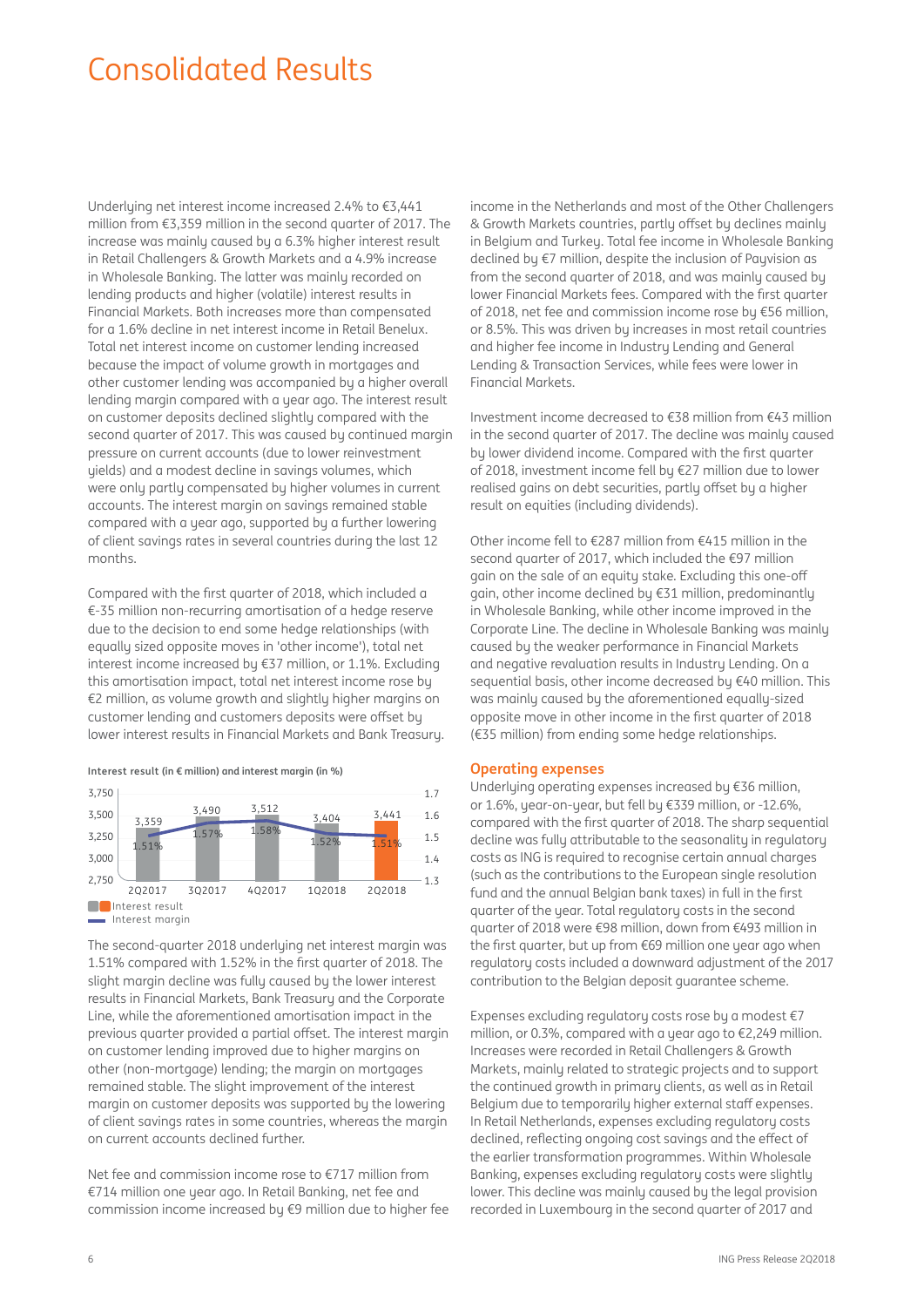positive foreign currency movements, which were partly offset by higher staff expenses and the inclusion of Payvision.

Compared with the first quarter of 2018 (which included a release from the legal provision in Luxembourg), expenses excluding regulatory costs rose by €56 million, or 2.6%. The increase was primarily visible in Wholesale Banking and was mainly caused by the release of the legal provision in the previous quarter, the inclusion of Payvision and higher staff and IT expenses.

**Operating expenses (in € million) and cost/income ratio (in %)**



ING's second-quarter 2018 underlying cost/income ratio was 52.3% compared with 51.0% in the year-ago quarter and 60.3% in the previous quarter. On a four-quarter rolling basis, which eliminates the seasonality of regulatory costs, the underlying cost/income ratio increased to 56.1% from 53.6% one year ago, and was slightly higher than the 55.7% in the previous four-quarter rolling period. This is mainly caused by the acceleration in digital investment spending and the incidentially high costs in the fourth quarter of 2017.

The total number of internal staff increased by 437 FTEs in the second quarter to 52,189 FTEs at the end of June 2018, predominantly in Wholesale Banking, of which almost half of the increase was caused by the acquisition of Payvision.

#### **Addition to loan loss provisions**

ING recorded €115 million of net additions to loan loss provisions in the second quarter of 2018, down from €229 million one year ago, but up from €85 million in the previous quarter. This is the second quarter in which risk costs were reported in accordance with IFRS 9. Risk costs are therefore not fully comparable with those reported in previous periods when IAS 39 accounting standards were applied. The continued positive macroeconomic outlook, combined with a benign credit environment in most regions where ING is active, contributed again to relatively low risk costs.



**Addition to loan loss provisions (in € million)**

Retail Netherlands recorded a net release from loan loss provisions of €47 million compared with a net addition of €12 million in the second quarter of 2017 and a €4 million net release in the previous quarter. The negative risk costs in the second quarter of 2018 were caused by releases in various portfolios. In Retail Belgium, risk costs were €32 million, up from €13 million in the same quarter of last year, but down from  $E$ 47 million in the first quarter of 2018. Risk costs in the Retail Challengers & Growth Markets were €72 million, up slightly from €68 million in the second quarter of 2017 and €62 million in the previous quarter. Second-quarter 2018 risk costs were recorded mainly in Poland, Turkey and Spain.

Wholesale Banking recorded €59 million of risk costs in the second quarter of 2018. This is significantly lower than the €135 million recorded in the year-ago quarter, but up from  $E20$  million in the first quarter of 2018 when risk costs included several larger releases on individual files. Especially Stage 2 provisions introduced under IFRS 9 have led to additional provisioning.

ING's Stage 3 ratio, which represents Stage 3 credit-impaired outstandings as a percentage of total credit outstandings, improved to 1.6% at 30 June 2018 from 1.7% as at 31 March 2018.

Total second-quarter risk costs were 15 basis points of average risk-weighted assets (RWA) versus 30 basis points in the second quarter of 2017 and 11 basis points in the first quarter of 2018. These are well below ING's through-thecycle average of 40-45 basis points.

#### **Underlying result before tax**

ING's second-quarter 2018 underlying result before tax was €2,022 million, up from €1,992 million one year ago as lower risk costs more than compensated a slight decline in underlying income (reflecting the one-off gain on the sale of an equity stake in the second quarter of 2017) and a 1.6% increase in operating expenses. Sequentially, the underlying result before tax rose 19.9%, fully due to the seasonally lower regulatory costs.

**Underlying result before tax (in € million)**



#### **Underlying net result**

ING's underlying net result was €1,443 million. This is 2.9% higher than the €1,403 million recorded in the second quarter of 2017 and up 21.1% from  $£1,192$  million in the first quarter of 2018. The effective underlying tax rate was 27.6%, almost equal to the previous quarter, but lower than the 28.4% in the second quarter of 2017. The decline in the effective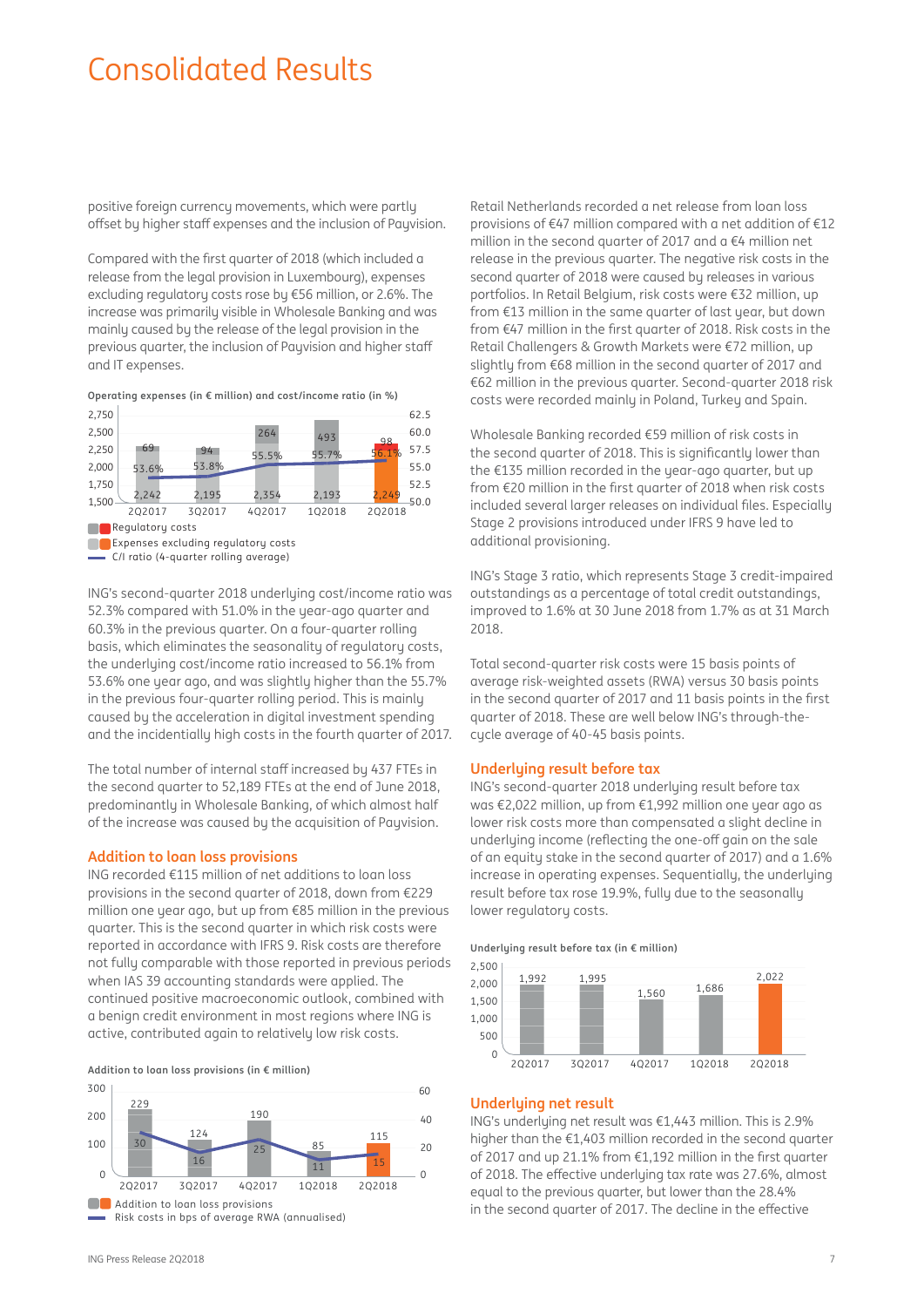underlying tax rate compared with the previous year was caused by the corporate tax reforms in the US and in Belgium.

In the second quarter of 2018, ING's underlying return on average IFRS-EU equity was 12.0% compared with 11.7% reported over the second quarter of 2017 and 10.0% over the first quarter of 2018. On a four-quarter rolling basis, which reduces the seasonality in results, the underlying return on ING Group's average IFRS-EU equity slightly increased to 10.4%. ING's underlying return on equity is calculated using IFRS-EU shareholders' equity after excluding 'interim profit not included in CET1 capital'. As at 30 June 2018, interim profit not included in CET1 capital amounted to  $£1,735$ million, which is equal to two-thirds of the dividend paid over 2017, following ING's earlier decision to reserve one-third of the aggregate prior-year dividend in each of the first three quarters of the financial year.

#### **Return on equity (in %)**



#### **Net result**

ING's second-quarter 2018 net result amounted to €1,429 million compared with €1,371 million in the second quarter of 2017 and  $E1$ , 225 million in the first quarter of 2018. The net result also includes the net result from Insurance Other and – when applicable – the impact from divestments and special items after tax.

In the second quarter of 2018, ING recorded a  $\epsilon$ -14 million net result from Insurance Other. This loss fully reflects the change in the valuation of warrants on NN Group shares compared with the end of March 2018. ING holds warrants for approximately 35 million shares in NN Group at an exercise price of €40.00 per share. The fair value of these warrants was €3 million as at 30 June 2018. In the same quarter one year ago, there was a net loss of €32 million on the warrants, whereas in the first quarter of 2018 a net profit of €33 million was recorded. Both comparable quarters still included results from warrants on Voya shares; the last warrants on Voya shares were sold in March 2018.

There were no divestments or special items in the second quarter of 2018, nor in the year-ago quarter and previous quarter.

ING's net result per share was €0.37 in the second quarter of 2018 based on an average number of shares outstanding of 3,890 million during the quarter.

#### **Dividend**

ING will pay an interim cash dividend of €0.24 per ordinary share over the first half of 2018. This is equal to the interim dividend paid over the first half of 2017. In line with our financial ambitions, ING is committed to maintaining a CET1 ratio of around 13.5%, taking into account the Basel IV impact on the current CET1 ratio. This is well above the prevailing fully loaded requirement, currently set at 11.8%, and implies a management buffer of 170 basis points (including Pillar 2 Guidance). ING aims to pay a progressive dividend. The Board's final dividend proposal will be made at year-end and will reflect considerations including expected future capital requirements, growth opportunities available to the Group, net earnings and regulatory developments.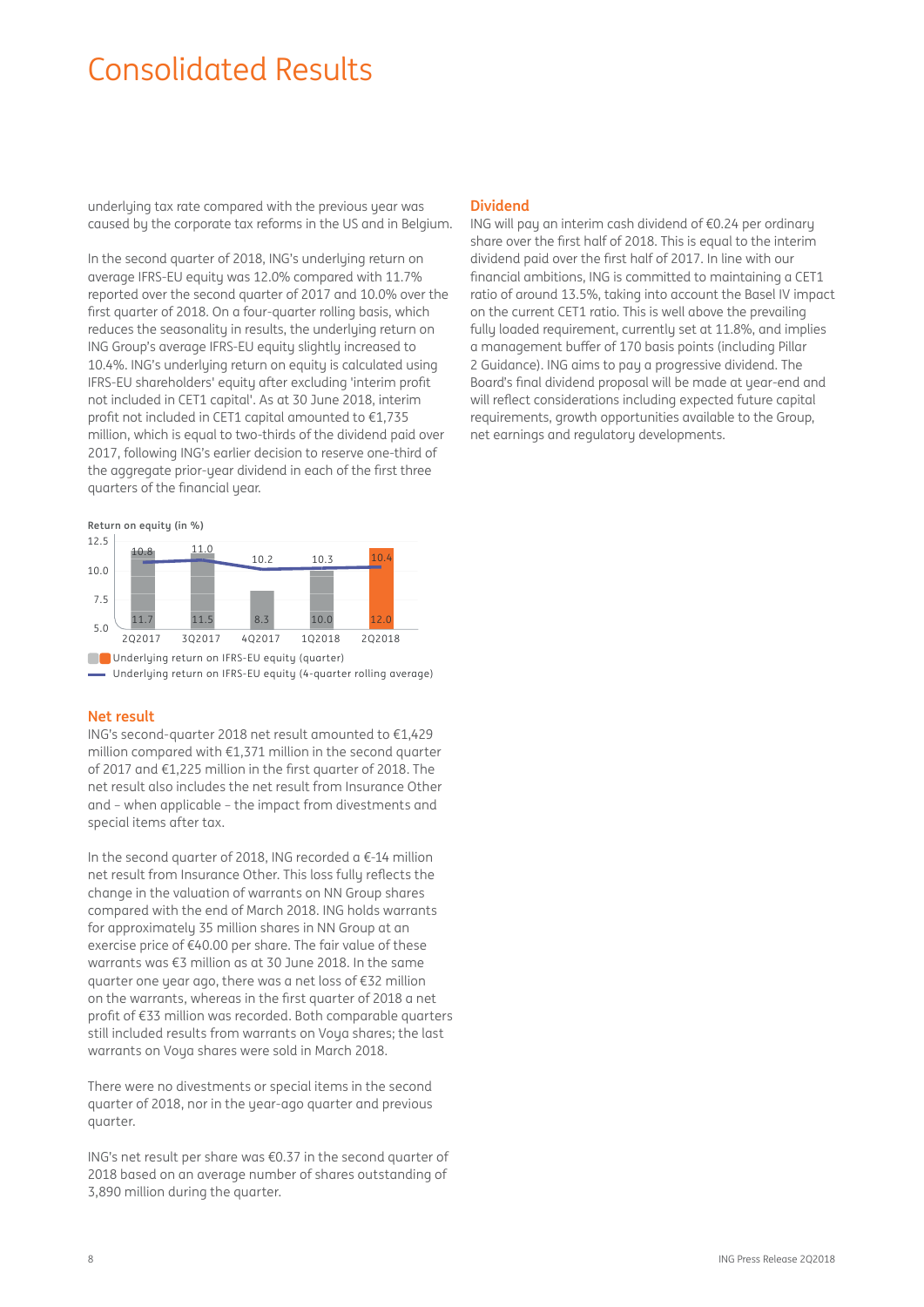| Retail Benelux: Consolidated profit or loss account                |                |        |             |        |                |        |
|--------------------------------------------------------------------|----------------|--------|-------------|--------|----------------|--------|
|                                                                    | Retail Benelux |        | Netherlands |        | Belgium        |        |
| In $\epsilon$ million                                              | 202018         | 202017 | 202018      | 202017 | 2Q2018         | 202017 |
| <b>Profit or loss</b>                                              |                |        |             |        |                |        |
| Net interest income                                                | 1,337          | 1,359  | 886         | 889    | 451            | 470    |
| Net fee and commission income                                      | 271            | 265    | 165         | 150    | 106            | 115    |
| Investment income                                                  | 12             | 20     | 10          | 5      | $\overline{2}$ | 16     |
| Other income                                                       | 112            | 126    | 69          | 73     | 43             | 53     |
| Total underlying income                                            | 1,732          | 1,770  | 1,129       | 1,117  | 603            | 654    |
| Expenses excl. regulatory costs                                    | 842            | 870    | 479         | 520    | 362            | 350    |
| Regulatory costs                                                   | 19             | 5      | 21          | 19     | $-2$           | $-13$  |
| <b>Operating expenses</b>                                          | 860            | 875    | 500         | 539    | 360            | 336    |
| Gross result                                                       | 872            | 895    | 629         | 578    | 242            | 317    |
| Addition to loan loss provisions                                   | $-15$          | 25     | $-47$       | 12     | 32             | 13     |
| Underlying result before tax                                       | 887            | 870    | 676         | 565    | 211            | 304    |
| Profitability and efficiency <sup>1)</sup>                         |                |        |             |        |                |        |
| Cost/income ratio                                                  | 49.7%          | 49.4%  | 44.3%       | 48.3%  | 59.8%          | 51.4%  |
| Return on equity based on 12.0% common equity Tier 1 <sup>2)</sup> | 25.4%          | 25.2%  | 34.4%       | 29.0%  | 13.5%          | 19.7%  |
| Employees (internal FTEs, end of period) <sup>3)</sup>             | 16,846         | 17,252 | 8,630       | 8,637  | 8,216          | 8,615  |
| Risk <sup>1</sup>                                                  |                |        |             |        |                |        |
| Risk costs in bps of average RWA                                   | $-7$           | 12     | $-38$       | 10     | 34             | 15     |
| Risk-weighted assets (end of period, in $\epsilon$ billion)        | 87.3           | 85.5   | 48.8        | 50.7   | 38.5           | 34.8   |
|                                                                    | 2Q2018         | 102018 | 2Q2018      | 102018 | 202018         | 102018 |
| Customer lending/deposits (end of period, in € billion)            |                |        |             |        |                |        |
| Residential mortgages                                              | 148.1          | 147.6  | 110.9       | 111.1  | 37.2           | 36.5   |
| Other customer lending                                             | 84.7           | 82.5   | 34.8        | 35.7   | 49.9           | 46.9   |
| Customer deposits                                                  | 232.5          | 226.3  | 147.4       | 142.7  | 85.2           | 83.7   |

<sup>1)</sup> Key figures based on underlying figures.

2) Underlying after-tax return divided by average equity based on 12.0% CET1 ratio (annualised).

<sup>3)</sup> In 2Q2018, the allocation of FTEs from shared service centers to the business lines changed to better reflect use of service. Historical figures have been adjusted.

#### **Retail Benelux**

*"I'm pleased that we made steady progress on our transformation during the second quarter of 2018.* 

*"We reached key transformation milestones, most notably the completion of the merger of Record Bank into ING in Belgium and the successful migration of almost 600,000 Record Bank customers onto ING's platform.*

*"Our focus going forward is on rationalising and unifying our product range across Belgium and the Netherlands and building our cross border organisation. We will also continue preparing our shared banking platform for Belgium and the Netherlands, which will enable further improvement of our customer service and more efficiency in our operations.* 

*"A lot is happening and I'm impressed with the dedication of our colleagues throughout Market Leaders. While experiencing a major transformation, they have kept their*  focus on delivering a differentiating customer experience."

**Roland Boekhout**, Member Management Board Banking, Head of Market Leaders

#### **Retail Netherlands**

Retail Netherlands posted a strong underlying second-quarter 2018 result before tax of €676 million, up 19.6% from a year ago. The increase was mainly attributable to lower expenses combined with a net release from loan loss provisions mainly reflecting continued positive economic conditions in the Netherlands. Underlying income rose slightly and was supported by higher net fee and commission income. Underlying expenses declined 7.2%, mainly due to ongoing cost-saving programmes and lower IT-related expenses. Sequentially, the underlying result before tax rose by €113 million, or 20.1%. Underluing expenses fell 13.5% as the previous quarter included the annual contribution to the single resolution fund, while the net release from loan loss provisions increased to €47 million. Income, however, was slightly lower. The return on equity, based on a 12% common equity Tier 1 ratio, was strong at 34.4% in the second quarter of 2018.

#### **Underlying result before tax - Retail Netherlands (in € million)**

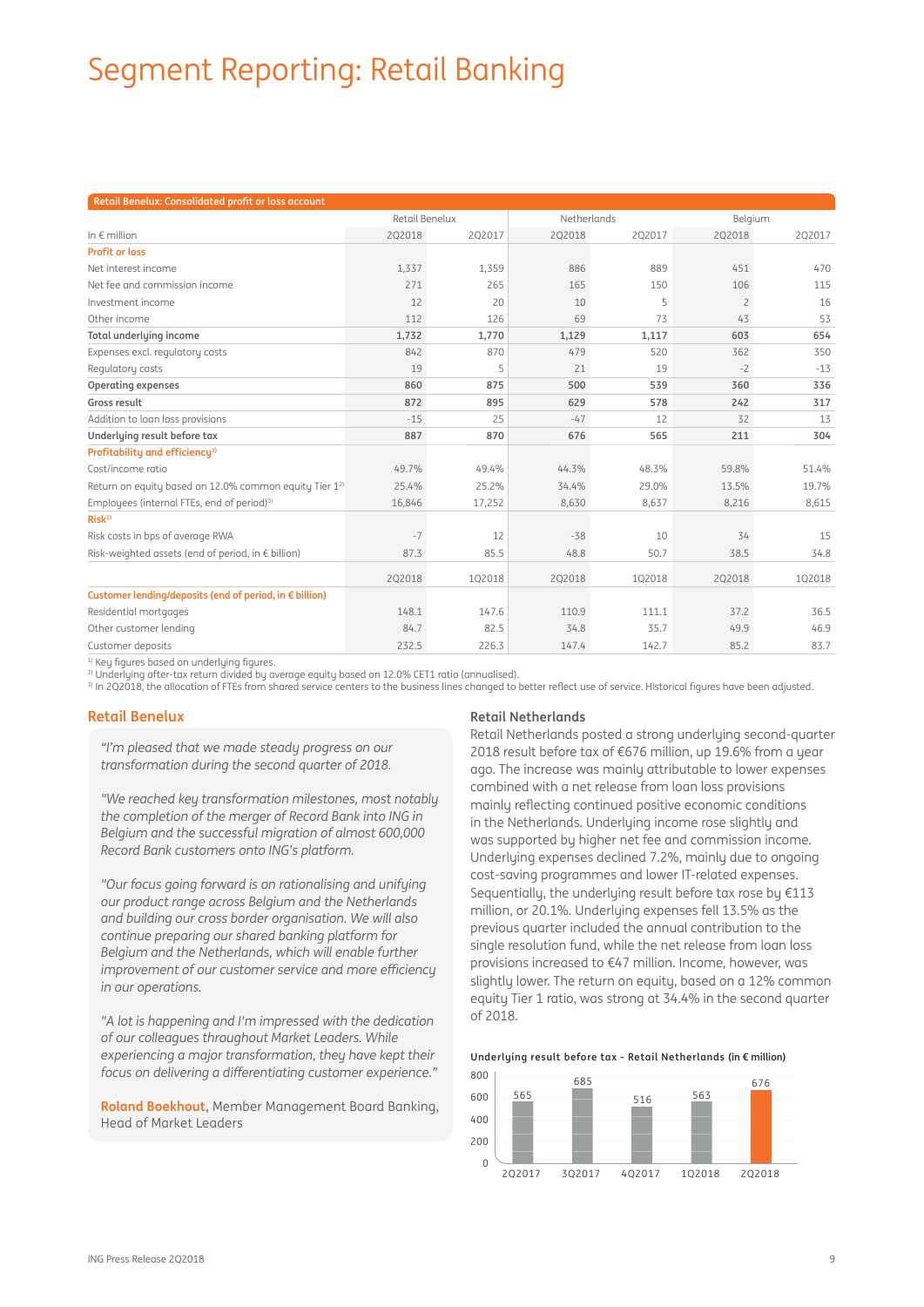Total underlying income increased 1.1% year-on-year to €1,129 million, mainly reflecting higher fee income on current accounts. The interest result remained resilient as lower margins on savings and current accounts (due to the low interest rate environment) were offset by higher margins on mortgages. On a sequential basis, total underlying income decreased by  $€9$  million, mainly because the first quarter of 2018 included higher Bank Treasury-related income.

Customer lending decreased by €1.0 billion in the second quarter to €145.7 billion. Net core lending (excluding the run-off in the WUB run-off portfolio and a decline in Bank Treasury) grew by €0.3 billion, of which €0.1 billion was in mortgages and €0.2 billion in business lending. Net customer deposits (excluding Bank Treasury) increased by €4.2 billion, of which €2.7 billion was in savings and €1.6 billion in current accounts. These increases mainly reflect seasonality due to the holiday payments.

Underlying operating expenses fell by €39 million, or 7.2%, from a year ago. This was mainly due to non-recurring items booked in the second quarter of 2017, ongoing cost savings realised through the transformation programmes, and lower IT expenses. Sequentially, expenses dropped by €78 million, or 13.5%, as the first quarter included the annual contribution to the single resolution fund. Excluding regulatory costs, expenses declined by €8 million as lower IT expenses more than offset the impact of higher staff expenses.

Second-quarter 2018 risk costs were €-47 million compared with €12 million in the year-ago quarter and €-4 million in the first quarter of 2018. The negative risk costs in the second quarter of 2018 were caused by releases in various portfolios, reflecting the continued positive economic conditions in the Netherlands as well as some model updates.

Risk-weighted assets declined by €0.4 billion in the second quarter of 2018 to €48.8 billion, mainly reflecting positive risk migration.

### **Retail Belgium**

Retail Belgium, including Luxembourg, posted an underluing result before tax of €211 million, down by €93 million from the year-ago quarter, but  $E$ 190 million higher than in the first quarter of 2018. Total income declined by €51 million to €603 million compared with the second quarter of 2017. This was mainly due to lower income on savings and current accounts, reflecting the continued low interest rate environment, and lower revenues from Bank Treasury. Expenses excluding regulatory costs were up €12 million compared to the yearago quarter, mainly due to costs related to the completion of key milestones in the transformation programmes such as the migration of Record Bank customers to ING in Belgium and the introduction of a new client-service model. Sequentially, the underlying result before tax was €190 million higher than in the first quarter. This was almost fully attributable to lower regulatory costs, which are mainly booked in the first quarter of the year, and lower risk costs.

The second-quarter return on equity, based on a 12% common equity Tier 1 ratio, was 13.5%.

**Underlying result before tax - Retail Belgium (in € million)** 



Total underlying income fell by €51 million, or 7.8%, year-onyear, mainly due to continued margin pressure on savings and current accounts as a result of the low interest rate environment. Revenues in Bank Treasury were also lower, and commission income edged down as fees on investment products were lower than in the strong second quarter of last year. Sequentially, income was down €7 million, or 1.1%, due to lower Bank Treasury-related revenues. This was only partly compensated by higher revenues on business lending and mortgages, mainly reflecting higher volumes. Net interest income increased by €5 million as the aforementioned volume growth was only partly offset by the margin pressure on customer deposits.

Customer lending increased by €3.7 billion in the second quarter of 2018 to €87.1 billion. Net core lending (which excludes Bank Treasury) grew by €3.4 billion, of which €2.7 billion was in business lending and €0.7 billion in mortgages. Customer deposits grew to €85.2 billion, driven by a net inflow of €1.4 billion in the quarter, of which €1.7 billion was in current accounts, while savings declined by €0.3 billion.

Underlying operating expenses were €360 million, up 7.1% from the same quarter of 2017 which included a downward adjustment on the DGS contribution. Excluding regulatory costs, expenses rose 3.4%, mainly due to higher external staff expenses related to the transformation programmes and the successful integration of Record Bank into ING in Belgium. On a sequential basis, expenses fell by €183 million, as the fulluear contributions for the European single resolution fund. the Belgian deposit guarantee scheme and Belgian bank taxes were all recorded in the first quarter of 2018. Expenses excluding regulatory costs were flat compared with the first quarter.

Second-quarter 2018 risk costs were €32 million, or 34 basis points of average risk-weighted assets, compared with €13 million in the year-ago quarter and €47 million in the previous quarter.

Risk-weighted assets rose by €2.3 billion in the second quarter to €38.5 billion. The increase mainly reflects lending growth and a macro-prudential add-on for residential mortgages, partly offset by lower operational risk-weighted assets.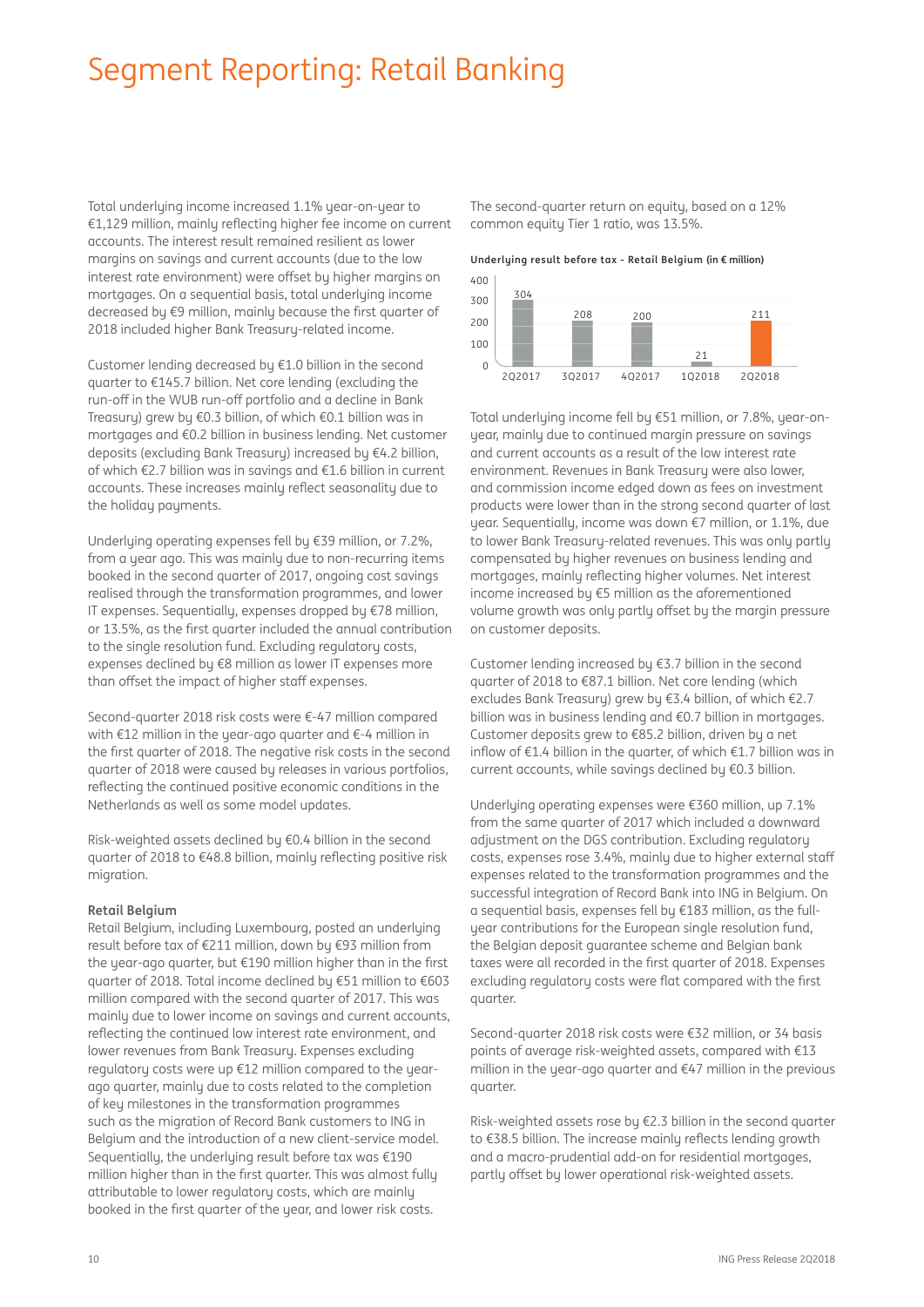| Retail Challengers & Growth Markets: Consolidated profit or loss account |                                        |        |        |                |        |                                       |  |  |  |
|--------------------------------------------------------------------------|----------------------------------------|--------|--------|----------------|--------|---------------------------------------|--|--|--|
|                                                                          | Retail Challengers<br>& Growth Markets |        |        | Germany        |        | Other Challengers<br>& Growth Markets |  |  |  |
| In $\notin$ million                                                      | 202018                                 | 202017 | 2Q2018 | 202017         | 2Q2018 | 202017                                |  |  |  |
| <b>Profit or loss</b>                                                    |                                        |        |        |                |        |                                       |  |  |  |
| Net interest income                                                      | 1,077                                  | 1,013  | 435    | 405            | 642    | 607                                   |  |  |  |
| Net fee and commission income                                            | 157                                    | 154    | 48     | 51             | 109    | 103                                   |  |  |  |
| Investment income                                                        | 12                                     | 18     | 6      | $\Omega$       | 6      | 18                                    |  |  |  |
| Other income                                                             | 19                                     | 18     | $-8$   | $-2$           | 27     | 20                                    |  |  |  |
| Total underlying income                                                  | 1,264                                  | 1,203  | 481    | 455            | 783    | 748                                   |  |  |  |
| Expenses excl. regulatory costs                                          | 682                                    | 623    | 230    | 222            | 453    | 401                                   |  |  |  |
| Regulatory costs                                                         | 66                                     | 55     | 19     | 15             | 47     | 40                                    |  |  |  |
| Operating expenses                                                       | 748                                    | 679    | 249    | 237            | 499    | 441                                   |  |  |  |
| Gross result                                                             | 516                                    | 525    | 232    | 218            | 284    | 307                                   |  |  |  |
| Addition to loan loss provisions                                         | 72                                     | 68     | 3      | 5              | 69     | 63                                    |  |  |  |
| Underlying result before tax                                             | 444                                    | 457    | 228    | 214            | 215    | 243                                   |  |  |  |
| Profitability and efficiency <sup>1)</sup>                               |                                        |        |        |                |        |                                       |  |  |  |
| Cost/income ratio                                                        | 59.2%                                  | 56.4%  | 51.8%  | 52.1%          | 63.7%  | 59.0%                                 |  |  |  |
| Return on equity based on 12.0% common equity Tier 1 <sup>2)</sup>       | 13.9%                                  | 14.8%  | 20.0%  | 19.6%          | 10.7%  | 12.4%                                 |  |  |  |
| Employees (internal FTEs, end of period) <sup>3)</sup>                   | 22,710                                 | 22,240 | 4,706  | 4,647          | 18,004 | 17,593                                |  |  |  |
| Risk <sup>1</sup>                                                        |                                        |        |        |                |        |                                       |  |  |  |
| Risk costs in bps of average RWA                                         | 38                                     | 37     | 5      | $\overline{7}$ | 56     | 51                                    |  |  |  |
| Risk-weighted assets (end of period, in € billion)                       | 75.4                                   | 74.2   | 25.9   | 24.5           | 49.5   | 49.7                                  |  |  |  |
|                                                                          | 202018                                 | 102018 | 202018 | 102018         | 2Q2018 | 102018                                |  |  |  |
| Customer lending/deposits (end of period, in € billion)                  |                                        |        |        |                |        |                                       |  |  |  |
| Residential mortgages                                                    | 132.7                                  | 129.8  | 71.6   | 70.3           | 61.1   | 59.5                                  |  |  |  |
| Other customer lending                                                   | 38.6                                   | 39.3   | 12.0   | 13.0           | 26.6   | 26.3                                  |  |  |  |
| Customer deposits                                                        | 257.6                                  | 252.9  | 135.9  | 132.5          | 121.8  | 120.5                                 |  |  |  |

<sup>1)</sup> Key figures based on underlying figures.

<sup>2)</sup> Underlying after-tax return divided by average equity based on 12.0% CET1 ratio (annualised).

3) In 2Q2018, the allocation of FTEs from shared service centers to the business lines changed to better reflect use of service. Historical figures have been adjusted.

#### **Retail Challengers & Growth Markets**

*"In the second quarter, we invested further in customerfriendly technologies and external collaborations to empower our customers to stay a step ahead. We believe that the bank of the future must be open by offering customers more than just its own products and services. So building on our track record for collaboration, we partnered with French insurer AXA to create a digital insurance platform that will offer personalised and customisable protection to customers.*

*"Our focus on providing an excellent customer experience resulted in the strong growth of our primary customer base by 235,000 in the Challengers & Growth Markets.*

*"We also worked on digital solutions that empower small*  business customers and entrepreneurs to find the best *funding for their companies. In Germany, we invested in FinCompare, a digital platform that offers small and medium-sized enterprises access to a wide range of*  financing options that they can easily compare and select.

*"We're confident that our efforts will improve the customer experience and support ING's ambition to*  become the 'go-to' place for all financial needs of *customers."*

**Aris Bogdaneris**, Member Management Board Banking, Head of Challengers & Growth Markets

#### **Retail Germany**

Retail Germany, which includes Austria, posted a secondquarter 2018 underlying result before tax of €228 million, up from €214 million in the second quarter of 2017. This increase was mainly driven by adjustments of client savings rates and volume growth in customer lending. Compared with the first quarter of 2018, the result before tax increased by €33 million. The increase was mainly due to higher income resulting from a lowering of the client savings rate in April 2018 and seasonally higher regulatory costs in the first quarter. Retail Germany continued its strong business momentum, adding approximately 60,000 primary customers in the second quarter and growing net core lending by €1.5 billion. The return on equity, based on a 12% common equity Tier 1 ratio, was strong at 20.0% for the second quarter.

#### **Underlying result before tax - Germany (in × million)**



Total underlying income was €481 million, up 5.7% from the second quarter of 2017. The increase was mainly attributable to higher net interest income, supported by increased lending volumes and the impact of client savings rate adjustments,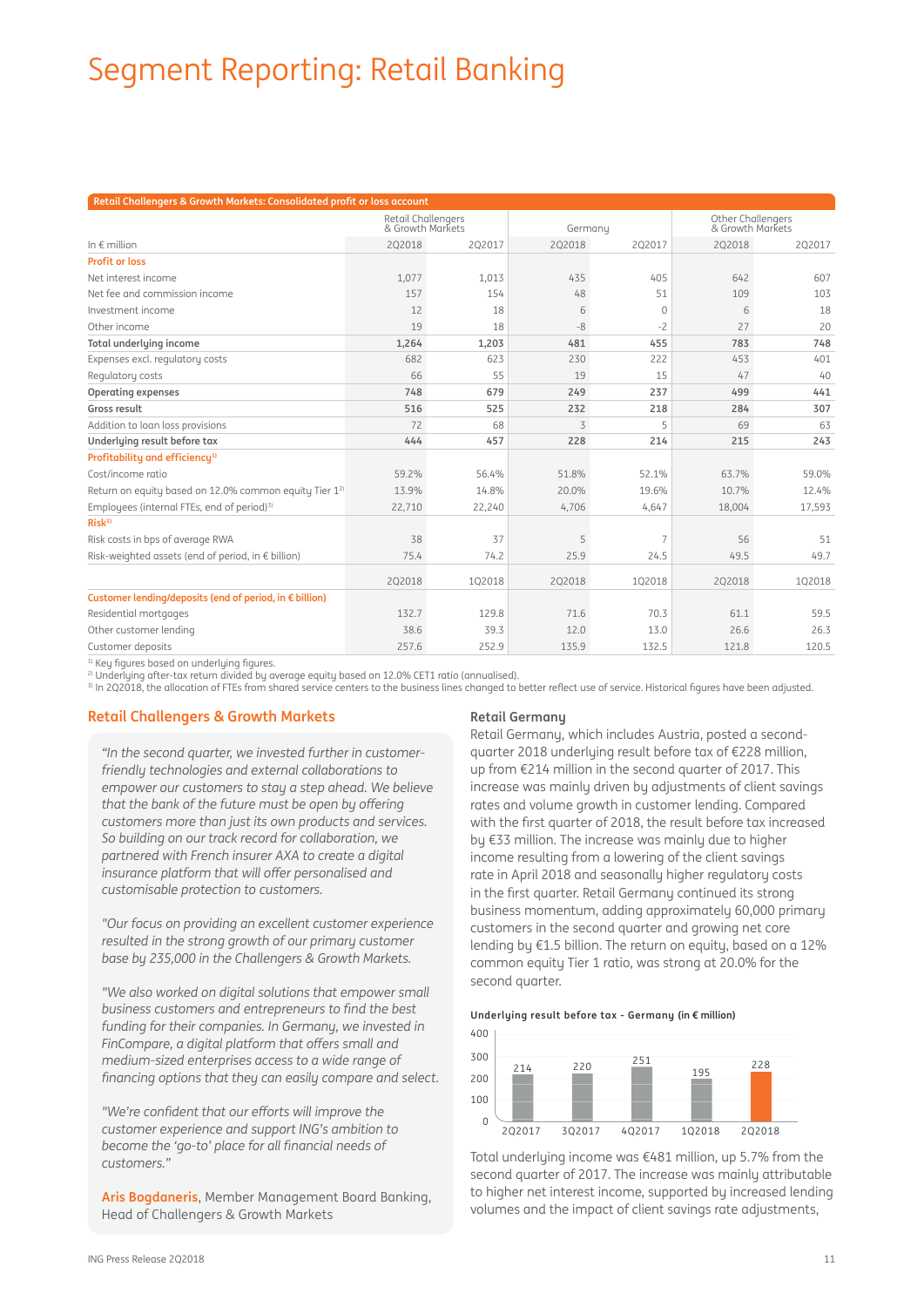as well as higher investment income. However, other income was lower, reflecting negative hedge ineffectiveness results. Compared with the first quarter of 2018, total underlying income increased slightly as higher net interest income and investment income as well as €2 million higher fee income were largely offset by lower other income due to the aforementioned negative hedge ineffectiveness results.

Total customer lending rose by €0.2 billion in the second quarter of 2018 to €83.6 billion. Net core lending, which excludes Bank Treasury products, increased by €1.5 billion, of which €1.2 billion was attributable to residential mortgages and €0.3 billion to consumer lending. Customer deposits rose by €3.4 billion to €135.9 billion, but excluding Bank Treasury they decreased slightly by €0.2 billion, as an increase in current accounts was more than offset bu a decrease in savings.

Operating expenses increased by €12 million to €249 million compared with €237 million in the second quarter of 2017. Excluding regulatory costs, expenses increased year-onyear by €8 million, mainly reflecting higher costs to support business growth. Compared with the previous quarter, expenses excluding regulatory costs rose by €6 million. The cost/income ratio improved to 51.8% in the current quarter.

Risk costs declined to €3 million, or 5 basis points of average risk-weighted assets in the quarter, compared with €5 million in the second quarter of 2017 and  $€9$  million in the first quarter of 2018.

Risk-weighted assets increased by €0.6 billion in the second quarter to €25.9 billion, mainly due to lending volume growth, partly offset by lower operational risk-weighted assets.

### **Retail Other Challengers & Growth Markets**

The second-quarter 2018 underlying result before tax of Retail Other Challengers & Growth Markets decreased to €215 million from €243 million one year ago. The decrease in pretax result was mainly due to higher staff costs and higher costs for strategic projects. These factors more than offset the positive impact of higher income in Australia, Poland, Romania and Spain, reflecting higher volumes and margins, as well as increased fee income. Compared with the first quarter of 2018, the underlying result before tax fell by €30 million, and was mainly attributable to lower revenues from Bank Treasury and higher risk costs. The return on equity, based on a 12% common equity Tier 1 ratio, declined slightly to 10.7% in the second quarter of 2018.

## **Underlying result before tax - Retail Other Challengers & Growth Markets (in × million)**



Total underlying income rose by €35 million to €783 million compared with a year ago, driven by strongly improved commercial results across most of the countries, reflecting continued customer and volume growth. The increase was fully attributable to higher net interest income as strong growth in both customer lending and customer deposits, combined with a slightly higher lending margin and an increase in Bank Treasury revenues, more than outpaced the margin pressure on savings and current accounts. Net commission and fee income was €6 million higher; this was fully offset by lower investment and other income. Compared with the first quarter of 2018, underlying income dropped by €16 million, or 2.0%, due to lower revenues from Bank Treasury.

Customer lending grew by €2.0 billion in the quarter to €87.8 billion. Excluding currency impacts and Bank Treasury, net core lending rose by €2.9 billion, of which €1.5 billion was in mortgages and €1.4 billion in other customer lending, with a large part generated in Poland, Spain and Australia. Net customer deposits (excluding currency impacts) increased by €2.3 billion, primarily reflecting net inflows from customers in Poland and Australia.

Operating expenses increased by €58 million from a year ago to €499 million in the second quarter of 2018. This was mainly due to higher staff costs to support further commercial growth, increased costs for strategic projects, and higher regulatory expenses. Compared with the first quarter of 2018, operating expenses decreased by €3 million, reflecting lower regulatory costs, partly offset by an increase in staff costs.

Risk costs were €69 million, up €6 million versus the second quarter of 2017 and up €17 million from the previous quarter. Second-quarter 2018 risk costs were mainly recorded in Poland, Turkey and Spain. Risk costs, in basis points of average risk-weighted assets, rose to 56 basis points in the second quarter of 2018 from 42 basis points in the previous quarter.

Risk-weighted assets increased by €0.2 billion in the second quarter of 2018 to €49.5 billion, as lending growth and higher market risk-weighted assets were largely offset by lower operational risk-weighted assets.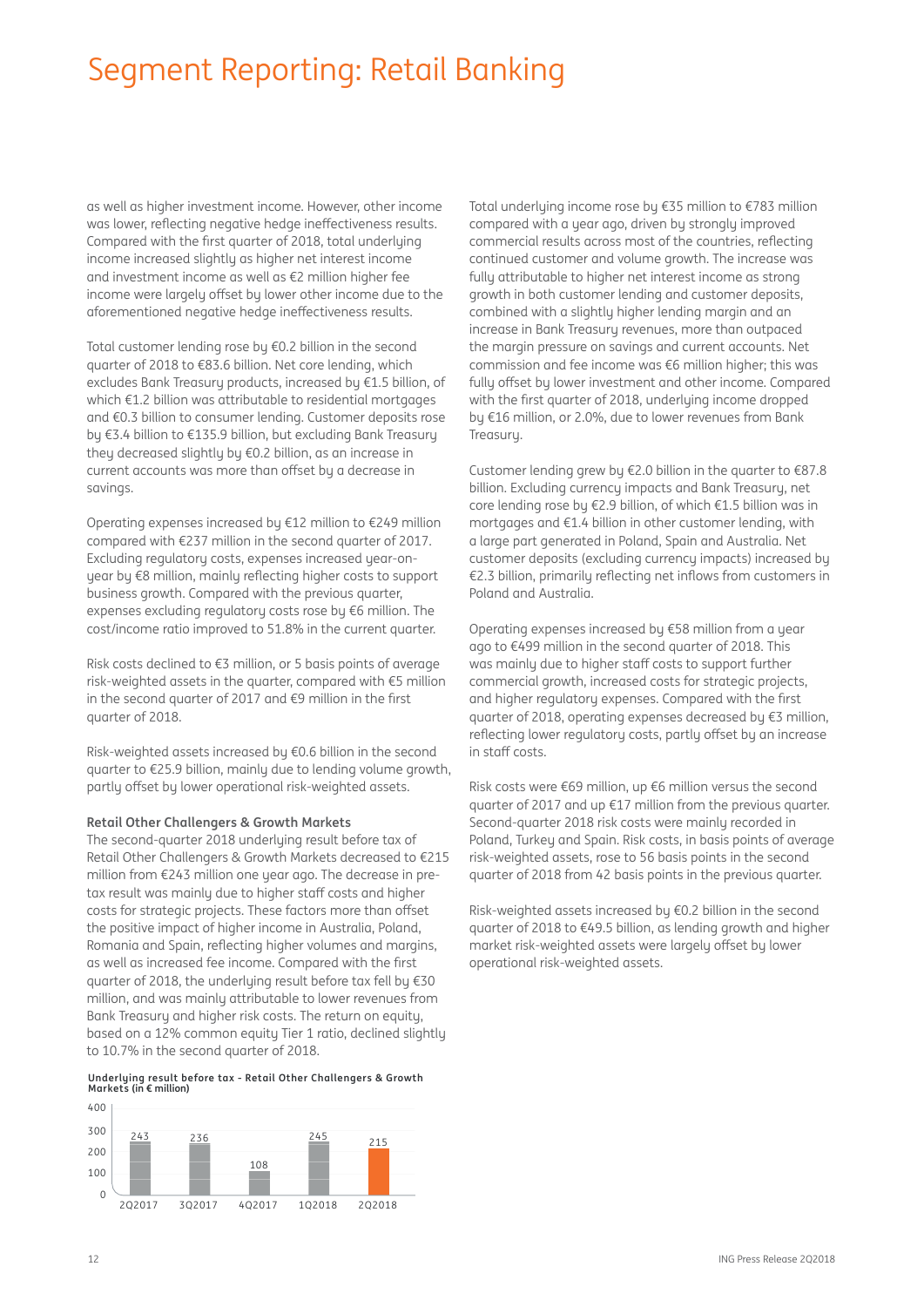## Segment Reporting: Wholesale Banking

| Wholesale Banking: Consolidated profit or loss account            |                            |                |                  |              |                                                  |              |                          |                |                       |        |
|-------------------------------------------------------------------|----------------------------|----------------|------------------|--------------|--------------------------------------------------|--------------|--------------------------|----------------|-----------------------|--------|
|                                                                   | Total<br>Wholesale Banking |                | Industry Lending |              | General Lending &<br><b>Transaction Services</b> |              | <b>Financial Markets</b> |                | Bank Treasury & Other |        |
| In $\notin$ million                                               | <b>2Q2018</b>              | 202017         | 2Q2018           | 202017       | 2Q2018                                           | 2Q2017       | 202018                   | 2Q2017         | 202018                | 202017 |
| <b>Profit or loss</b>                                             |                            |                |                  |              |                                                  |              |                          |                |                       |        |
| Net interest income                                               | 987                        | 941            | 569              | 549          | 299                                              | 284          | 78                       | 66             | 40                    | 42     |
| Net fee and commission income                                     | 290                        | 297            | 163              | 156          | 116                                              | 103          | 16                       | 39             | $-6$                  | $-1$   |
| Investment income                                                 | 10                         | 11             | 3                | $\mathbf{1}$ | $\mathbf{0}$                                     | $\mathbf{0}$ | $\Omega$                 | $\mathbf{0}$   | 7                     | 10     |
| Other income excl. CVA/DVA                                        | 165                        | 378            | $-18$            | 10           | 17                                               | 9            | 144                      | 218            | 21                    | 141    |
| Underlying income excl. CVA/DVA                                   | 1,451                      | 1.627          | 718              | 716          | 433                                              | 396          | 238                      | 323            | 62                    | 192    |
| CVA/DVA <sup>1)</sup>                                             | 11                         | $-39$          |                  |              |                                                  |              | 11                       | $-39$          |                       |        |
| Total underlying income                                           | 1,462                      | 1,588          | 718              | 716          | 433                                              | 396          | 249                      | 285            | 62                    | 192    |
| Expenses excl. regulatory costs                                   | 658                        | 668            | 181              | 174          | 216                                              | 190          | 227                      | 220            | 34                    | 84     |
| Regulatory costs                                                  | 9                          | $\overline{7}$ | $\mathbf{0}$     | $\Omega$     | $\mathbf{1}$                                     | $\mathbf{1}$ | $\mathbf{0}$             | $\overline{c}$ | 9                     | 4      |
| Operating expenses                                                | 667                        | 675            | 181              | 174          | 217                                              | 191          | 226                      | 222            | 43                    | 88     |
| Gross result                                                      | 795                        | 914            | 537              | 542          | 216                                              | 205          | 22                       | 63             | 19                    | 104    |
| Addition to loan loss provisions                                  | 59                         | 135            | 49               | 94           | 3                                                | 5            | $\mathbf{1}$             | $\mathbf{1}$   | 6                     | 36     |
| Underlying result before tax                                      | 736                        | 778            | 488              | 448          | 213                                              | 200          | 22                       | 63             | 14                    | 68     |
| Profitability and efficiency <sup>2)</sup>                        |                            |                |                  |              |                                                  |              |                          |                |                       |        |
| Cost/income ratio                                                 | 45.6%                      | 42.5%          | 25.2%            | 24.4%        | 50.0%                                            | 48.2%        | 91.0%                    | 77.8%          | 68.9%                 | 45.8%  |
| Return on equity based on 12.0% common<br>equity Tier 13)         | 11.8%                      | 12.7%          | 16.4%            | 16.5%        | 11.4%                                            | 10.5%        | 2.0%                     | 4.9%           | 1.7%                  | 16.0%  |
| Employees (internal FTEs, end of period) <sup>4)</sup>            | 12,630                     | 11,847         |                  |              |                                                  |              |                          |                |                       |        |
| Risk <sup>2</sup>                                                 |                            |                |                  |              |                                                  |              |                          |                |                       |        |
| Risk costs in bps of average RWA                                  | 15                         | 36             | 28               | 54           | 3                                                | 4            | $\mathbf{1}$             | 1              | 26                    | 148    |
| Risk-weighted assets<br>(end of period, in $\epsilon$ billion)    | 153.4                      | 148.0          | 75.3             | 68.0         | 49.0                                             | 45.8         | 20.2                     | 24.6           | 8.9                   | 9.6    |
|                                                                   | 202018                     | 102018         | 2Q2018           | 1Q2018       | 2Q2018                                           | 102018       | 202018                   | 102018         | 202018                | 102018 |
| <b>Customer lending/deposits</b><br>(end of period, in € billion) |                            |                |                  |              |                                                  |              |                          |                |                       |        |
| Residential mortgages                                             | 0.8                        | 0.8            | 0.0              | 0.0          | 0.0                                              | 0.0          | 0.0                      | 0.0            | 0.8                   | 0.8    |
| Other customer lending                                            | 187.0                      | 177.8          | 124.9            | 115.2        | 55.3                                             | 54.3         | 1.3                      | 1.8            | 5.5                   | 6.4    |
| Customer deposits                                                 | 66.5                       | 67.7           | 1.6              | 1.6          | 49.6                                             | 51.4         | 4.3                      | 4.7            | 10.9                  | 10.1   |

<sup>1)</sup> As from 2018 only CVA/DVA on derivatives as DVA on notes directly impacts equity under IFRS 9.

<sup>2)</sup> Key figures based on underlying figures.

3) Underlying after-tax return divided by average equity based on 12.0% CET1 ratio (annualised).

4) In 2Q2018, the allocation of FTEs from shared service centers to the business lines changed to better reflect use of service. Historical figures have been adjusted.

#### **Wholesale Banking**

*"We are making good progress to convert Wholesale Banking into a more customer-centric business that offers a consistent experience across borders.*

*"We are intensifying our efforts to optimise processes, increasingly in cooperation with third-party solutions and Fintechs, as well as through our WB Target Operating Model programme.*

*"We saw high demand from our clients as evidenced by strong net lending growth, which was well diversified across sectors and geographies. As we maintain strict discipline on realising the right returns, we chose to grow less in some areas were competitive pressures were prevalent.*

*"We are proud to encourage sustainable business practices and continued to pioneer sustainability-linked financing in the second quarter. We helped global health and nutrition company Royal DSM and waste management company Renewi, to secure tailored financing linked to their own sustainability key performance indicators."* 

**Isabel Fernandez**, Member Management Board Banking, Head of Wholesale Banking

Wholesale Banking recorded an underlying result before tax of €736 million in the second quarter of 2018, down from €778 million one year ago. The decline reflects lower results in Financial Markets due to less favourable market conditions, while Industry Lending recorded a solid quarter on the back of strong volume growth, despite the effect of adverse currency rates movements. Furthermore, General Lending & Transaction Services recorded a strong result, mainly driven by robust volume growth in General Lending and the inclusion of Pauvision in the current quarter. Risk costs for Wholesale Banking were a low 15 basis points of average RWA, compared with -5 basis points of average RWA in the previous quarter and 36 basis points in the second quarter of 2017. Business momentum remained strong, with €6.1 billion of net core lending growth during this quarter (excluding Bank Treasury and currency impacts). The return on equity, based on a 12% common equity Tier 1 ratio, was 11.8% in the second quarter of 2018.

## **Underlying result before tax - Wholesale Banking (in × million)**

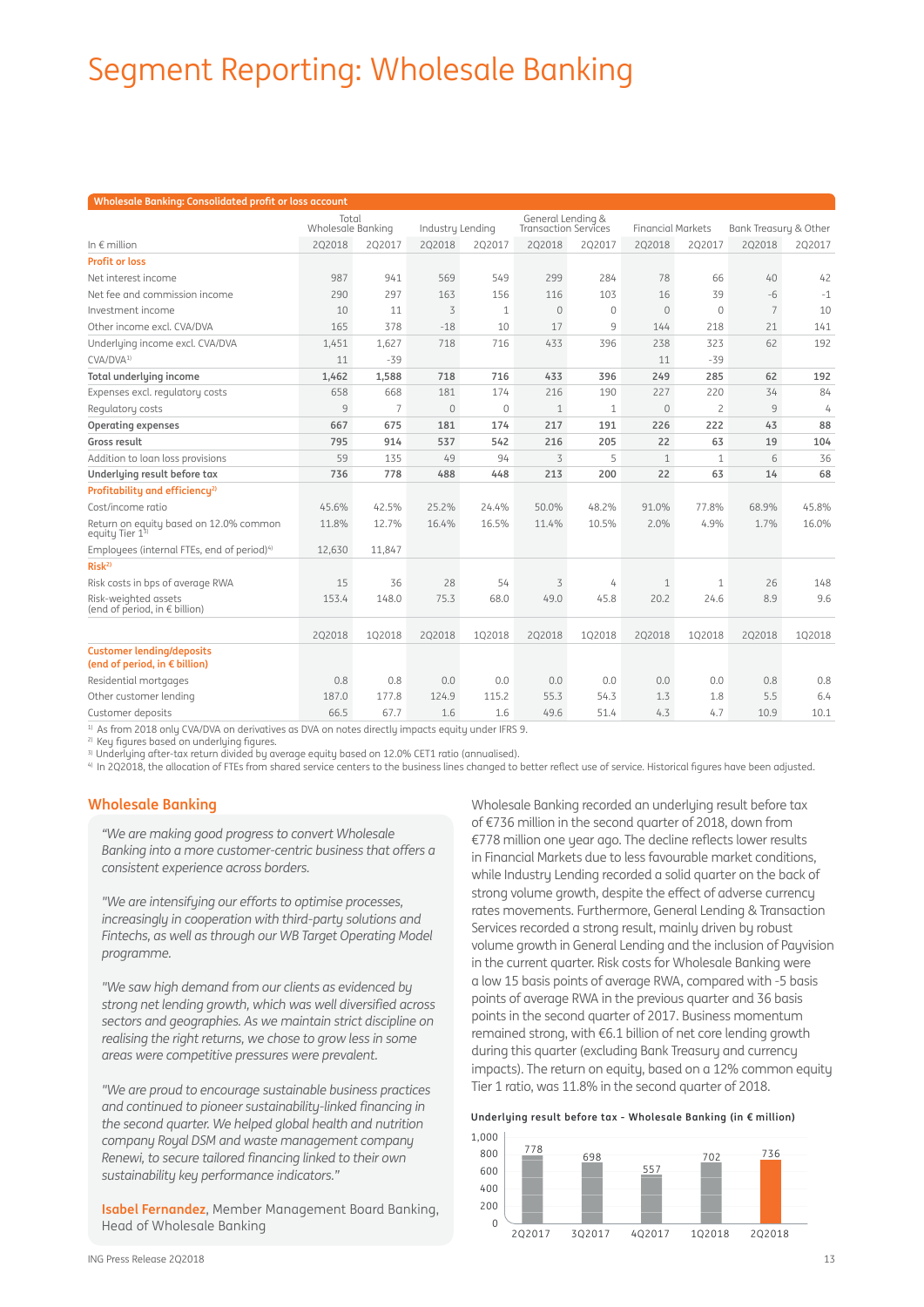## Segment Reporting: Wholesale Banking

Total underlying income was €126 million, or 7.9% lower than in the second quarter of 2017, which included a  $\epsilon$ 97 million gain on the sale of an equity stake in the real estate run-off portfolio. Excluding this gain and adjusted for approximately €-60 million of currency impacts, total underlying income was up 2% year-on-year. This was mainly due to strong income growth in Industry Lending and General Lending & Transaction Services and favourable credit and debt valuation adjustments (CVA/DVA) impacts of €11 million (versus €-39 million a year ago), and despite lower income in Financial Markets and Bank Treasury. Sequentially, total underlying income excluding CVA/ DVA impacts was 5.3% higher than in the first quarter, reflecting robust performance in Industry Lending and higher income in General Lending & Transaction Services, supported by the inclusion of Payvision. This was partially offset by lower income from Financial Markets and Bank Treasury.

Net interest income increased 4.9% year-on-year, driven by volume growth and resilient margins in both Industry Lending and General Lending & Transaction Services, and despite negative currency impacts. On a sequential basis, net interest income grew 5.6%, mainly attributable to Industry Lending.

Net fee and commission income decreased 2.4% year-onyear negatively affected by adverse currency movements. In the second quarter of 2018, net fee and commission income in Industry Lending and General Lending & Transaction Services was strong, while Financial Markets fees declined consistent with lower deal activity in Corporate Finance and Capital Markets. Sequentially, net fee and commission income increased 10.3%, mainly due to strong growth in commission income in Industry Lending (notably in Energy, Transport & Infrastructure Group) and to the inclusion of Payvision. Investment income was broadly in line with the second quarter of 2017. Compared with the previous quarter, investment income decreased by €14 million due to lower capital gains in Bank Treasury.

Total other income was €176 million, down from €340 million in the second quarter of 2017 and €179 million in the previous quarter. The decrease year-on-year is mainly explained by the €97 million gain from the aforementioned sale of an equity stake in the second quarter of 2017 and lower other income in Industry Lending in the current quarter. Compared with the first quarter of 2018, other income was relatively stable.

Operating expenses decreased to €667 million from €675 million in the second quarter of 2017, which included a provision for a litigation related to a business that was discontinued in Luxembourg around the year 2000. Excluding this provision, costs grew in line with higher headcount, wage inflation and higher regulatory costs. On a sequential basis, expenses excluding regulatory costs increased by €55 million, mainly because the first quarter of 2018 included the partial release of the aforementioned legal provision as well as higher staff costs.

In the second quarter of 2018, total risk costs in Wholesale Banking amounted to €59 million (or 15 basis points of average

risk-weighted assets) compared with €135 million in the second quarter of 2017. Risk costs in the first quarter of 2018 were €-20 million, reflecting releases on a number of Project and Asset-based Finance loans and limited net additions to loan loss provisions.

In the second quarter of 2018, risk-weighted assets increased by €4.4 billion to €153.4 billion, mainly reflecting volume growth and currency effects, partially offset by lower operational risk-weighted assets in Financial Markets.

## **Industry Lending**

**Underlying result before tax - Industry Lending (in × million)**



Industry Lending posted an underlying result before tax of €488 million, up 8.9% from the second quarter in 2017, driven by lower risk costs and solid net interest and commission income despite the adverse currency movements. On a sequential basis, the underlying result before tax rose 10.2% on the back of strong income growth as the second quarter of 2018 recorded €6.3 billion of net core lending, which was only partially offset by a normalisation of risk costs.

Income increased slightly by 0.3% year-on-year, as the impact of strong lending growth in Project and Asset-based Finance as well as in Real Estate Finance was largely offset by adverse currency movements and negative revaluation results. Adjusted for currency impacts, income rose almost 5% from the second quarter of 2017. Sequentially, income increased 15.2% due to strong income growth reflecting robust commercial results. Net core lending (excluding currency impacts) in the second quarter grew by €6.3 billion with, on average, a higher net interest margin, which was further supported by additional interest income on a restructuring file.

Expenses were 4.0% higher than in the second quarter of 2017, mainly due to higher personnel expenses due to wage inflation and higher headcount to support business growth. However, expenses decreased 8.1% sequentially as the first quarter of 2018 included higher regulatory costs. Excluding regulatory costs, expenses were up 5.8%, mainly due to wage inflation and staff -related expenses to support business growth.

Risk costs amounted to €49 million and primarily included additions to loan loss provisions for a few larger files in Germany and Asia. Year-on-year, risk costs decreased by €45 million. However, risk costs rose by €66 million compared with the first quarter of 2018 as that quarter included a number of net releases.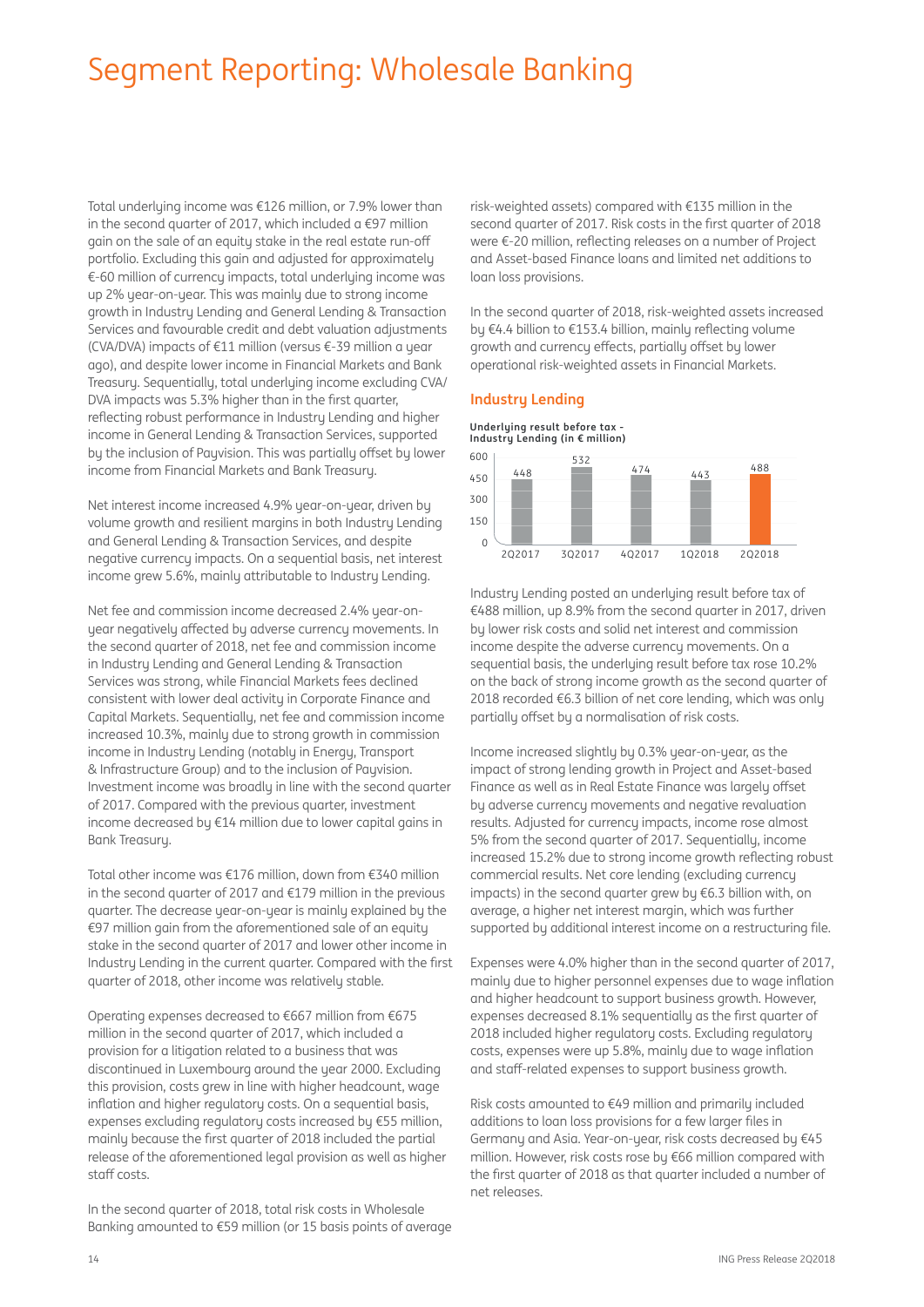## Segment Reporting: Wholesale Banking

### **General Lending & Transaction Services**

**Underlying result before tax -** 

**General Lending & Transaction Services (in × million)** 250



General Lending & Transaction Services posted an underlying pre-tax profit of  $E$ 213 million, up 6.5% from one year ago due to stronger General Lending income and the inclusion of Payvision. Sequentially, the result rose 12.7%, mainly due to the aforementioned reasons, as well as lower regulatory costs and lower expenses in Pauments and Cash Management (PCM).

Income rose 9.3% year-on-year, driven by General Lending and PCM. General Lending income benefited from portfolio growth and an improved interest margin, supported by oneoffs on some specific files. PCM reported strong income due to higher margins on US dollar business and higher outstandings in non-euro locations. Additionally, the current quarter includes the results of Payvision. Sequentially, total income rose 7.4%, driven by the aforementioned factors.

Expenses increased 13.6% year-on-year in all products except for PCM, mainly due to higher staff-related costs to support business growth. Sequentially, expenses decreased 6.5% due to lower regulatory costs. Excluding regulatory costs, expenses increased 3.8%, mainly due to the inclusion of Payvision as of the second quarter of 2018.

Risk costs were €3 million for the quarter compared with €5 million in the second quarter of 2017 and a net release of €17 million in the previous quarter.

### **Financial Markets**

#### **Underlying result before tax - Financial Markets (in × million)**



Financial Markets posted an underlying result before tax of €22 million, down from €63 million in the second quarter of 2017, but up slightly from €18 million in the first quarter of 2018 due to lower regulatory costs. The result in the current quarter included €11 million of CVA/DVA impacts compared with €-39 million of CVA/DVA impacts in the second quarter of 2017 and €23 million in the previous quarter.

Income excluding CVA/DVA impacts fell 26.3% compared with the second quarter of 2017 when market conditions were

more favourable. The decline was mainly caused by lower net revenues in the Fixed Income, Credit Trading and Money Markets businesses, which were impacted during the second quarter of 2018 by reduced client activity, low interest rates in Europe and tight credit spreads. In addition, the yearago quarter included some reserve releases and a one-off gain related to the discontinuation of a part of the equity derivatives business. Revenues of Corporate Finance and Securitisations declined due to lower deal activity.

Compared with the first quarter of 2018, income excluding CVA/DVA decreased 7.4%, mainly due to lower income in the Capital Markets, Corporate Finance and Securitisations businesses. This was partly offset by higher income in Rates, consistent with increased client activity.

Operating expenses increased 1.8% year-on-year, largely reflecting higher IT investments. Compared with the first quarter of 2018, expenses decreased 13.7% due to seasonally lower regulatory costs.

## **Bank Treasury & Other**

**Underlying result before tax - Bank Treasury & Other (in × million)**



Bank Treasury & Other recorded an underlying result before tax of €14 million versus €68 million in the second quarter of 2017 and €52 million in the previous quarter. Income fell by €130 million on a year ago, which included the €97 million gain on the sale of an equity stake in the real estate run-off portfolio. Furthermore, income in Bank Treasury declined primarily due to lower hedge ineffectiveness results and lower capital gains. Income from Corporate Investments was also lower. Sequentially, total income decreased by €33 million, or 34.7%; the decline was mainly caused by lower Bank Treasury income due to lower hedge ineffectiveness results and lower capital gains on the sale of government bonds.

Operating expenses fell by €45 million year-on-year, mainly due to a legal provision in Luxembourg that was recorded in the second quarter of 2017. Sequentially, expenses increased by €15 million due to the aforementioned provision, which was partially released in the first quarter and despite lower regulatory costs.

Risk costs amounted to €6 million for the quarter, down from €36 million in the second quarter of 2017 and €15 million in the previous quarter. The decline versus both comparable quarters was mainly related to lower risk costs in the Italian Lease run-off portfolio.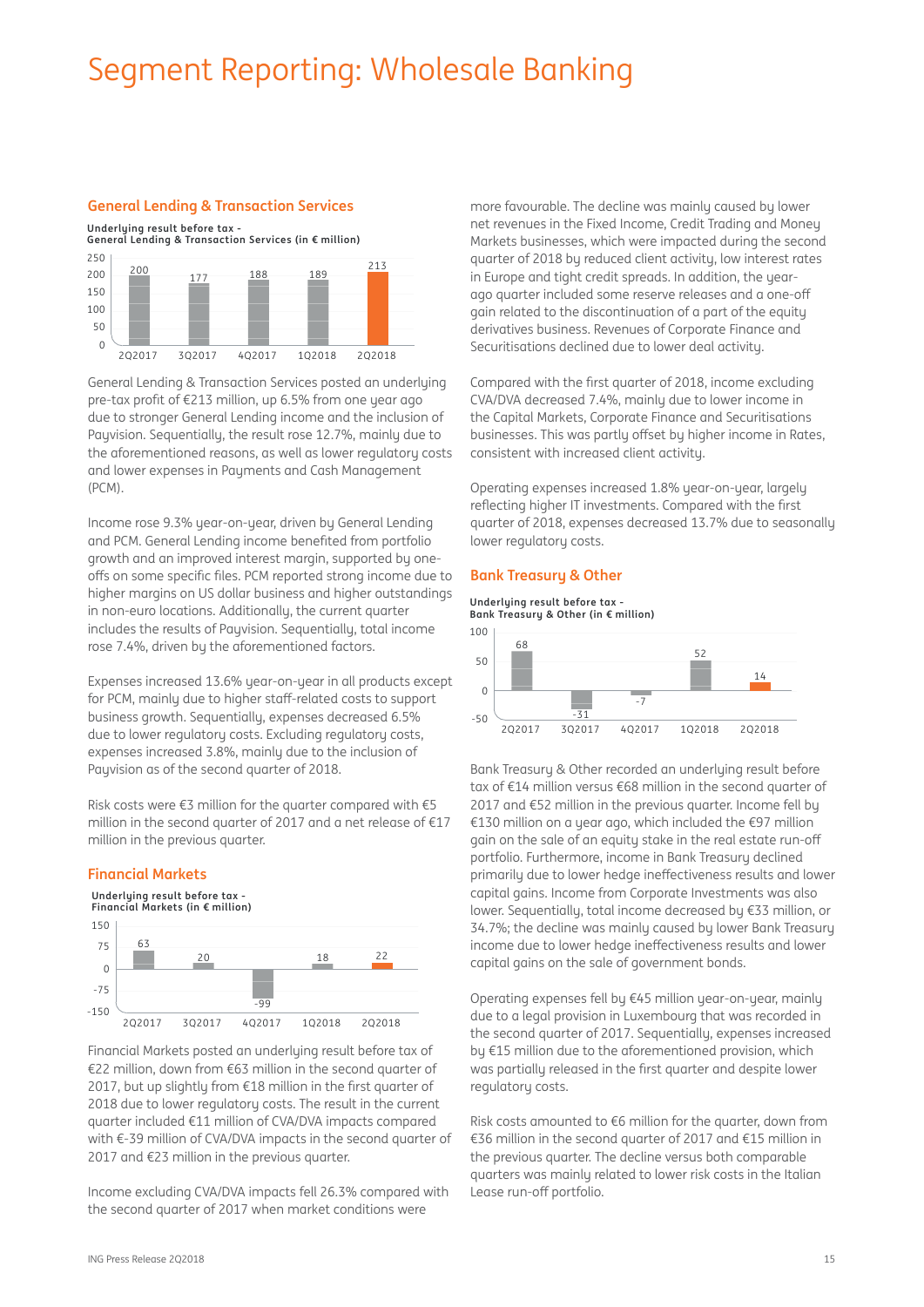## Segment Reporting: Corporate Line Banking

| <b>Corporate Line: Consolidated profit or loss account</b> |                |        |  |  |  |  |  |  |
|------------------------------------------------------------|----------------|--------|--|--|--|--|--|--|
| In $\notin$ million                                        | 202018         | 202017 |  |  |  |  |  |  |
| <b>Profit or loss</b>                                      |                |        |  |  |  |  |  |  |
| Net interest income                                        | 40             | 46     |  |  |  |  |  |  |
| Net fee and commission income                              | 0              | $-2$   |  |  |  |  |  |  |
| Investment income                                          | 4              | $-6$   |  |  |  |  |  |  |
| Other income                                               | $-19$          | $-68$  |  |  |  |  |  |  |
| Total underlying income                                    | 26             | $-30$  |  |  |  |  |  |  |
| Expenses excl. regulatory costs                            | 67             | 82     |  |  |  |  |  |  |
| Regulatory costs                                           | 4              | 1      |  |  |  |  |  |  |
| Operating expenses                                         | 71             | 82     |  |  |  |  |  |  |
| Gross result                                               | $-45$          | $-113$ |  |  |  |  |  |  |
| Addition to loan loss provisions                           | $\Omega$       | 1      |  |  |  |  |  |  |
| Underlying result before tax                               | $-45$          | $-113$ |  |  |  |  |  |  |
| of which:                                                  |                |        |  |  |  |  |  |  |
| Income on capital surplus                                  | $-24$          | 74     |  |  |  |  |  |  |
| Foreign currency exchange ratio hedging                    | 102            | 52     |  |  |  |  |  |  |
| Other Capital Management                                   | $\overline{c}$ | $-25$  |  |  |  |  |  |  |
| Capital Management                                         | 81             | 52     |  |  |  |  |  |  |
| <b>Bank Treasury</b>                                       | $-73$          | $-86$  |  |  |  |  |  |  |
| Other Corporate Line                                       | $-52$          | $-78$  |  |  |  |  |  |  |

Corporate Line Banking posted an underlying result before tax of €-45 million in the second quarter of 2018 compared with €-113 million in the second quarter of 2017. Underlying income improved to €26 million from €-30 million in the second quarter of 2018. This was primarily due to lower costs for net investment hedging and lower interest paid following the maturity of some high-cost legacy bonds, and despite a lower result on capital investments. In addition, the second quarter of 2017 contained a negative revaluation result on US dollar call options. Operating expenses decreased by €11 million compared with the same quarter of last year due to lower expenses for share-based payments. The underlying result before tax in the first quarter of 2018 was  $\epsilon$ -40 million.

The Capital Management-related result was €81 million in the second quarter of 2018 compared with €52 million in the same quarter of last year. The income on capital surplus was €-24 million in the second quarter of 2018 versus €24 million one year ago, mainly due to a lower result on capital investments. The 'foreign currency exchange ratio hedging' result was €102 million in the second quarter of 2018 versus €52 million in the second quarter of last year. The €50 million increase was mainly due to lower costs on net investment hedging in the current quarter and the negative revaluation result of US-dollar call options in the second quarter of 2017. The result of Other Capital Management amounted to €2 million in the second quarter of 2018 versus €-25 million in the same quarter of 2017. The improvement was largely attributable to the positive revaluation result on a prepayment swap for externally sold securitised mortgages, whereas the year-ago quarter included negative results on equity participations.

Bank Treasury-related results primarily include the isolated legacy costs (mainly negative interest results) caused by the replacement of short-term funding with long-term funding during 2012 and 2013. The second-quarter 2018 result

improved to €-73 million from €-86 million in the second quarter of 2017. The improvement was mainly caused by lower negative legacy costs.

The Other Corporate Line result, which includes among others shareholder expenses and unallocated income and other expenses, improved to €-52 million from €-78 million one year ago.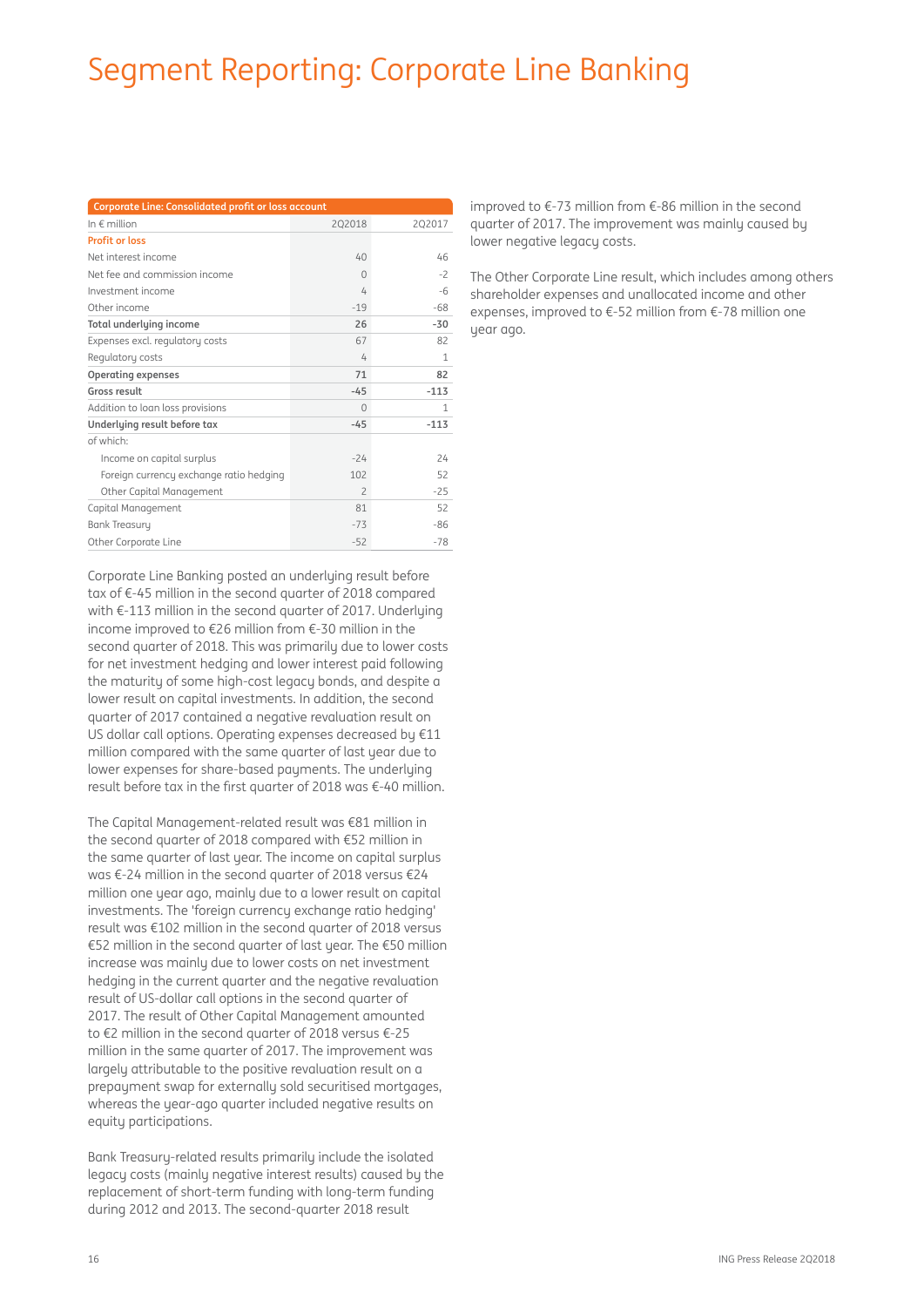## Consolidated Balance Sheet

| Consolidated balance sheet <sup>1)</sup>                 |          |                       |           |                                                               |         |                                |         |
|----------------------------------------------------------|----------|-----------------------|-----------|---------------------------------------------------------------|---------|--------------------------------|---------|
| in $\notin$ million                                      |          | 30 Jun. 18 31 Mar. 18 | 1 Jan. 18 |                                                               |         | 30 Jun.18 31 Mar. 18 1 Jan. 18 |         |
| <b>Assets</b>                                            |          |                       |           | <b>Liabilities</b>                                            |         |                                |         |
| Cash and balances with central banks                     | 38,276   | 32.879                | 21.992    | Deposits from banks                                           | 38.776  | 40.661                         | 36,929  |
| Loans and advances to banks                              | 31,627   | 29,441                | 28,690    | Customer deposits                                             | 556,681 | 546,755                        | 539,852 |
| Financial assets at fair value through profit<br>or loss | 151,503  | 153.759               | 128,248   | - savings accounts                                            | 319.833 | 319.840                        | 319,664 |
| - trading assets                                         | 63,817   | 62,358                | 65,484    | - credit balances on customer accounts                        | 192,026 | 187,166                        | 186,324 |
| - non-trading derivatives                                | 2,743    | 2,584                 | 2.808     | - corporate deposits                                          | 39,135  | 38,406                         | 32,626  |
| - designated as at fair value through profit<br>or loss  | 2,775    | 2,529                 | 2.162     | - other                                                       | 5,687   | 1.343                          | 1,238   |
| - mandatorily at fair value through profit<br>or loss    | 82,168   | 86,287                | 57,795    | Financial liabilities at fair value through profit<br>or loss | 110,874 | 105.883                        | 89,369  |
| Financial assets at fair value through OCI               | 31,500   | 31,922                | 37.601    | - trading liabilities                                         | 42.711  | 40.446                         | 38,233  |
| - equity securities fair value through OCI               | 3,667    | 3,731                 | 3.800     | - non-trading derivatives                                     | 3,041   | 2.274                          | 2,657   |
| - debt securities fair value through OCI                 | 24,968   | 25,074                | 30,437    | - designated as at fair value through profit<br>or loss       | 65,122  | 63,162                         | 48,479  |
| - loans and advances fair value through OCI              | 2,865    | 3,117                 | 3.364     | Other liabilities                                             | 16,612  | 17.326                         | 15,834  |
| Securities at amortised cost                             | 48,966   | 48,821                | 48.480    | Debt securities in issue                                      | 116,099 | 107,824                        | 96,826  |
| Loans and advances to customers                          | 587,415  | 573,116               | 565,402   | Subordinated loans                                            | 16,225  | 17,672                         | 16,209  |
| - customer lending                                       | 592,392  | 578,167               | 570,670   | <b>Total liabilities</b>                                      | 855,267 | 836,121                        | 795,018 |
| - provision for loan losses                              | $-4,977$ | $-5,051$              | $-5,269$  |                                                               |         |                                |         |
| Investments in associates and joint ventures             | 1,082    | 1,088                 | 1,060     | Equity                                                        |         |                                |         |
| Property and equipment                                   | 1,775    | 1,786                 | 1,801     | Shareholders' equity                                          | 49,984  | 50.164                         | 49,363  |
| Intangible assets                                        | 1,785    | 1,742                 | 1.469     | Non-controlling interests                                     | 734     | 735                            | 700     |
| Other assets                                             | 12,053   | 12,467                | 10,338    | Total equity                                                  | 50,717  | 50,900                         | 50,063  |
| <b>Total assets</b>                                      | 905,984  | 887,020               | 845,081   | Total liabilities and equity                                  | 905,984 | 887.020                        | 845,081 |

1) The balance sheet of 31 March 2018 and 1 January 2018 is restated following some revisions in the IFRS 9 opening balance sheet. For a reconciliation between the reported balance sheet at year-end 2017 and the opening balance sheet as at 1 January 2018, see note 1 'Accounting policies' in the ING Group Interim Accounts for the period ended 30 June 2018.

ING Group's total assets increased by €19.0 billion to €906.0 billion in the second quarter of 2018, including €4.7 billion of positive currency impacts. The increase was mainly due to growth in loans and advances to customers and increased cash and balances with central banks. On the liability side, the main increases were in customer deposits, debt securities in issue and financial liabilities at fair value through profit or loss. Adjusted for currency impacts, net growth in core customer lending amounted to €14.2 billion, whereas net growth in customer deposits was €5.8 billion. ING Group's loan-to-deposit ratio increased to 1.06 from 1.05 at the end of March.

### **Cash and balances with central banks**

Cash and balances with central banks increased by €5.4 billion to €38.3 billion, partly related to active liquidity management.

## **Loans and advances to and deposits from banks**

Loans and advances to banks increased by €2.2 billion to €31.6 billion. Deposits from banks decreased by €1.9 billion to €38.8 billion.

## **Financial assets/liabilities at fair value through profit or loss**

Financial assets at fair value through profit or loss decreased by €2.3 billion to €151.5 billion. This was due to €4.5 billion of lower reverse repo activity mandatorily at fair value through profit or loss, partly offset by higher other financial assets at fair value through profit or loss, of which €1.5 billion was higher trading assets. Financial liabilities at fair value through profit or loss increased by  $E$ 5.0 billion, mainly due to  $E$ 2.3 billion of higher trading liabilities, €1.7 billion of higher repo activity designated at fair value through profit or loss, and €0.8 billion of higher non-trading activities. Financial assets and liabilities at fair value through profit or loss consist predominantly of derivatives, securities and (reverse) repos, and are mainly used to facilitate client needs.

#### **Financial assets at fair value through OCI**

Financial assets at fair value through other comprehensive income (OCI) decreased slightly by €0.4 billion to €31.5 billion, partly due to a lower valuation of our stake in Bank of Beijing.

### **Loans and advances to customers**

Loans and advances to customers increased by €14.3 billion to €587.4 billion, primarily driven by growth in customer lending. Adjusted for €3.1 billion of positive currency impacts, customer lending increased by €11.1 billion. This was mainly due to €14.2 billion of net core lending growth, while shortterm Bank Treasury lending decreased by €2.8 billion and the run-off portfolio of WUB and Lease declined by €0.4 billion. In Retail Banking, net core lending assets grew by €8.1 billion due to increases in both residential mortgages and other customer lending. Wholesale Banking grew net core lending by €6.1 billion, predominantly in Industry Lending.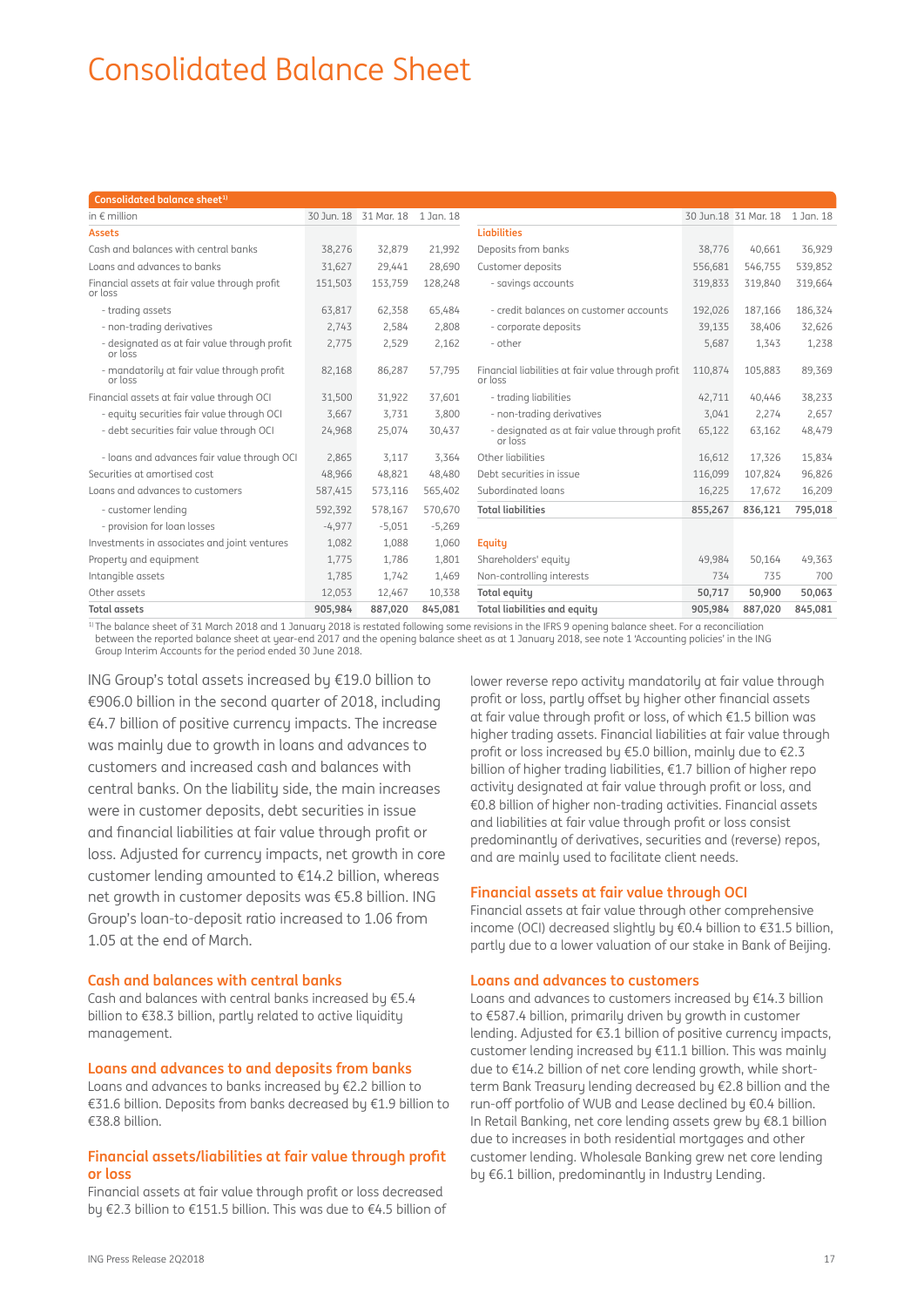## **Consolidated Balance Sheet**

### **Other assets/liabilities**

Other assets decreased by €0.4 billion, partly due to a lower amount of financial transactions pending settlement. Other liabilities increased by €0.7 billion.

### **Customer deposits**

Customer deposits increased by €9.9 billion to €556.7 billion. Adjusted for €0.8 billion of negative currency impacts and a €4.9 billion increase in Bank Treasury deposits, the net production of customer deposits was €5.8 billion. Retail Banking recorded a net production of €7.8 billion (partly due to a seasonal pattern in the Netherlands), of which €6.1 billion was in current accounts and €1.7 billion in savings and deposits. In Wholesale Banking, net customer deposits decreased by €2.0 billion.

#### **Debt securities in issue**

Debt securities in issue increased by €8.3 billion to €116.1 billion. The increase was largely caused by €7.7 billion of higher CD/CPs, related to liquidity management and the facilitation of short-term commercial activities. Other debt securities (mainly long-term debt) increased by €0.6 billion.

### **Subordinated loans**

Subordinated loans decreased by €1.4 billion, mainly due to redemptions after the new issuances in March.

### **Shareholders' equity**

Shareholders' equity decreased by €0.2 billion to €50.0 billion. This mainly reflects the  $E1.7$  billion payment of the final dividend over 2017, which was largely offset by the secondquarter 2018 net result of €1.4 billion.

Shareholders' equity per share decreased to €12.85 as at 30 June 2018 from €12.91 as at 31 March 2018.

| Change in shareholders' equity                                          |          |                          |
|-------------------------------------------------------------------------|----------|--------------------------|
| in $\notin$ million                                                     | 2Q2018   | 102018                   |
| Shareholders' equity beginning of period                                | 50,164   | 49,363                   |
| Net result for the period                                               | 1,429    | 1,225                    |
| Unrealised revaluations of equity securities                            | $-109$   | $-57$                    |
| Unrealised revaluations of debt instruments                             | $-22$    | $-22$                    |
| Realised gains/losses debt instruments transferred to<br>profit or loss | $-10$    | $-45$                    |
| Change in cashflow hedge reserve                                        | 200      | $-41$                    |
| Realised and unrealised other revaluations                              | $\Omega$ | $-3$                     |
| Change in liability credit reserve                                      | 28       | 47                       |
| Defined benefit remeasurement                                           | $\Omega$ | 6                        |
| Exchange rate differences                                               | $-13$    | $-265$                   |
| Change in treasury shares                                               | $-8$     | $\overline{\phantom{a}}$ |
| Change in employee stock options and share plans                        | 16       | 20                       |
| Changes in the composition of the group                                 | $-9$     | $-87$                    |
| Dividend                                                                | $-1,673$ | O                        |
| Other changes                                                           | $-11$    | 20                       |
| <b>Total changes</b>                                                    | $-181$   | 801                      |
| Shareholders' equity end of period                                      | 49,984   | 50,164                   |

| Shareholders' equity                  |            |            |           |
|---------------------------------------|------------|------------|-----------|
| in $\epsilon$ million                 | 30 June 18 | 31 Mar. 18 | 1 Jan. 18 |
| Share premium/capital                 | 17,088     | 17,087     | 17,045    |
| Revaluation reserve equity securities | 2,263      | 2,375      | 2,432     |
| Revaluation reserve debt instruments  | 481        | 513        | 580       |
| Revaluation reserve cashflow hedge    | 422        | 222        | 263       |
| Other revaluation reserves            | 201        | 201        | 203       |
| Defined benefit remeasurement reserve | $-394$     | $-394$     | $-400$    |
| Currency translation reserve          | $-1,941$   | $-1,928$   | $-1,663$  |
| Treasury shares                       | $-20$      | $-1.3$     | $-15$     |
| Liability credit reserve              | $-116$     | $-144$     | $-190$    |
| Retained earnings and other reserves  | 29,346     | 31,019     | 31,109    |
| Net result year to date               | 2,654      | 1,225      | n.a.      |
| Total                                 | 49.984     | 50.164     | 49.363    |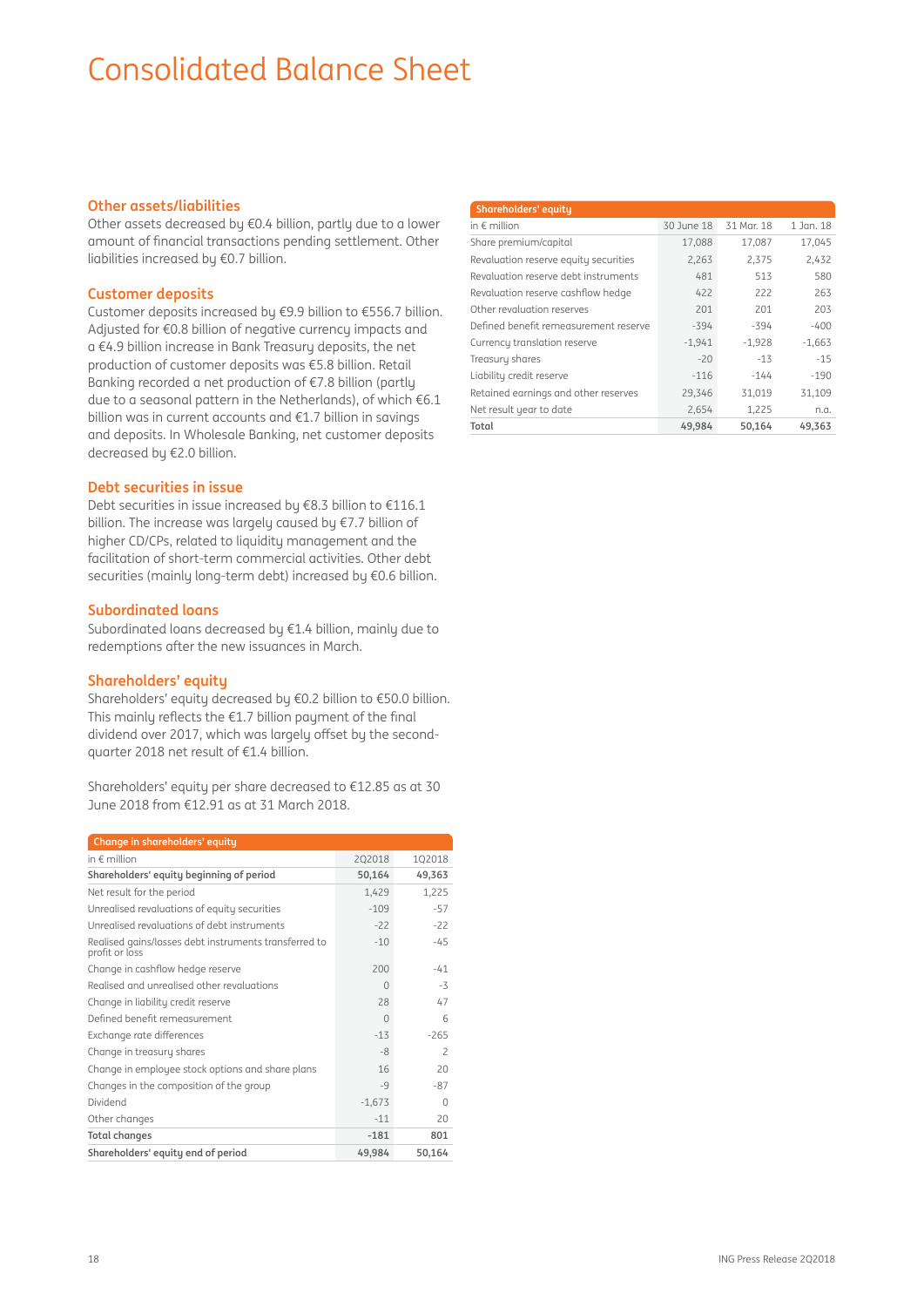## Risk Management

| <b>ING Group: Total credit outstandings</b>    |                     |              |                         |              |               |              |  |
|------------------------------------------------|---------------------|--------------|-------------------------|--------------|---------------|--------------|--|
|                                                | Credit outstandings |              | Stage 3 credit-impaired |              | Stage 3 ratio |              |  |
| in $\notin$ million                            | 30 Jun. 2018        | 31 Mar. 2018 | 30 Jun. 2018            | 31 Mar. 2018 | 30 Jun. 2018  | 31 Mar. 2018 |  |
| Residential mortgages Netherlands              | 116,271             | 116,757      | 826                     | 1,100        | 0.7%          | 0.9%         |  |
| Other lending Netherlands                      | 33,822              | 32,880       | 1,582                   | 1,674        | 4.7%          | 5.1%         |  |
| of which business lending Netherlands          | 24,902              | 24,216       | 1,366                   | 1,445        | 5.5%          | 6.0%         |  |
| Residential mortgages Belgium                  | 38,371              | 37,832       | 895                     | 929          | 2.3%          | 2.5%         |  |
| Other lending Belgium                          | 54,828              | 51,520       | 1,345                   | 1,231        | 2.5%          | 2.4%         |  |
| of which business lending Belgium              | 43,092              | 40,622       | 1,091                   | 968          | 2.5%          | 2.4%         |  |
| <b>Retail Benelux</b>                          | 243,293             | 238,988      | 4,648                   | 4,934        | 1.9%          | 2.1%         |  |
| Residential mortgages Germany                  | 70.877              | 69.690       | 438                     | 440          | 0.6%          | 0.6%         |  |
| Other lending Germany                          | 14,363              | 15,592       | 221                     | 215          | 1.5%          | 1.4%         |  |
| Residential mortgages Other C&G Markets        | 62,059              | 60,547       | 499                     | 490          | 0.8%          | 0.8%         |  |
| Other lending Other C&G Markets                | 27,408              | 27,043       | 973                     | 968          | 3.6%          | 3.6%         |  |
| <b>Retail Challengers &amp; Growth Markets</b> | 174,706             | 172,872      | 2,131                   | 2,113        | 1.2%          | 1.2%         |  |
| Industry Lending                               | 145,273             | 133,242      | 2,736                   | 2,662        | 1.9%          | 2.0%         |  |
| of which: Project and Asset-based Finance      | 111,737             | 101,136      | 2,232                   | 2,123        | 2.0%          | 2.1%         |  |
| of which: Real Estate Finance                  | 33,536              | 32,106       | 504                     | 539          | 1.5%          | 1.7%         |  |
| General Lending & Transaction Services         | 91,340              | 90,773       | 731                     | 838          | 0.8%          | 0.9%         |  |
| FM, Bank Treasury, Real Estate & Other         | 10,348              | 10,185       | 718                     | 757          | 6.9%          | 7.4%         |  |
| of which General Lease run-off                 | 2,337               | 2,423        | 702                     | 741          | 30.0%         | 30.6%        |  |
| <b>Wholesale Banking</b>                       | 246,961             | 234,201      | 4,186                   | 4,257        | 1.7%          | 1.8%         |  |
| <b>Total credit outstandings</b>               | 664,960             | 646,062      | 10,964                  | 11,304       | 1.6%          | 1.7%         |  |

Lending and money market credit outstandings, including guarantees and letters of credit but excluding undrawn committed exposures (off -balance positions).

ING Group's Stage 3 ratio improved to 1.6% in the second quarter of 2018, reflecting diversified portfolio growth and improved credit quality.

#### **Credit risk management**

ING Group's Stage 3 ratio, which represents Stage 3 creditimpaired assets as a percentage of total credit outstandings, improved to 1.6% compared with the first quarter of 2018. The improvement was driven by growth in total credit outstandings, particularly in Project and Asset-based Finance, and a decrease in the Stage 3 credit-impaired outstandings. Residential mortgages Netherlands recorded a notable reduction in the Stage 3 ratio to 0.7% from 0.9% in the previous quarter, reflecting the positive macroeconomic environment and operational improvements in the riskmeasuring processes. This reduction was slightly offset by an increase in Stage 3 credit-impaired outstandings for Project and Asset-based Finance following downgrades of some individual files.

ING Group's stock of provisions decreased slightly by €0.1 billion to €5.1 billion, mainly due to amounts written off in Stage 3 in Retail Netherlands and Wholesale Banking. ING Group's Stage 3 provision coverage ratio improved slightly to 33.9% from 33.7% in the previous quarter. ING Group's loan portfolio consists predominantly of asset-based and wellsecured loans, including residential mortgages, Project and Asset-based Finance and Real Estate Finance.

#### **Market risk**

In the second quarter, the average Value-at-Risk (VaR) for ING Group's trading portfolio remained stable at €6 million for the fourth consecutive quarter. Compared with the first quarter of 2018, the minimum of the total overnight VaR remained unchanged at €5 million, while the maximum increased slightly to €8 million.

| <b>Consolidated VaR trading books</b> |                |         |      |                     |  |  |  |  |  |  |  |  |
|---------------------------------------|----------------|---------|------|---------------------|--|--|--|--|--|--|--|--|
|                                       |                |         |      |                     |  |  |  |  |  |  |  |  |
| in $\epsilon$ million                 | Minimum        | Maximum |      | Average Quarter-end |  |  |  |  |  |  |  |  |
| Foreign exchange                      |                | ζ       |      |                     |  |  |  |  |  |  |  |  |
| Equities                              | $\overline{c}$ | 4       |      |                     |  |  |  |  |  |  |  |  |
| Interest rate                         | 4              | 6       |      | 5                   |  |  |  |  |  |  |  |  |
| Credit spread                         | 4              | 5       | 5    | 5                   |  |  |  |  |  |  |  |  |
| Diversification                       |                |         | $-7$ | -7                  |  |  |  |  |  |  |  |  |
| Total VaR <sup>1)</sup>               |                | 8       | 6    | 6                   |  |  |  |  |  |  |  |  |

<sup>1)</sup> The total VaR for the columns Minimum and Maximum cannot be calculated<br>by taking the sum of the individual components since the observations for<br>both the individual markets as well as for total VaR may occur on differ

| Stock of provisions <sup>1)</sup>          |              |              |                |  |  |  |  |  |  |  |
|--------------------------------------------|--------------|--------------|----------------|--|--|--|--|--|--|--|
| in $\epsilon$ million                      | 30 Jun. 2018 | 31 Mar. 2018 | Change         |  |  |  |  |  |  |  |
| Stage 1 - 12 month ECL                     | 462          | 440          | 22             |  |  |  |  |  |  |  |
| Stage 2 - Lifetime ECL not credit impaired | 937          | 935          | $\overline{2}$ |  |  |  |  |  |  |  |
| Stage 3 - Lifetime ECL credit impaired     | 3,713        | 3,808        | $-95$          |  |  |  |  |  |  |  |
| Purchased credit impaired                  |              |              | $\Omega$       |  |  |  |  |  |  |  |
| Total                                      | 5,115        | 5.186        | $-71$          |  |  |  |  |  |  |  |

1) At the end of June 2018, the stock of provisions included provisions for loans and advances to banks (€4 million), financial assets at FVOCI (€15 million), securities at amortised cost (€16 million) and provisions for credit risk on contingent liabilities recorded under Provisions (€103 million).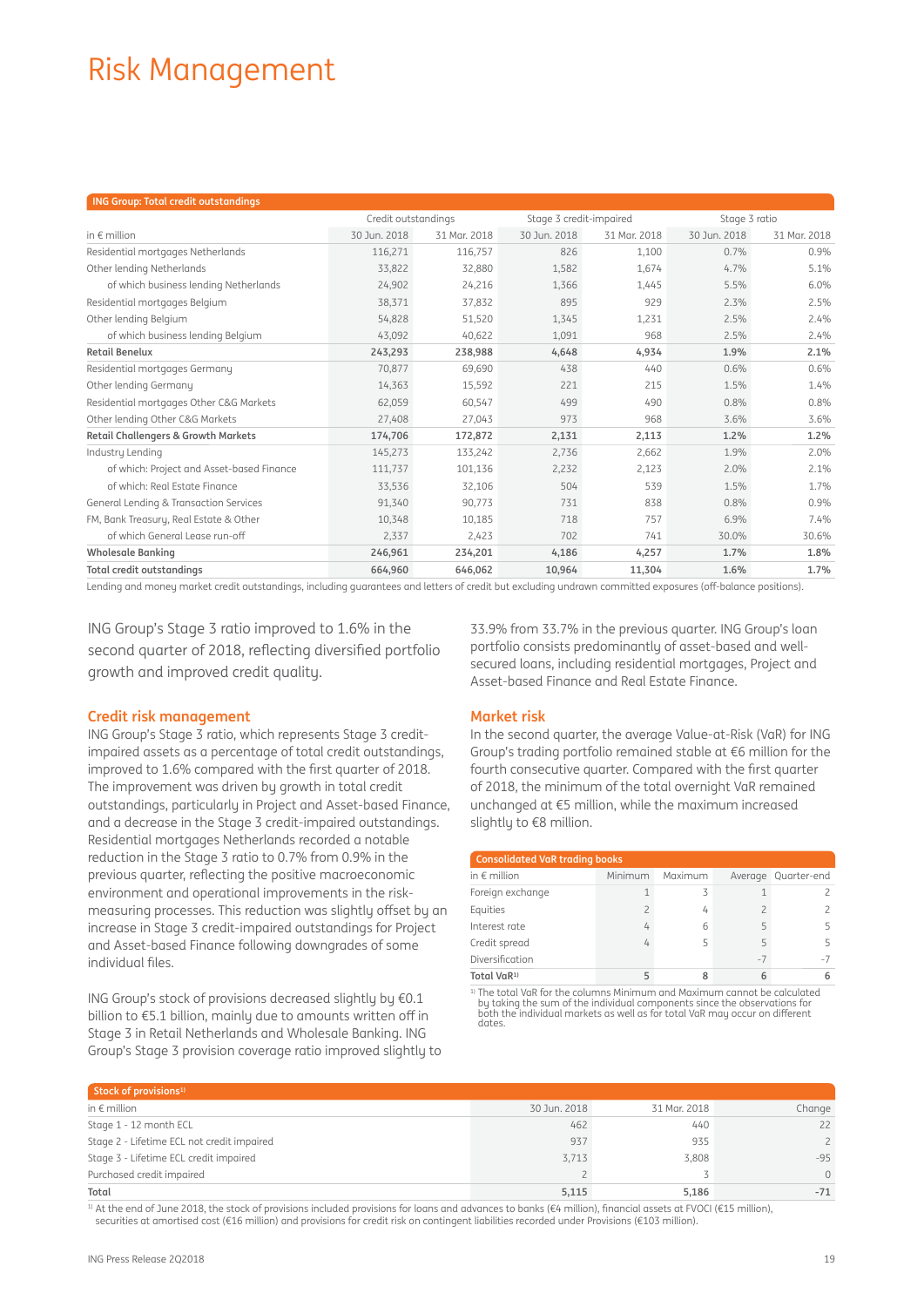## Risk Management

## **Other matters**

As previously noted ING Bank is the subject of criminal investigations by Dutch authorities regarding various requirements related to client on-boarding, money laundering and corrupt practices. ING Group has also received related information requests from the US authorities. ING Group and ING Bank have been cooperating with these investigations and requests. Management has concluded under IFRS that it is more likely than not that a present obligation exists and that an outflow of resources is probable, however is not able to estimate reliably the possible timing, scope or amounts of any fines, penalties and/or other outcome, which could be significant. ING has been engaged in discussions with the relevant authorities on a potential resolution of the issues but such discussions remain ongoing and their outcome uncertain.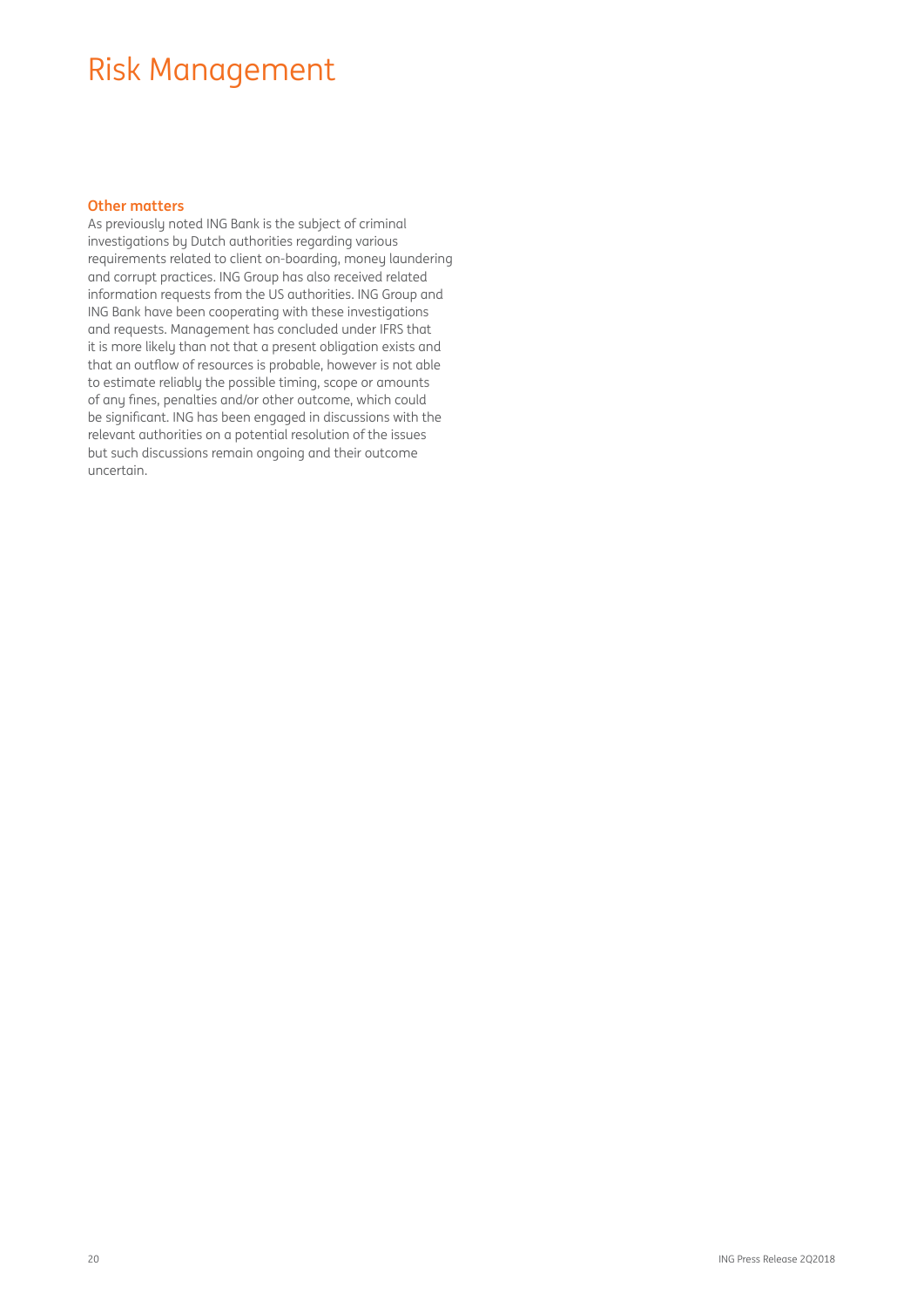# Capital, Liquidity and Funding

| <b>ING Group: Capital position</b>                          |                           |              |                        |              |
|-------------------------------------------------------------|---------------------------|--------------|------------------------|--------------|
|                                                             | 2019 rules (fully loaded) |              | 2018 rules (phased in) |              |
| in $\epsilon$ million                                       | 30 Jun. 2018              | 31 Mar. 2018 | 30 Jun. 2018           | 31 Mar. 2018 |
| Shareholders' equity (parent)                               | 49,984                    | 50,164       | 49,984                 | 50,164       |
| - Interim profit not included in CET1 capital <sup>1)</sup> | $-1,735$                  | $-2,538$     | $-1,735$               | $-2,538$     |
| - Other regulatory adjustments                              | $-3,467$                  | $-3,067$     | $-3,415$               | $-3,013$     |
| Regulatory adjustments                                      | $-5,202$                  | $-5,605$     | $-5,150$               | $-5,551$     |
| Available common equity Tier 1 capital                      | 44,782                    | 44,560       | 44,833                 | 44,613       |
| Additional Tier 1 securities <sup>2)</sup>                  | 5,260                     | 5,025        | 5,260                  | 5,025        |
| Regulatory adjustments additional Tier 1                    | 45                        | 43           | 43                     | 41           |
| Available Tier 1 capital                                    | 50,087                    | 49,627       | 50,137                 | 49,679       |
| Supplementary capital - Tier 2 bonds <sup>3)</sup>          | 11,095                    | 10,846       | 11,095                 | 10,846       |
| Regulatory adjustments Tier 2                               | $-2,358$                  | $-2,340$     | $-2,661$               | $-2,632$     |
| Available BIS capital                                       | 58,824                    | 58,132       | 58,570                 | 57,892       |
| Risk-weighted assets                                        | 318,729                   | 312,434      | 318,729                | 312,434      |
| Common equity Tier 1 ratio                                  | 14.1%                     | 14.3%        | 14.1%                  | 14.3%        |
| Tier 1 ratio                                                | 15.7%                     | 15.9%        | 15.7%                  | 15.9%        |
| Total capital ratio                                         | 18.5%                     | 18.6%        | 18.4%                  | 18.5%        |
| Leverage Ratio                                              | 4.3%                      | 4.4%         | 4.3%                   | 4.4%         |

<sup>1)</sup> The interim profit not included in CET1 capital as per 30 June 2018 is €1,735 million, and is fully related to 2018 results.

2) Including €2,771 million which is CRR/CRD IV-compliant (1Q2018: €2,618 million), and €2,489 million to be replaced as capital recognition is subject to CRR/CRD IV grandfathering rules (1Q2018: €2,406 million).

3) Including €10,918 million which is CRR/CRD IV-compliant (1Q2018: €10,663 million), and €177 million to be replaced as capital recognition is subject to CRR/CRD IV grandfathering rules (1Q2018: €182 million).

Despite strong lending growth, ING Group's fully loaded common equity Tier 1 (CET1) ratio of 14.1% remained above our CET1 ambition of around 13.5% under Basel IV. The liquidity position also remained robust, with a Liquidity Coverage Ratio (LCR) of 116% based on a 12-month moving average.

## **Capital ratios**

ING Group's fully loaded common equity Tier 1 ratio remained strong at 14.1% in the second quarter of 2018, supported by ING Group's net profit for the quarter, offset by higher riskweighted assets (RWA) as a result of mainly strong lending growth and a prudential add-on.

Common equity Tier 1 capital increased to €44.8 billion. This is mainlu due to the inclusion of €0.6 billion of net profit stemming from second-quarter earnings, slightly offset by a €0.1 billion reduction in debt and equity reserves and a €0.1 billion reduction due to an increased regulatory shortfall in loan loss provisioning. The remaining quarterly profit of  $\epsilon$ 0.9 billion has been reserved for future dividend payments. This follows the decision to reserve one third of the aggregate prior-year dividend in each of the first three quarters of the financial year. This treatment of the interim profits is in line with ING's aim to pay a progressive dividend over time, and facilitates a smoother quarterly capital development. The 2017 final dividend payment of  $E1,673$  million on 11 May 2018 did not have an impact on the common equity Tier 1 ratio.

The decrease in the common equity Tier 1 capital ratio was mainly due to €6.3 billion of higher risk-weighted assets; this is largely explained by higher volume growth and a prudential model add-on for Belgian mortgages.

ING Group's fully loaded Tier 1 ratio (including grandfathered securities) decreased to 15.7% compared to the end of March 2018. The fully loaded total capital ratio (including grandfathered securities) decreased to 18.5% at the end of June 2018. Both of these movements reflect the decrease in the common equity Tier 1 ratio.

ING Group's phased-in common equity Tier 1 ratio decreased from 14.3% at the end of March 2018 to 14.1% at the end of June 2018. The phased-in Tier 1 ratio decreased to 15.7%. The developments in the phased-in capital ratios largely mirror trends in the fully loaded capital ratios in combination with the application of the transitional rules under CRR/CRDIV. All ratios remain significantly ahead of regulatory requirements. The leverage ratio of ING Group according to the Delegated Act (including grandfathered securities) takes into account the impact of grossing up the notional cash-pooling activities. The leverage ratio on 30 June 2018 was 4.3% versus 4.4% on 31 March 2018. The decline was mainly attributable to an increase in the total balance due to volume growth in lending and increased cash-pooling activities in Bank Mendes Gans.

## **Risk-weighted assets (RWA)**

At the end of June 2018, ING Group's total RWA were €318.7 billion, up €6.3 billion from the end of the previous quarter. This increase includes a €2.1 billion increase as a result of foreign-currency movements, which were mainly caused by the appreciation of the US dollar. At comparable FX rates, the increase was primarily due to a rise in credit risk-weighted assets of €9.0 billion; this mainly reflects RWA growth related to volume growth and a prudential model add-on for Belgian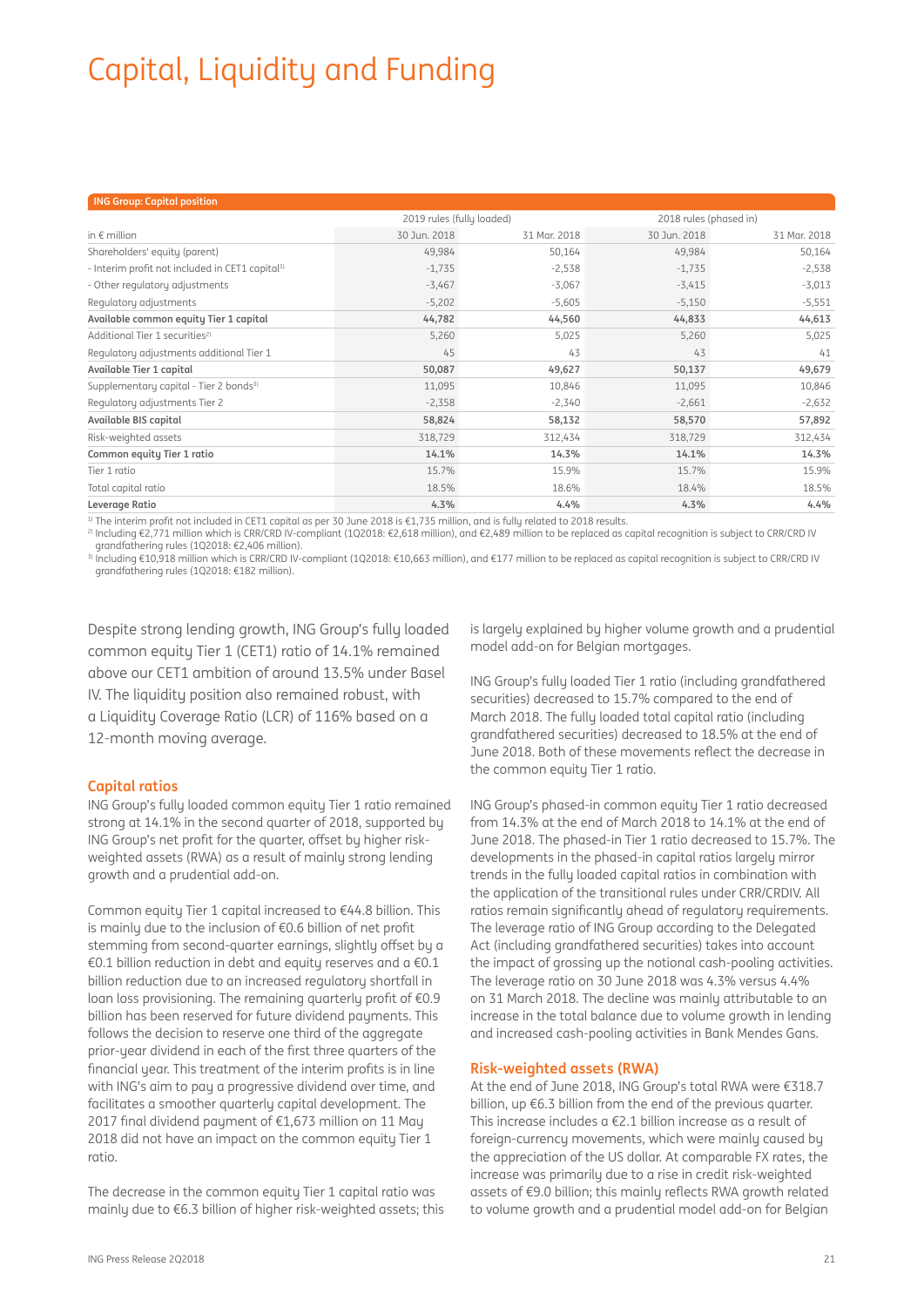# Capital, Liquidity and Funding

mortgages. These impacts were partially offset by positive risk migration mainly within Wholesale Banking. Market RWA decreased by €0.2 billion to €5.3 billion. Operational RWA decreased by €4.6 billion to €37.3 billion, due to a regular update of underlying scenarios.

| <b>ING Group: Composition of RWA</b> |              |              |
|--------------------------------------|--------------|--------------|
| in $\epsilon$ billion                | 30 Jun. 2018 | 31 Mar. 2018 |
| Credit RWA                           | 276.0        | 265.0        |
| <b>Operational RWA</b>               | 37.3         | 419          |
| Market RWA                           | 5.3          | 55           |
| <b>Total RWA</b>                     | 318.7        | 312.4        |

### **MREL requirement**

ING Group has received formal notification from De Nederlandsche Bank (DNB) of its binding minimum requirement for own funds and eligible liabilities (MREL). The MREL requirement has been established to ensure that banks in the European Union have sufficient own funds and eligible liabilities to absorb losses in the case of potential bank failure. The MREL requirement is set for ING Group at a consolidated level, as determined by the Single Resolution Board (SRB). This MREL requirement has been set at 10.89% of Total Liabilities and Own Funds (requirement is set based on data of 31 December 2016 and corresponds to € 91.24 billion or 29.03% of ING Group's RWA at that time), and comes into effect immediately. The composition of ING's current funding structure is in line with this new requirement. Future requirements will be subject to ongoing regulatory review and clarification.

## **Liquidity and funding**

ING Group holds a buffer of High Quality Liquid Assets (HQLA) to ensure sufficient liquidity in times of stress. The adequacy of this buffer is measured by the Liquidity Coverage Ratio (LCR). ING's LCR 12-month moving average increased from 115% in the first quarter of 2018 to 116%.

| LCR 12-month moving average as per 2Q2018 |            |            |
|-------------------------------------------|------------|------------|
| in $\notin$ billion                       | 30 Jun. 18 | 31 Mar. 18 |
| Level 1                                   | 115.6      | 112.8      |
| Level 2A                                  | 4.7        | 4.3        |
| Level 2B                                  | 8.6        | 9.0        |
| <b>Total HQLA</b>                         | 129.0      | 126.2      |
| Outflow                                   | 198.3      | 195.7      |
| Inflow                                    | 87.2       | 86.0       |
| LCR                                       | 116%       | 115%       |

ING's funding is well diversified, consisting mainly of retail deposits, corporate deposits and public debt. In addition to customer deposits, ING's capital base (both equity and subordinated instruments) and long-term debt issuance are the main sources of stable long-term funding. From the first quarter of 2018 to the second quarter of 2018, the share of funding from CD/CP issuance increased, while the share of retail customer deposits decreased, despite continued growth in customer deposit balances on an absolute basis.

| <b>Funding mix</b>             |            |            |
|--------------------------------|------------|------------|
| In $%$                         | 30 Jun. 18 | 31 Mar. 18 |
| Customer deposits (retail)     | 48%        | 49%        |
| Customer deposits (corporate)  | 21%        | 21%        |
| Lending / repurchase agreement | 8%         | 8%         |
| Interbank                      | 5%         | 5%         |
| CD/CP                          | 7%         | 6%         |
| Long-term public debt          | 9%         | 9%         |
| Subordinated debt              | 2%         | 2%         |

Long-term debt securities decreased by €–0.7 billion. ING issued €3.2 billion of bonds in the second quarter of 2018. Maturities, early repayments and redemptions in the quarter resulted in a decrease in outstanding debt of €-3.2 billion. In May, two Tier 2 bonds were called (€-1.9 billion). The FX impact of the strengthening of the US dollar versus the euro resulted in an increase of outstanding debt of €1.3 billion.

Of the €79 billion in outstanding long-term debt, €51 billion is in euro and €22 billion in US dollar. In total, €7 billion of longterm debt will mature in the remainder of 2018.

| Long-term debt maturity ladder per currency, 30 June 2018 |       |                |                |                |                |                |                |                |          |          |                   |
|-----------------------------------------------------------|-------|----------------|----------------|----------------|----------------|----------------|----------------|----------------|----------|----------|-------------------|
| in $\epsilon$ billion                                     | Total | $^{\prime}18$  | 19             | '20            |                | $'21$ $'22$    |                | $'23$ $'24$    |          |          | $'25$ $'26$ $>26$ |
| <b>EUR</b>                                                | 51    | $\mathcal{L}$  | 9              | 6              | - 6            | $\overline{7}$ | - 3            | $\overline{1}$ | 3        | ス        |                   |
| <b>USD</b>                                                | 22    | 3              | 4              | $\overline{z}$ | $\overline{2}$ | 4              | $\frac{1}{2}$  | $\Omega$       | $\Omega$ | $\cap$   | 4                 |
| Other                                                     | 6.    | $\overline{z}$ | $\overline{1}$ | $\overline{1}$ | $\overline{1}$ | $\Omega$       | $\Omega$       | $\Omega$       | $\Omega$ | $\Omega$ |                   |
| Total                                                     | 79    |                | 14             | 9              | 10             | 10             | $\overline{7}$ | -1             | 3        | 3        | -16               |

As lending growth was higher than deposit growth, the loanto-deposit ratio increased from 105% in the first quarter of 2018 to 106%. Taking into account ING's capital and outstanding public debt, ING has sufficient stable funding to fund its longer-term assets.

### **Ratings**

During the second quarter of 2018, the ratings and outlooks from S&P, Moody's and Fitch Ratings remained unchanged. On 9 July 2018, Fitch Ratings revised its outlook for ING Bank N.V. to positive (from stable). The outlook revision reflects Fitch Ratings' expectation (following the MREL announcement) that in the coming 18-24 months ING Bank will build up a buffer of junior debt that could be made available to protect the bank's reference liabilities from default in case of failure.

| Main credit ratings of ING on 1 Aug 2018 |                   |               |        |         |            |          |  |  |  |  |  |  |  |
|------------------------------------------|-------------------|---------------|--------|---------|------------|----------|--|--|--|--|--|--|--|
|                                          | Standard & Poor's |               |        | Moody's | Fitch      |          |  |  |  |  |  |  |  |
|                                          | Ratina            | Outlook       | Rating | Outlook | Rating     | Outlook  |  |  |  |  |  |  |  |
| ING Groep N.V.                           | Д-                | Stable        | Baa1   | Stable  | $\Delta +$ | Stable   |  |  |  |  |  |  |  |
| ING Bank N.V.                            | $\Delta +$        | <b>Aldnt?</b> | Aa3    | Stable  | $\Delta +$ | Positive |  |  |  |  |  |  |  |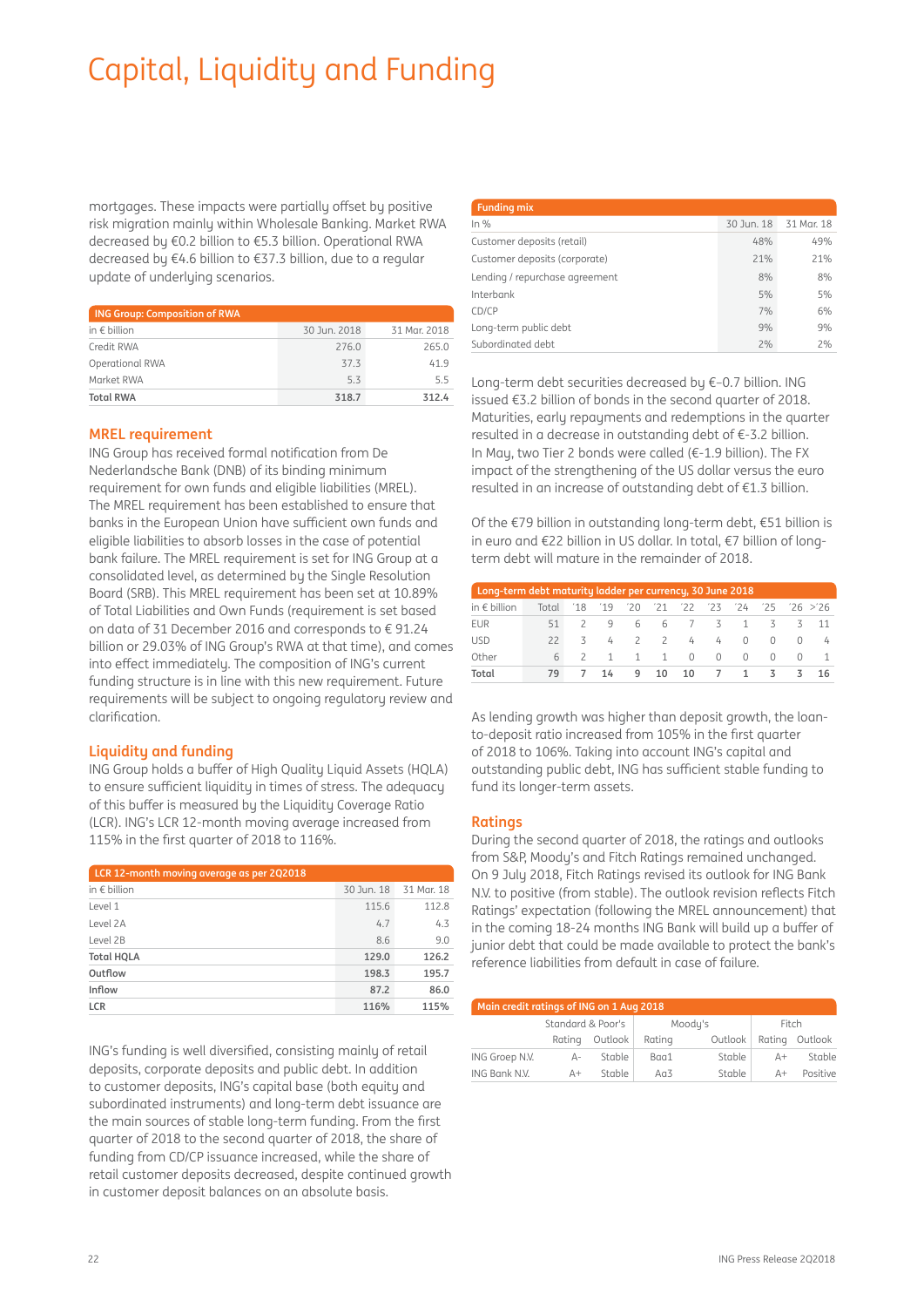## Economic Environment

## **Stock markets**

Stock markets moved sideways against a background of geopolitical worries, the US trade dispute and economists' expectations that economic growth has peaked.



## **Economic activity**

US purchasing managers became more confident in the second quarter, while their counterparts in the eurozone were less upbeat. Economic activity in the US remained strong, buoyed by increasing employment, rising wages and lower taxation. Eurozone economic growth levelled off, reflecting the appreciation of the euro, concerns about trade, and uncertainty surrounding future European political cooperation.



### **Consumer confidence**

Consumer confidence in the eurozone dropped to its lowest reading since October 2017. With US tariffs on steel and aluminum in place since 1 June 2018 and retaliatory measures bu the EU in effect, worries about a possible trade war may be weighing on the eurozone consumer.



## **Credit markets**

Credit spreads continued to increase, reflecting some disappointing economic data and emerging downward risks on the back of protectionist policies and political developments.



## **Currency markets**

The euro weakened relative to the US dollar. This reflects the contrast between the two markets. In the eurozone, economic performance weakened and the ECB is not expected to raise rates in the near future. The tenuous political situation in Italy also remains a concern. Meanwhile, US economic growth has remained strong and the Fed has gradually increased rates.



## **Interest rates**

Three-month Euribor rates remained negative as the ECB is unlikely to start raising rates before mid-2019 due to continued low core inflation. This expectation, combined with a levelling-off of growth forecasts and political worries, caused longer-term yields to decrease. In light of the uncertain economic outlook, investors' "flight to safety" resulted in lower US longer-term yields.

**Percentages**

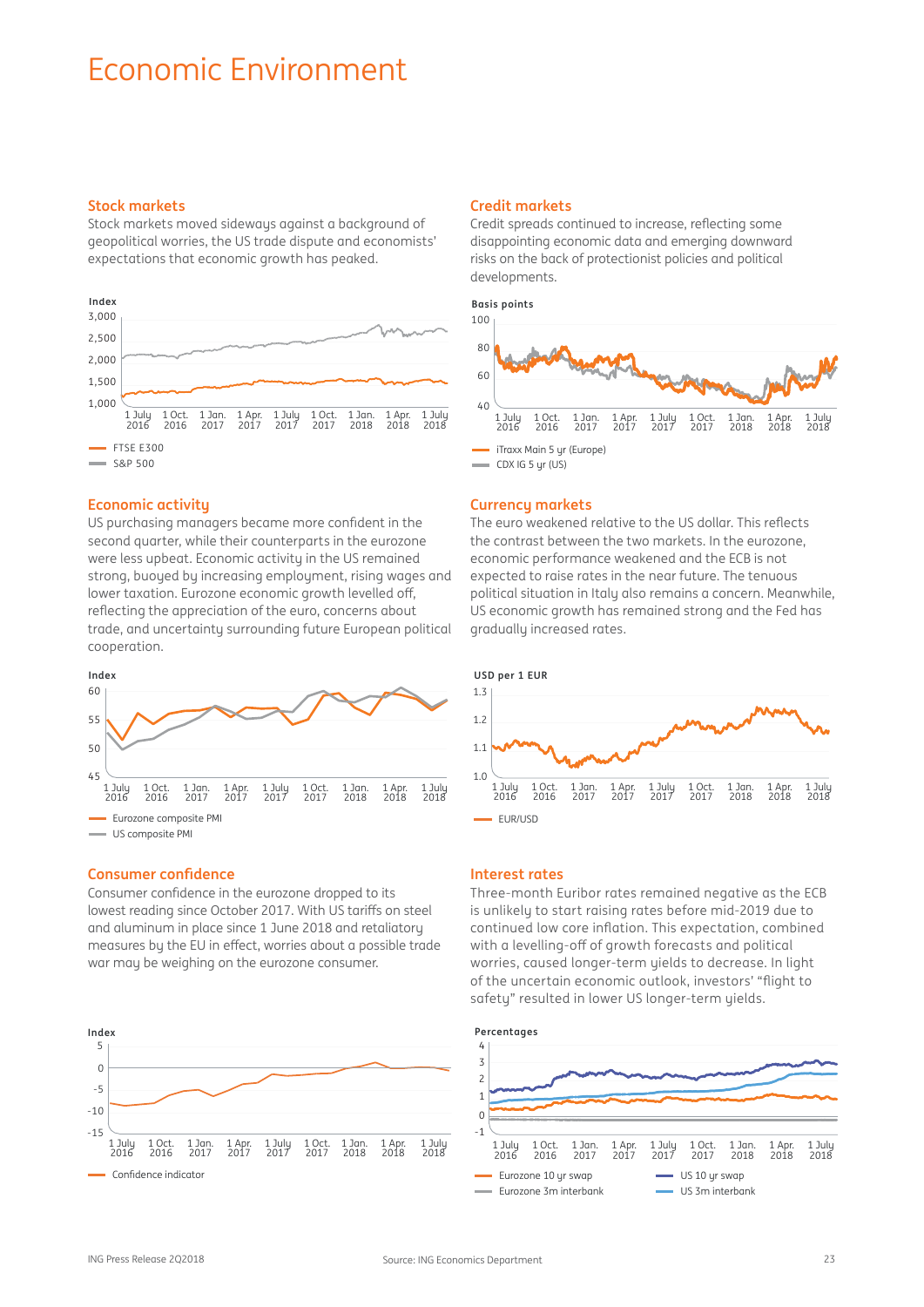## **Consolidated profit or loss account: ING Group**

| ING Group: Consolidated profit or loss account |                           |        |                                        |        |                              |        |                                 |        |
|------------------------------------------------|---------------------------|--------|----------------------------------------|--------|------------------------------|--------|---------------------------------|--------|
|                                                | Total<br><b>ING Group</b> |        | of which:<br>Divestments/Special Items |        | of which:<br>Insurance Other |        | of which:<br>Underlying Banking |        |
| In $\epsilon$ million                          | 202018                    | 202017 | 202018                                 | 202017 | 202018                       | 2Q2017 | 202018                          | 202017 |
| Net interest income                            | 3,441                     | 3,359  |                                        |        |                              |        | 3,441                           | 3,359  |
| Net fee and commission income                  | 717                       | 713    |                                        |        | $-0$                         | $-1$   | 717                             | 714    |
| Investment income                              | 38                        | 43     |                                        |        |                              |        | 38                              | 43     |
| Other income                                   | 273                       | 384    |                                        |        | $-14$                        | $-31$  | 287                             | 415    |
| <b>Total income</b>                            | 4,470                     | 4,500  |                                        |        | $-14$                        | $-32$  | 4,484                           | 4,532  |
| Expenses excl. regulatory costs                | 2,249                     | 2,242  |                                        |        |                              |        | 2,249                           | 2,242  |
| Regulatory costs                               | 98                        | 69     |                                        |        |                              |        | 98                              | 69     |
| Operating expenses                             | 2,347                     | 2,311  | $\overline{\phantom{a}}$               | ۰      |                              |        | 2,347                           | 2,311  |
| Gross result                                   | 2,123                     | 2,189  | $\overline{\phantom{a}}$               | ۰      | $-14$                        | $-32$  | 2,137                           | 2,221  |
| Addition to loan loss provisions               | 115                       | 229    |                                        |        |                              |        | 115                             | 229    |
| Result before tax                              | 2,008                     | 1,960  | $\overline{\phantom{a}}$               | ۰      | $-14$                        | $-32$  | 2,022                           | 1,992  |
| Taxation                                       | 557                       | 565    |                                        |        |                              |        | 557                             | 565    |
| Non-controlling interests                      | 22                        | 23     |                                        |        |                              |        | 22                              | 23     |
| Net result ING Group                           | 1,429                     | 1,371  | $\overline{\phantom{a}}$               | ٠      | $-14$                        | $-32$  | 1,443                           | 1,403  |

## **ING Group: Underlying profit or loss account**

|                                  | Total<br><b>ING Group</b> |        | of which:<br>Retail Banking |        | of which:<br>Wholesale Banking |        | of which:<br>Corporate Line Banking |              |
|----------------------------------|---------------------------|--------|-----------------------------|--------|--------------------------------|--------|-------------------------------------|--------------|
| In $\notin$ million              | 2Q2018                    | 202017 | 2Q2018                      | 2Q2017 | 2Q2018                         | 202017 | 2Q2018                              | 202017       |
| Net interest income              | 3,441                     | 3,359  | 2,414                       | 2,372  | 987                            | 941    | $40^{1}$                            | 46           |
| Net fee and commission income    | 717                       | 714    | 428                         | 419    | 290                            | 297    | $\Omega$                            | $-2$         |
| Investment income                | 38                        | 43     | 23                          | 39     | 10                             | 11     | 4                                   | $-6$         |
| Other income                     | 287                       | 415    | 131                         | 144    | 176                            | 340    | $-19$                               | $-68$        |
| Total underlying income          | 4,484                     | 4,532  | 2,996                       | 2,974  | 1,462                          | 1,588  | 26                                  | $-30$        |
| Expenses excl. regulatory costs  | 2,249                     | 2,242  | 1,524                       | 1,493  | 658                            | 668    | 67                                  | 82           |
| Regulatory costs                 | 98                        | 69     | 85                          | 61     | 9                              | 7      | 4                                   |              |
| <b>Operating expenses</b>        | 2,347                     | 2,311  | 1,609                       | 1,554  | 667                            | 675    | 71                                  | 82           |
| Gross result                     | 2,137                     | 2,221  | 1,387                       | 1,420  | 795                            | 914    | $-45$                               | $-113$       |
| Addition to loan loss provisions | 115                       | 229    | 56                          | 93     | 59                             | 135    | $-0$                                | $\mathbf{1}$ |
| Underlying result before tax     | 2,022                     | 1,992  | 1,331                       | 1,327  | 736                            | 778    | $-45$                               | $-113$       |
| Taxation                         | 557                       | 565    | 361                         | 369    | 200                            | 208    | $-5$                                | $-12$        |
| Non-controlling interests        | 22                        | 23     | 19                          | 20     | 3                              | 3      | $-0$                                |              |
| Underlying net result            | 1,443                     | 1,403  | 951                         | 938    | 532                            | 566    | $-40$                               | $-101$       |
| Special items after tax          |                           |        |                             |        |                                |        |                                     |              |
| Net result Banking               | 1,443                     | 1,403  | 951                         | 938    | 532                            | 566    | $-40$                               | $-101$       |
| Net result Insurance Other       | $-14$                     | $-32$  |                             |        |                                |        |                                     |              |
| Net result ING Group             | 1,429                     | 1,371  |                             |        |                                |        |                                     |              |

| <b>ING Group: Profitability and efficiency</b>                |                  |        |                |        |                   |        |                        |        |
|---------------------------------------------------------------|------------------|--------|----------------|--------|-------------------|--------|------------------------|--------|
|                                                               | <b>ING Group</b> |        | Retail Banking |        | Wholesale Banking |        | Corporate Line Banking |        |
| In $\epsilon$ million                                         | 202018           | 202017 | 202018         | 202017 | 202018            | 202017 | 202018                 | 2Q2017 |
| Cost/income ratio                                             | 52.5%            | 51.4%  |                |        |                   |        |                        |        |
| Underlying cost/income ratio                                  | 52.3%            | 51.0%  | 53.7%          | 52.3%  | 45.6%             | 42.5%  | n.a.                   | n.a.   |
| ING Group's total return on IFRS-EU equity <sup>1)</sup>      | 11.9%            | 11.4%  |                |        |                   |        |                        |        |
| ING Group's underlying return on IFRS-EU equity <sup>1)</sup> | 12.0%            | 11.7%  |                |        |                   |        |                        |        |

1) Annualised (underlying) net result divided by average IFRS-EU shareholders' equity excluding interim profit not included in CET1 capital.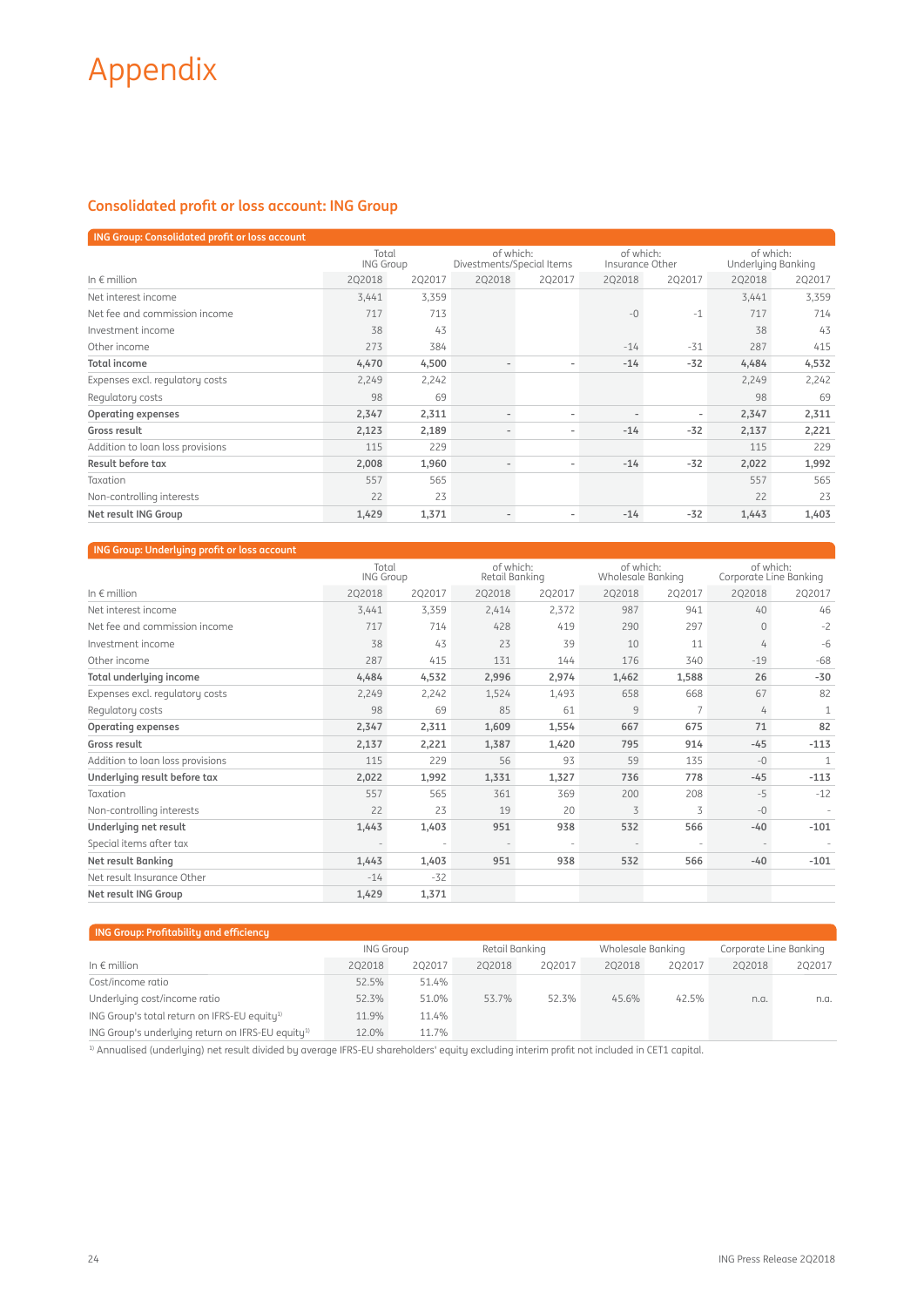## **Consolidated profit or loss account: ING Group**

| <b>ING Group: Consolidated profit or loss account</b> |                           |        |                                        |        |                              |        |                                 |        |
|-------------------------------------------------------|---------------------------|--------|----------------------------------------|--------|------------------------------|--------|---------------------------------|--------|
|                                                       | Total<br><b>ING Group</b> |        | of which:<br>Divestments/Special Items |        | of which:<br>Insurance Other |        | of which:<br>Underlying Banking |        |
| In $\epsilon$ million                                 | 6M2018                    | 6M2017 | 6M2018                                 | 6M2017 | 6M2018                       | 6M2017 | 6M2018                          | 6M2017 |
| Net interest income                                   | 6,845                     | 6,711  |                                        |        |                              |        | 6,845                           | 6,711  |
| Net fee and commission income                         | 1,377                     | 1,395  |                                        |        | $-2$                         | $-1$   | 1,378                           | 1,396  |
| Investment income                                     | 102                       | 91     |                                        |        |                              |        | 102                             | 91     |
| Other income                                          | 635                       | 666    |                                        |        | 20                           | $-62$  | 614                             | 729    |
| <b>Total income</b>                                   | 8,959                     | 8,864  |                                        |        | 18                           | $-64$  | 8,940                           | 8,928  |
| Expenses excl. regulatory costs                       | 4,441                     | 4,379  |                                        |        |                              |        | 4,441                           | 4,379  |
| Regulatory costs                                      | 591                       | 543    |                                        |        |                              |        | 591                             | 543    |
| Operating expenses                                    | 5,032                     | 4,922  | $\overline{\phantom{a}}$               | ۰      |                              |        | 5,032                           | 4,922  |
| Gross result                                          | 3,927                     | 3,942  | $\overline{\phantom{a}}$               | ۰      | 18                           | $-64$  | 3,908                           | 4,005  |
| Addition to loan loss provisions                      | 200                       | 362    |                                        |        |                              |        | 200                             | 362    |
| Result before tax                                     | 3,727                     | 3,580  | $\overline{\phantom{a}}$               | ۰      | 18                           | $-64$  | 3,708                           | 3,644  |
| Taxation                                              | 1,021                     | 1,022  |                                        |        | $-0$                         |        | 1,021                           | 1,022  |
| Non-controlling interests                             | 51                        | 44     |                                        |        |                              |        | 51                              | 44     |
| Net result ING Group                                  | 2,654                     | 2,514  | $\overline{\phantom{a}}$               | ۰      | 19                           | $-64$  | 2,636                           | 2,578  |

#### **ING Group: Underlying profit or loss account**

|                                  | Total<br><b>ING Group</b> |        | of which:<br>Retail Banking |        | of which:<br>Wholesale Banking |        | of which:<br>Corporate Line Banking |        |
|----------------------------------|---------------------------|--------|-----------------------------|--------|--------------------------------|--------|-------------------------------------|--------|
| In $\epsilon$ million            | 6M2018                    | 6M2017 | 6M2018                      | 6M2017 | 6M2018                         | 6M2017 | 6M2018                              | 6M2017 |
| Net interest income              | 6,845                     | 6,711  | 4,819                       | 4,743  | 1,922                          | 1,896  | 105                                 | 71     |
| Net fee and commission income    | 1,378                     | 1,396  | 827                         | 822    | 553                            | 577    | $-1$                                | $-3$   |
| Investment income                | 102                       | 91     | 63                          | 66     | 34                             | 34     | 5                                   | $-9$   |
| Other income                     | 614                       | 729    | 314                         | 255    | 355                            | 627    | $-54$                               | $-153$ |
| Total underlying income          | 8,940                     | 8,928  | 6,023                       | 5,887  | 2,864                          | 3,134  | 54                                  | $-93$  |
| Expenses excl. regulatory costs  | 4,441                     | 4,379  | 3,045                       | 2,952  | 1,261                          | 1,275  | 135                                 | 152    |
| Regulatory costs                 | 591                       | 543    | 462                         | 444    | 125                            | 98     | 4                                   |        |
| <b>Operating expenses</b>        | 5,032                     | 4,922  | 3,507                       | 3,397  | 1,386                          | 1,373  | 139                                 | 152    |
| Gross result                     | 3,908                     | 4,005  | 2,515                       | 2,490  | 1,478                          | 1,761  | $-85$                               | $-245$ |
| Addition to loan loss provisions | 200                       | 362    | 161                         | 191    | 39                             | 170    | $-0$                                |        |
| Underlying result before tax     | 3,708                     | 3,644  | 2,354                       | 2,299  | 1,439                          | 1,591  | $-85$                               | $-246$ |
| Taxation                         | 1,021                     | 1,022  | 631                         | 636    | 369                            | 438    | 21                                  | $-53$  |
| Non-controlling interests        | 51                        | 44     | 44                          | 37     | 8                              | 7      | $-0$                                |        |
| Underlying net result            | 2,636                     | 2,578  | 1,679                       | 1,626  | 1,061                          | 1,145  | $-105$                              | $-193$ |
| Special items after tax          |                           |        |                             |        |                                |        |                                     |        |
| Net result Banking               | 2,636                     | 2,578  | 1,679                       | 1,626  | 1,061                          | 1,145  | $-105$                              | $-193$ |
| Net result Insurance Other       | 19                        | $-64$  |                             |        |                                |        |                                     |        |
| Net result ING Group             | 2,654                     | 2,514  |                             |        |                                |        |                                     |        |

| <b>ING Group: Profitability and efficiency</b>                |                  |        |                |        |                   |        |                        |        |
|---------------------------------------------------------------|------------------|--------|----------------|--------|-------------------|--------|------------------------|--------|
|                                                               | <b>ING Group</b> |        | Retail Banking |        | Wholesale Banking |        | Corporate Line Banking |        |
| In $\epsilon$ million                                         | 6M2018           | 6M2017 | 6M2018         | 6M2017 | 6M2018            | 6M2017 | 6M2018                 | 6M2017 |
| Cost/income ratio                                             | 56.2%            | 55.5%  |                |        |                   |        |                        |        |
| Underlying cost/income ratio                                  | 56.3%            | 55.1%  | 58.2%          | 57.7%  | 48.4%             | 43.8%  | n.a.                   | n.a.   |
| ING Group's total return on IFRS-EU equity <sup>1)</sup>      | 11.1%            | 10.4%  |                |        |                   |        |                        |        |
| ING Group's underlying return on IFRS-EU equity <sup>1)</sup> | 11.0%            | 10.6%  |                |        |                   |        |                        |        |

1) Annualised (underlying) net result divided by average IFRS-EU shareholders' equity excluding interim profit not included in CET1 capital.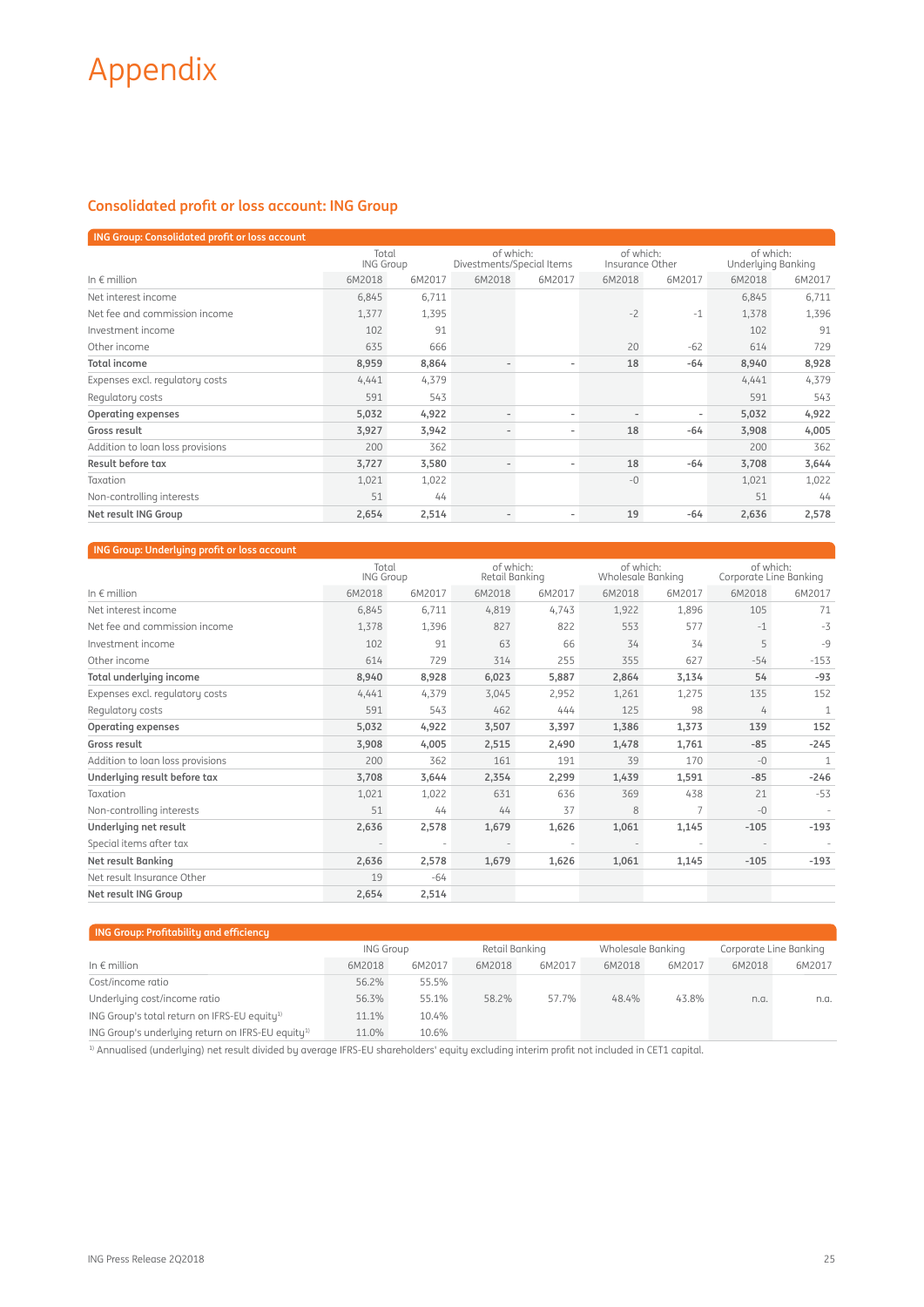|   | J       |
|---|---------|
|   |         |
|   |         |
|   | i       |
|   |         |
|   | I       |
|   |         |
|   | I       |
|   |         |
|   | J       |
|   |         |
|   |         |
|   |         |
|   | ı<br>I  |
|   |         |
|   | I       |
|   |         |
|   |         |
|   |         |
|   | l       |
|   |         |
|   | ι<br>f, |
|   |         |
|   |         |
|   |         |
| í |         |
|   |         |
|   |         |
|   |         |
|   |         |
|   |         |
|   |         |
|   |         |
|   | ׇ֚֓֡    |
|   | I       |
|   |         |
|   | J       |
|   | I       |
|   |         |
|   |         |
|   |         |
|   |         |
|   |         |
|   | I       |
|   |         |
|   |         |
|   |         |
|   |         |
|   | I       |
|   |         |
| ľ | I       |
|   |         |
|   |         |
|   | I       |
|   |         |
|   |         |
|   |         |
|   |         |
|   | ۱       |
|   |         |
|   |         |
|   | l       |
|   |         |
|   |         |
|   |         |
|   |         |
|   |         |
|   |         |
|   |         |
|   |         |
|   |         |
|   |         |
|   |         |
|   |         |

| <b>Consolidated profit or loss account: Geographical split</b> |  |  |  |
|----------------------------------------------------------------|--|--|--|
|                                                                |  |  |  |

| Geographical split: Consolidated profit or loss account                                                                                                                                                                                                                                                                                                                                                         |                        |        |                              |                |         |               |                          |               |                   |                |                |         |                                    |         |                      |                          |
|-----------------------------------------------------------------------------------------------------------------------------------------------------------------------------------------------------------------------------------------------------------------------------------------------------------------------------------------------------------------------------------------------------------------|------------------------|--------|------------------------------|----------------|---------|---------------|--------------------------|---------------|-------------------|----------------|----------------|---------|------------------------------------|---------|----------------------|--------------------------|
|                                                                                                                                                                                                                                                                                                                                                                                                                 | <b>Total ING Group</b> |        | Netherlands                  |                | Belgium |               | Germany                  |               | Other Challengers |                | Growth Markets |         | Wholesale Banking<br>Rest of World |         | Other <sup>1</sup>   |                          |
| In $\notin$ million                                                                                                                                                                                                                                                                                                                                                                                             | 2Q2018                 | 2Q2017 | 2Q2018                       | <b>2Q2017</b>  | 2Q2018  | 202017        | 202018                   | 202017        | 2Q2018            | 202017         | 2Q2018         | 2Q2017  | 2Q2018                             | 202017  | 2Q2018               | 202017                   |
| Net interest income                                                                                                                                                                                                                                                                                                                                                                                             | 3,441                  | 3,359  | 1,144                        | 1,129          | 533     | 528           | 567                      | 522           | 410               | 373            | 391            | 384     | 357                                | 376     | 59                   | 47                       |
| Net fee and commission income                                                                                                                                                                                                                                                                                                                                                                                   | 717                    | 714    | 238                          | 224            | 133     | 148           | 61                       | 65            | 65                | 57             | 85             | 88      | 136                                | 133     | $\circ$              | $\sim$                   |
| Investment income                                                                                                                                                                                                                                                                                                                                                                                               | $\overline{58}$        | 43     | 17                           | ∞              |         | 20            | $\overline{ }$           | $\circ$       | $\sim$            | Z              | 4              | 22      | $\sim$                             | ₹       | $\Box$               | $\frac{1}{\sqrt{2}}$     |
| Other income                                                                                                                                                                                                                                                                                                                                                                                                    | 287                    | 415    | $\approx$                    | 120            | 85      | 125           | $\bigcirc$               |               | $\sum_{i=1}^{n}$  | $\sqrt{2}$     | 58             | 55      | 88                                 | 99      | $-18$                | 27                       |
| Total underlying income                                                                                                                                                                                                                                                                                                                                                                                         | 4,484                  | 4,532  | 1,486                        | 1,482          | 751     | 822           | 625                      | 590           | 476               | 439            | 538            | 529     | 582                                | 604     | 26                   | 66                       |
| Expenses excl. regulatory costs                                                                                                                                                                                                                                                                                                                                                                                 | 2,249                  | 2,242  | 649                          | 686            | 439     | 481           | 264                      | 250           | 276               | 235            | 255            | 244     | 294                                | 261     | 72                   | 84                       |
| Regulatory costs                                                                                                                                                                                                                                                                                                                                                                                                | 98                     | 69     | 20                           | $\overline{c}$ |         | $-13$         | 19                       | $\frac{1}{1}$ | $\frac{8}{1}$     | $\frac{1}{1}$  | 34             | 51      | $\overline{ }$                     |         | $\overline{4}$       | $\overline{ }$           |
| Operating expenses                                                                                                                                                                                                                                                                                                                                                                                              | 2,347                  | 2,311  | 669                          | 705            | 440     | 468           | 283                      | 265           | 294               | 250            | 289            | 275     | 295                                | 263     | 76                   | 58                       |
| Gross result                                                                                                                                                                                                                                                                                                                                                                                                    | 2,137                  | 2,221  | 817                          | 777            | 311     | 354           | 342                      | 325           | 181               | 189            | 249            | 253     | 287                                | 341     | -50                  | $-19$                    |
| Addition to loan loss provisions                                                                                                                                                                                                                                                                                                                                                                                | 115                    | 229    | $-84$                        | 17             | 53      | $\frac{1}{2}$ | 41                       | $\sim$        | 30                | 57             | 54             | 57      | $\overline{1}$                     | 76      | $\bigcap$            |                          |
| Underlying result before tax Banking                                                                                                                                                                                                                                                                                                                                                                            | 2,022                  | 1,992  | 901                          | 760            | 278     | 335           | 300                      | 322           | 152               | 132            | 195            | 197     | 246                                | 265     | $-50$                | $-19$                    |
| Retail Banking                                                                                                                                                                                                                                                                                                                                                                                                  | 1,331                  | 1,327  | 676                          | 565            | 211     | 304           | 228                      | 214           | 68                | 84             | 148            | 159     | $\circ$                            | $\circ$ | $\circ$              | $\circ$                  |
| Wholesale Banking                                                                                                                                                                                                                                                                                                                                                                                               | 736                    | 778    | 224                          | 195            | 68      | 30            | 72                       | 109           | 84                | 48             | 7              | 57      | 246                                | 265     | டி                   | 94                       |
| Corporate Line                                                                                                                                                                                                                                                                                                                                                                                                  | $-45$                  | $-113$ | $\circ$                      | $\circ$        | $\circ$ | $\circ$       | $\circ$                  | $\circ$       | $\circ$           | $\circ$        | $\circ$        | $\circ$ | $\circ$                            | $\circ$ | $-45$                | $-113$                   |
| Underlying result before tax                                                                                                                                                                                                                                                                                                                                                                                    | 2,022                  | 1,992  | 901                          | 760            | 278     | 335           | 300                      | 322           | 152               | 132            | 195            | 197     | 246                                | 265     | -50                  | $-19$                    |
| Taxation                                                                                                                                                                                                                                                                                                                                                                                                        | 557                    | 565    | 225                          | 191            | 75      | 117           | 99                       | 107           | 50                | 42             | 17             | 45      | 68                                 | 73      | $\frac{1}{\sqrt{2}}$ | ግ                        |
| Non-controlling interests                                                                                                                                                                                                                                                                                                                                                                                       | 22                     | 23     | $\circ$                      | $\circ$        | $\circ$ | 2             | $\overline{\phantom{0}}$ |               | $\circ$           | $\circ$        | 21             | 21      | $\circ$                            | $\circ$ | P                    | $\circ$                  |
| Underlying net result Banking                                                                                                                                                                                                                                                                                                                                                                                   | 1,443                  | 1,403  | 676                          | 569            | 203     | 216           | 201                      | 215           | 101               | $\overline{0}$ | 127            | 131     | 178                                | 192     | $-43$                | $-10$                    |
| Special items after tax                                                                                                                                                                                                                                                                                                                                                                                         |                        |        |                              |                |         |               |                          |               |                   |                |                |         |                                    |         |                      |                          |
| Net result Banking                                                                                                                                                                                                                                                                                                                                                                                              | 1,443                  | 1,403  | 676                          | 569            | 203     | 216           | 201                      | 215           | 101               | 90             | 127            | 131     | 178                                | 192     | $-43$                | $-10$                    |
| Net result Insurance Other                                                                                                                                                                                                                                                                                                                                                                                      | $-14$                  | $-32$  |                              |                |         |               |                          |               |                   |                |                |         |                                    |         |                      |                          |
| Net result ING Group                                                                                                                                                                                                                                                                                                                                                                                            | 1,429                  | 1,371  |                              |                |         |               |                          |               |                   |                |                |         |                                    |         |                      |                          |
| Profitability and efficiency <sup>2)</sup>                                                                                                                                                                                                                                                                                                                                                                      |                        |        |                              |                |         |               |                          |               |                   |                |                |         |                                    |         |                      |                          |
| Cost/income ratio                                                                                                                                                                                                                                                                                                                                                                                               | 52.3%                  | 51.0%  | 45.0%                        | 47.6%          | 58.6%   | 56.9%         | 45.3%                    | 45.0%         | 61.9%             | 57.0%          | 53.7%          | 52.0%   | 50.7%                              | 43.5%   | 292.9%               | 128.1%                   |
| Return on equity based on 12.0% common equity<br>Tier 1 <sup>3)</sup>                                                                                                                                                                                                                                                                                                                                           | 15.5%                  | 15.3%  | 29.2%                        | 23.4%          | 13.1%   | 14.1%         | 15.9%                    | 19.2%         | 10.7%             | 10.3%          | 11.3%          | 11.5%   | 9.0%                               | 10.0%   | $-45.3%$             | $-10.0%$                 |
| Employees (internal FTEs, end of period) <sup>4)</sup>                                                                                                                                                                                                                                                                                                                                                          | 52,189                 | 51,342 | 14,153                       | 13,431         | 9,568   | 10,103        | 5,048                    | 4,954         | 5,028             | 4,448          | 14,875         | 15,108  | 3,509                              | 3,290   | $\infty$             | $\infty$                 |
| Risk <sup>2)</sup>                                                                                                                                                                                                                                                                                                                                                                                              |                        |        |                              |                |         |               |                          |               |                   |                |                |         |                                    |         |                      |                          |
| Risk costs in bps of average RWA                                                                                                                                                                                                                                                                                                                                                                                | 15                     | 30     | $-44$                        | $\infty$       | 25      | 15            | 39                       | M             | 38                | 77             | 50             | 52      | 25                                 | 48      | Ņ                    | $\overline{\phantom{0}}$ |
| Risk-weighted assets (end of period, in € billion)                                                                                                                                                                                                                                                                                                                                                              | 318.7                  | 310.3  | 77.7                         | 82.5           | 52.9    | 51.6          | 43.3                     | 38.0          | 31.8              | 29.7           | 44.2           | 43.9    | 66.0                               | 61.5    | 2.8                  | 3.0                      |
|                                                                                                                                                                                                                                                                                                                                                                                                                 | 2Q2018                 | 1Q2018 | 2Q2018                       | 1Q2018         | 2Q2018  | 1Q2018        | 2Q2018                   | 1Q2018        | 2Q2018            | 1Q2018         | 2Q2018         | 1Q2018  | 2Q2018                             | 1Q2018  | 2Q2018               | 1Q2018                   |
| Customer lending/deposits (end of period,<br>in $\epsilon$ billion)                                                                                                                                                                                                                                                                                                                                             |                        |        |                              |                |         |               |                          |               |                   |                |                |         |                                    |         |                      |                          |
| Residential mortgages                                                                                                                                                                                                                                                                                                                                                                                           | 281.7                  | 278.3  | 111.7                        | 111.8          | 37.2    | 36.6          | 71.6                     | 70.4          | 51.9              | 50.4           | 9.3            | 9.2     | 0.0                                | 0.0     |                      | 0.0                      |
| Other lending                                                                                                                                                                                                                                                                                                                                                                                                   | 310.7                  | 299.9  | 74.0                         | 75.2           | 66.2    | 62.1          | 44.7                     | 42.3          | 31.1              | 29.9           | 27.2           | 26.8    | 67.0                               | 63.3    | 0.4                  | $0.\overline{3}$         |
| Customer deposits                                                                                                                                                                                                                                                                                                                                                                                               | 556.7                  | 546.8  | 175.0                        | 173.8          | 102.0   | 100.4         | 137.5                    | 133.6         | 91.3              | 89.5           | 36.8           | 36.5    | 14.0                               | 13.3    | 0.0                  | $-0.2$                   |
| " In 202018, the allocation of FTEs from shared service centers to the business lines changed to better reflect use of service. Historical figures have been adjusted.<br><sup>1)</sup> Region Other consists of Corporate Line and Real Estate run-off portfolio.<br><sup>3)</sup> Underlying after-tax return divided by average equity based on 12<br><sup>2)</sup> Key figures based on underlying figures. |                        |        | .0% CET1 ratio (annualised). |                |         |               |                          |               |                   |                |                |         |                                    |         |                      |                          |

26 ING Press Release 2Q2018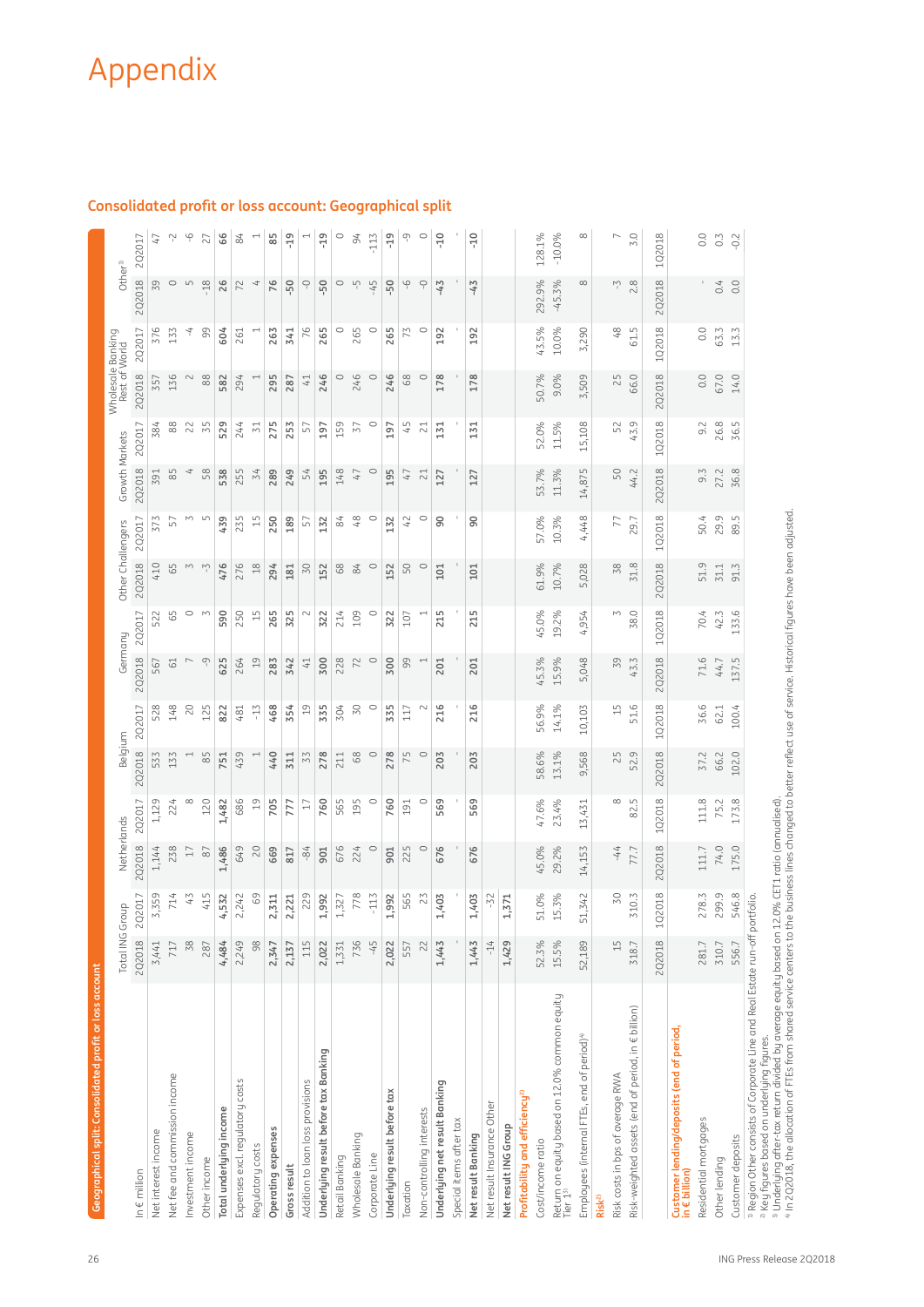| Consolidated profit or loss account: Geographical split |  |  |  |  |
|---------------------------------------------------------|--|--|--|--|
|---------------------------------------------------------|--|--|--|--|

| profit or loss account                                                                                                                                                                                                                                                                                                                                                                                                                      |                        |                                     |                  |                |                  |        |                  |                          |                   |           |                  |            |                                    |                |                     |                  |
|---------------------------------------------------------------------------------------------------------------------------------------------------------------------------------------------------------------------------------------------------------------------------------------------------------------------------------------------------------------------------------------------------------------------------------------------|------------------------|-------------------------------------|------------------|----------------|------------------|--------|------------------|--------------------------|-------------------|-----------|------------------|------------|------------------------------------|----------------|---------------------|------------------|
|                                                                                                                                                                                                                                                                                                                                                                                                                                             | <b>Total ING Group</b> |                                     | Netherlands      |                | Belgium          |        | Germany          |                          | Other Challengers |           | Growth Markets   |            | Wholesale Banking<br>Rest of World |                | Other <sup>1)</sup> |                  |
| In $\notin$ million                                                                                                                                                                                                                                                                                                                                                                                                                         | 6M2018                 | 6M2017                              | 6M2018           | 6M2017         | 6M2018           | 6M2017 | 6M2018           | 6M2017                   | 6M2018            | 6M2017    | 6M2018           | 6M2017     | 6M2018                             | 6M2017         | 6M2018              | 6M2017           |
| Net interest income                                                                                                                                                                                                                                                                                                                                                                                                                         | 6,845                  | 6,711                               | 2,273            | 2,256          | 1,044            | 1,079  | 1,117            | 1,050                    | 847               | 748       | 785              | 742        | 677                                | 763            | 102                 | 72               |
| Net fee and commission income                                                                                                                                                                                                                                                                                                                                                                                                               | 1,378                  | 1,396                               | 471              | 448            | 252              | 288    | 117              | 125                      | 129               | 113       | 164              | 161        | 247                                | 264            | 7                   | $\sum_{i}$       |
| Investment income                                                                                                                                                                                                                                                                                                                                                                                                                           | 102                    | $\overline{5}$                      | 52               | 39             | 34               | 27     |                  | $\Xi$                    | $-10$             | $\circ$   | $\pm$            | 23         | $\overline{a}$                     | φ              | $\circ$             | $\sum_{i}$       |
| Other income                                                                                                                                                                                                                                                                                                                                                                                                                                | 614                    | 729                                 | 165              | 190            | 166              | 267    |                  | Ņ                        | 26                | 22        | 106              | 99         | 197                                | 200            | 52                  | $-46$            |
| Total underlying income                                                                                                                                                                                                                                                                                                                                                                                                                     | 8,940                  | 8,928                               | 2,960            | 2,933          | 1,496            | 1,661  | 1,248            | 1,184                    | 991               | 889       | 1,069            | 1,025      | 1,121                              | 1,221          | 54                  | 14               |
| Expenses excl. regulatory costs                                                                                                                                                                                                                                                                                                                                                                                                             | 4,441                  | 4,379                               | 1,308            | 1,350          | 843              | 909    | 521              | 502                      | 542               | 472       | 515              | 477        | 570                                | 512            | 142                 | 156              |
| Regulatory costs                                                                                                                                                                                                                                                                                                                                                                                                                            | 591                    | 543                                 | 146              | 124            | 208              | 212    | 73               | 69                       | 42                | 57        | 81               | 74         | 38                                 | 26             | 4                   |                  |
| Operating expenses                                                                                                                                                                                                                                                                                                                                                                                                                          | 5,032                  | 4,922                               | 1,454            | 1,474          | 1,051            | 1,122  | 594              | 571                      | 584               | 509       | 596              | 551        | 608                                | 538            | 146                 | 157              |
| Gross result                                                                                                                                                                                                                                                                                                                                                                                                                                | 3,908                  | 4,005                               | 1,507            | 1,459          | 445              | 539    | 654              | 613                      | 408               | 380       | 473              | 474        | 513                                | 684            | $-91$               | $-143$           |
| Addition to loan loss provisions                                                                                                                                                                                                                                                                                                                                                                                                            | 200                    | 362                                 | $-111$           |                | 67               | 78     | 51               |                          | 67                | 57        | 85               | 110        | 94                                 | 69             | P                   |                  |
| Underlying result before tax Banking                                                                                                                                                                                                                                                                                                                                                                                                        | 3,708                  | 3,644                               | 1,617            | 1,453          | 377              | 462    | 603              | 611                      | 341               | 283       | 389              | 364        | 473                                | 614            | $-91$               | $-143$           |
| Retail Banking                                                                                                                                                                                                                                                                                                                                                                                                                              | 2,354                  | 2,299                               | 1,239            | 1,043          | 231              | 377    | 423              | 398                      | 157               | 191       | 304              | 290        |                                    |                |                     |                  |
| Wholesale Banking                                                                                                                                                                                                                                                                                                                                                                                                                           | 1,439                  | 1,591                               | 378              | 410            | 146              | 85     | 179              | 213                      | 184               | $\approx$ | 85               | 74         | 473                                | 614            | 7                   | 103              |
| Corporate Line                                                                                                                                                                                                                                                                                                                                                                                                                              | $-85$                  | $-246$                              |                  |                |                  |        |                  |                          |                   |           |                  |            |                                    |                | $\overline{85}$     | $-246$           |
| Underlying result before tax                                                                                                                                                                                                                                                                                                                                                                                                                | 3,708                  | 3,644                               | 1,617            | 1,453          | 377              | 462    | 603              | 611                      | 341               | 283       | 389              | 364        | 473                                | 614            | $-91$               | $-143$           |
| Taxation                                                                                                                                                                                                                                                                                                                                                                                                                                    | 1,021                  | 1,022                               | 398              | 365            | 103              | 161    | 204              | 204                      | 109               | 85        | 83               | 54         | 105                                | 174            | $\frac{8}{10}$      | -47              |
| Non-controlling interests                                                                                                                                                                                                                                                                                                                                                                                                                   | 51                     | 44                                  | $\circ$          |                | $\circ$          |        | $\overline{ }$   |                          |                   |           | 44               | $\sqrt{2}$ |                                    |                | $\bigcap$           |                  |
| Underlying net result Banking                                                                                                                                                                                                                                                                                                                                                                                                               | 2,636                  | 2,578                               | 1,219            | 1,088          | 268              | 297    | 398              | 406                      | 231               | 198       | 261              | 245        | 367                                | 441            | $-109$              | $-96$            |
| Special items after tax                                                                                                                                                                                                                                                                                                                                                                                                                     |                        |                                     |                  |                |                  |        |                  |                          |                   |           |                  |            |                                    |                |                     |                  |
| Net result Banking                                                                                                                                                                                                                                                                                                                                                                                                                          | 2,636                  | 2,578                               | 1,219            | 1,088          | 268              | 297    | 398              | 406                      | 231               | 198       | 261              | 245        | 367                                | 441            | $-109$              | -96              |
| Net result Insurance Other                                                                                                                                                                                                                                                                                                                                                                                                                  | 19                     | $-64$                               |                  |                |                  |        |                  |                          |                   |           |                  |            |                                    |                |                     |                  |
| Net result ING Group                                                                                                                                                                                                                                                                                                                                                                                                                        | 2,654                  | 2,514                               |                  |                |                  |        |                  |                          |                   |           |                  |            |                                    |                |                     |                  |
| Profitability and efficiency $^{2}$                                                                                                                                                                                                                                                                                                                                                                                                         |                        |                                     |                  |                |                  |        |                  |                          |                   |           |                  |            |                                    |                |                     |                  |
| Cost/income ratio                                                                                                                                                                                                                                                                                                                                                                                                                           | 56.3%                  | 55.1%                               | 49.1%            | 50.3%          | 70.3%            | 67.5%  | 47.6%            | 48.2%                    | 58.9%             | 57.3%     | 55.7%            | 53.8%      | 54.2%                              | 44.0%          | 268.2%              | n.a.             |
| Return on equity based on 12.0% common equity<br>Tier 1 <sup>3)</sup>                                                                                                                                                                                                                                                                                                                                                                       | 14.3%                  | 14.0%                               | 26.3%            | 22.3%          | 8.9%             | 9.7%   | 16.1%            | 18.2%                    | 12.3%             | 11.4%     | 11.7%            | 10.9%      | 9.3%                               | 11.4%          | $-56.3%$            | $-43.7%$         |
| Employees (internal FTEs, end of period) <sup>41</sup>                                                                                                                                                                                                                                                                                                                                                                                      | 52,189                 | 51,342                              | 14,153           | 13,431         | 9,568            | 10,103 | 5,048            | 4,954                    | 5,028             | 4,448     | 14,875           | 15,108     | 3,509                              | 3,290          | $\infty$            | $\infty$         |
| Risk <sup>2)</sup>                                                                                                                                                                                                                                                                                                                                                                                                                          |                        |                                     |                  |                |                  |        |                  |                          |                   |           |                  |            |                                    |                |                     |                  |
| Risk costs in bps of average RWA                                                                                                                                                                                                                                                                                                                                                                                                            | 13                     | 23                                  | $-29$            | $\overline{ }$ | 26               | 30     | 25               | $\overline{\phantom{0}}$ | 43                | 67        | 59               | S          | $\approx$                          | $\overline{c}$ | 7                   | $\sim$           |
| Risk-weighted assets (end of period, in € billion)                                                                                                                                                                                                                                                                                                                                                                                          | 318.7                  | 310.3                               | 77.7             | 82.5           | 52.9             | 51.6   | 43.3             | 38.0                     | 31.8              | 29.7      | 44.2             | 43.9       | 66.0                               | 61.5           | 2.8                 | 3.0              |
|                                                                                                                                                                                                                                                                                                                                                                                                                                             | 6M2018                 | Jan. 18<br>$\overline{\phantom{0}}$ | 6M2018 1 Jan. 18 |                | 6M2018 1 Jan. 18 |        | 6M2018 1 Jan. 18 |                          | 6M2018 1 Jan. 18  |           | 6M2018 1 Jan. 18 |            | 6M2018 1 Jan. 18                   |                | 6M2018 1 Jan. 18    |                  |
| Customer lending/deposits (end of period,<br>in € billion)                                                                                                                                                                                                                                                                                                                                                                                  |                        |                                     |                  |                |                  |        |                  |                          |                   |           |                  |            |                                    |                |                     |                  |
| Residential mortgages                                                                                                                                                                                                                                                                                                                                                                                                                       | 281.7                  | 278.6                               | 111.7            | 112.6          | 37.2             | 36.2   | 71.6             | 70.0                     | 51.9              | 50.8      | 9.3              | 8.9        | 0.0                                | 0.0            |                     | 0.0              |
| Other lending                                                                                                                                                                                                                                                                                                                                                                                                                               | 310.7                  | 292.1                               | 74.0             | 74.2           | 66.2             | 61.3   | 44.7             | 38.5                     | 31.1              | 29.5      | 27.2             | 27.5       | 67.0                               | 60.7           | 0.4                 | $0.\overline{3}$ |
| Customer deposits                                                                                                                                                                                                                                                                                                                                                                                                                           | 556.7                  | 539.9                               | 175.0            | 167.4          | 102.0            | 98.8   | 137.5            | 133.7                    | 91.3              | 90.5      | 36.8             | 36.6       | 14.0                               | 13.0           | 0.0                 | $-0.2$           |
| " In 202018, the allocation of FTEs from shared service centers to the business lines changed to better reflect use of service. Historical figures have been adjusted.<br><sup>33</sup> Underlying after-tax return divided by average equity based on 12.0% CET1 ratio (annualised).<br><sup>11</sup> Region Other consists of Corporate Line and Real Estate run-off portfolio.<br><sup>2)</sup> Key figures based on underlying figures. |                        |                                     |                  |                |                  |        |                  |                          |                   |           |                  |            |                                    |                |                     |                  |

ING Press Release 2Q2018 27